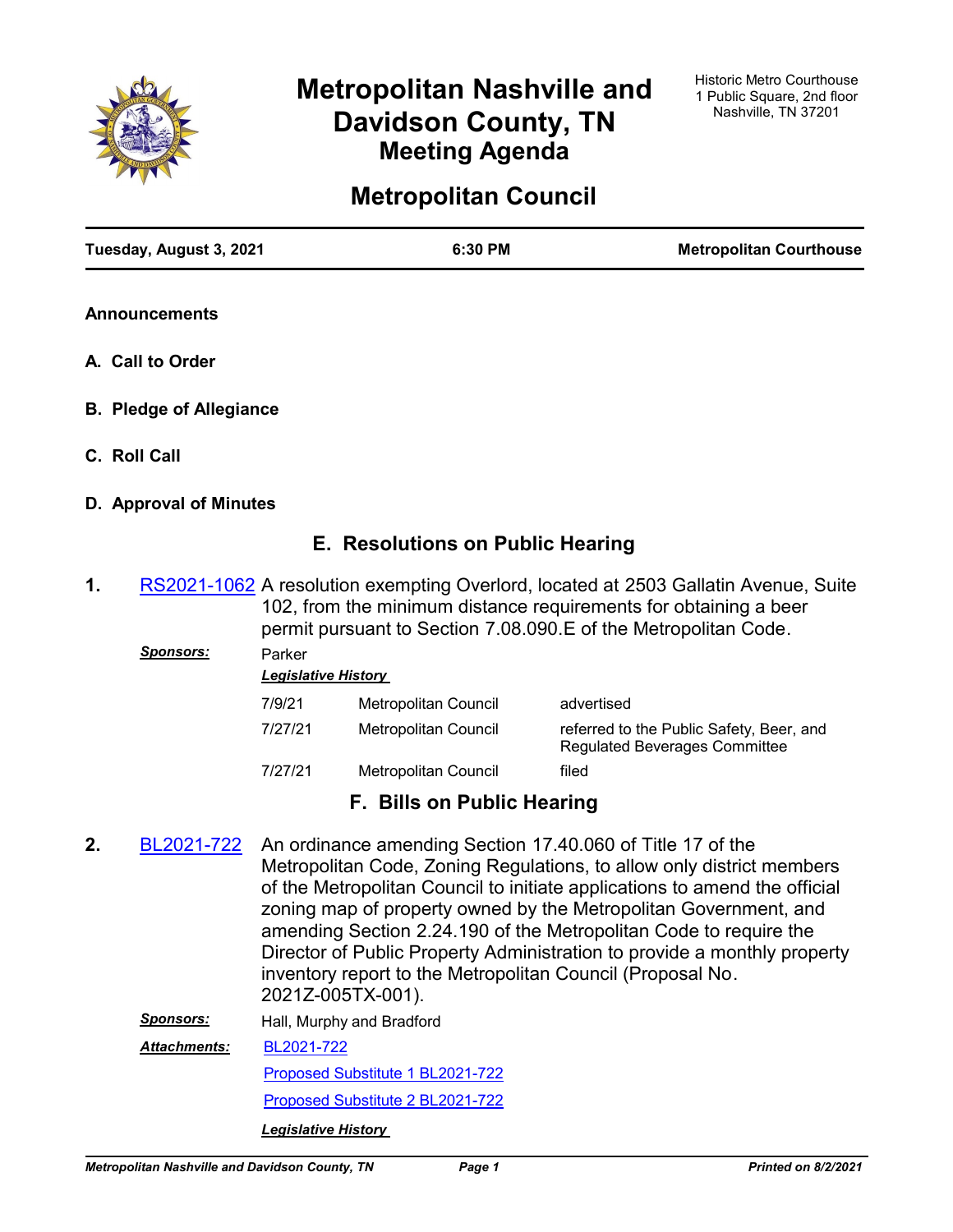|    | <b>Metropolitan Council</b>                    |                            | <b>Meeting Agenda</b>                                                                               |                                                                                                                                                                                                                                                                                                                                                       | <b>August 3, 2021</b>      |
|----|------------------------------------------------|----------------------------|-----------------------------------------------------------------------------------------------------|-------------------------------------------------------------------------------------------------------------------------------------------------------------------------------------------------------------------------------------------------------------------------------------------------------------------------------------------------------|----------------------------|
|    |                                                | 4/13/21                    | Metropolitan Council                                                                                | filed                                                                                                                                                                                                                                                                                                                                                 |                            |
|    |                                                | 4/20/21                    | Metropolitan Council                                                                                | passed on first reading                                                                                                                                                                                                                                                                                                                               |                            |
|    |                                                | 6/4/21                     | Metropolitan Council<br>7/9/2021 advertised                                                         | advertised                                                                                                                                                                                                                                                                                                                                            |                            |
|    |                                                | 7/6/21                     | Metropolitan Council<br>7/6/21 public hearing deferred to August 3, 2021                            | public hearing                                                                                                                                                                                                                                                                                                                                        |                            |
|    |                                                | 7/6/21                     | Metropolitan Council                                                                                | deferred                                                                                                                                                                                                                                                                                                                                              |                            |
|    |                                                | 7/22/21                    | <b>Planning Commission</b><br>6/24/21 Planning Commission reset to July 22, 2021<br>amendment (8-0) | disapproved<br>6/10/21 Planning Commission reset to June 24, 2021<br>7/22/21 disapproved as submitted; no recommendation with an                                                                                                                                                                                                                      |                            |
| 3. | BL2021-751                                     | 2021Z-054PR-001).          | acres), all of which is described herein (Proposal No.                                              | An ordinance to amend Title 17 of the Metropolitan Code of Laws, the<br>Zoning Ordinance of The Metropolitan Government of Nashville and<br>Davidson County, by changing from RS10 and R10 to RM4 zoning for<br>properties located at Peeples Court (unnumbered) and Liberty Lane<br>(unnumbered), at the southern terminus of Heathcote Court (55.28 |                            |
|    | <u>Sponsors:</u>                               | Young                      |                                                                                                     |                                                                                                                                                                                                                                                                                                                                                       |                            |
|    | <b>Attachments:</b>                            | <b>BL2021-751 Sketch</b>   |                                                                                                     |                                                                                                                                                                                                                                                                                                                                                       |                            |
|    |                                                |                            | Proposed Substitute BL2021-751                                                                      |                                                                                                                                                                                                                                                                                                                                                       |                            |
|    |                                                |                            | Proposed Substitute BL2021-751 Plan                                                                 |                                                                                                                                                                                                                                                                                                                                                       |                            |
|    |                                                | <b>Legislative History</b> |                                                                                                     |                                                                                                                                                                                                                                                                                                                                                       |                            |
|    |                                                | 5/11/21                    | Metropolitan Council                                                                                | filed                                                                                                                                                                                                                                                                                                                                                 |                            |
|    |                                                | 5/18/21                    | Metropolitan Council                                                                                | passed on first reading                                                                                                                                                                                                                                                                                                                               |                            |
|    |                                                | 6/4/21                     | Metropolitan Council<br>7/9/2021 advertised                                                         | advertised                                                                                                                                                                                                                                                                                                                                            |                            |
|    |                                                | 7/6/21                     | Metropolitan Council<br>7/6/21 public hearing deferred to August 3, 2021                            | public hearing                                                                                                                                                                                                                                                                                                                                        |                            |
|    |                                                | 7/6/21                     | <b>Metropolitan Council</b>                                                                         | deferred                                                                                                                                                                                                                                                                                                                                              |                            |
|    |                                                | 7/22/21                    | <b>Planning Commission</b>                                                                          | approved with conditions, disapproved<br>without                                                                                                                                                                                                                                                                                                      |                            |
|    |                                                |                            | $(6-0-1)$                                                                                           |                                                                                                                                                                                                                                                                                                                                                       |                            |
| 4. | BL2021-776                                     |                            | (Proposal No. 2021Z-025PR-001).                                                                     | An ordinance to amend Title 17 of the Metropolitan Code of Laws, the<br>Zoning Ordinance of The Metropolitan Government of Nashville and<br>Davidson County, by changing from RS20 to R20 zoning for property<br>located at 1111 Westchester Drive, all of which is described herein                                                                  |                            |
|    | <b>Sponsors:</b>                               | Gamble                     |                                                                                                     |                                                                                                                                                                                                                                                                                                                                                       |                            |
|    | Attachments:                                   | <b>BL2021-776 Sketch</b>   |                                                                                                     |                                                                                                                                                                                                                                                                                                                                                       |                            |
|    |                                                | <b>Legislative History</b> |                                                                                                     |                                                                                                                                                                                                                                                                                                                                                       |                            |
|    |                                                | 3/25/21                    | <b>Planning Commission</b><br>$(9-0)$                                                               | approved                                                                                                                                                                                                                                                                                                                                              |                            |
|    | Metropolitan Nashville and Davidson County, TN |                            | Page 2                                                                                              |                                                                                                                                                                                                                                                                                                                                                       | <b>Printed on 8/2/2021</b> |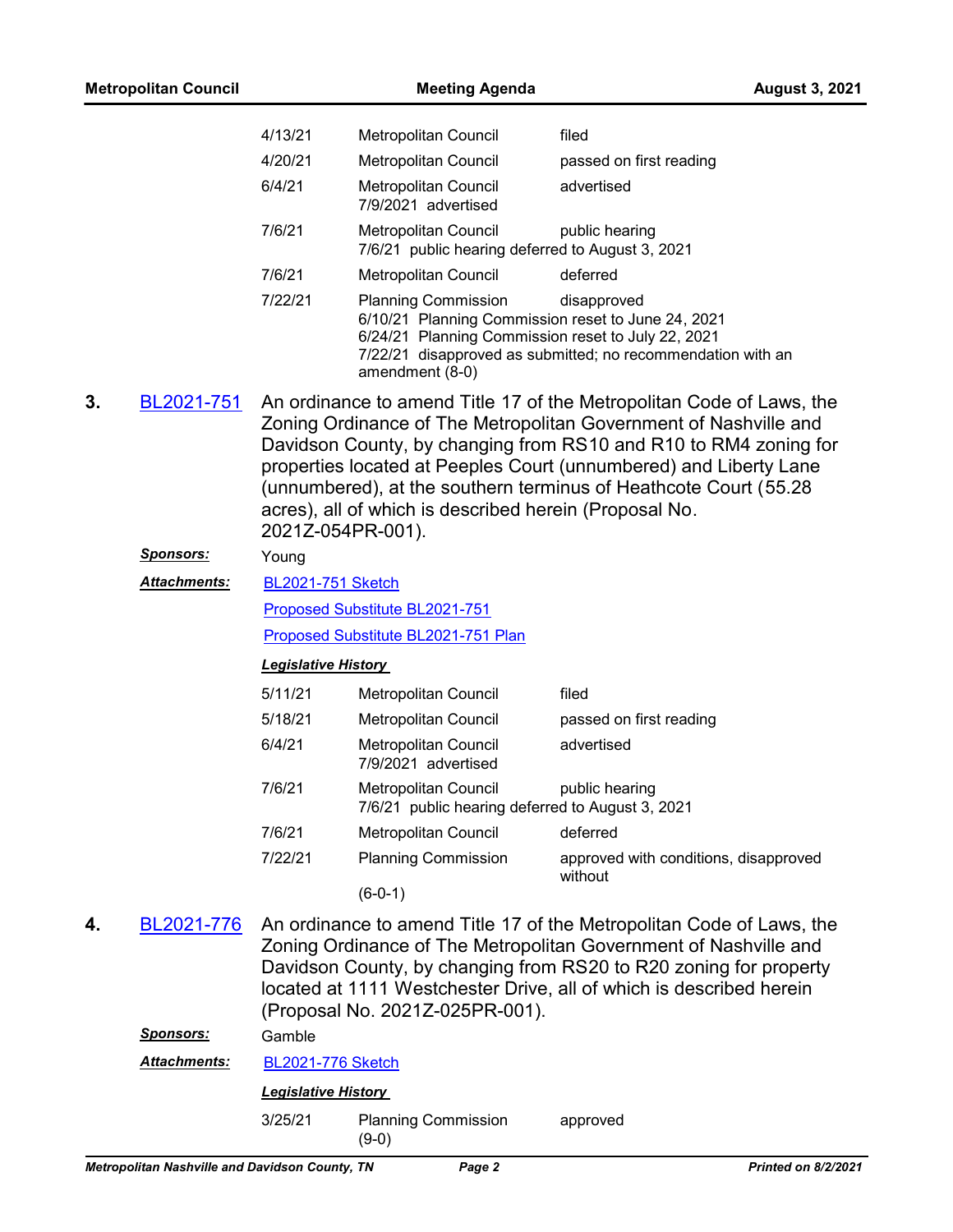|    | <b>Metropolitan Council</b> |                            | <b>Meeting Agenda</b>                                                    | <b>August 3, 2021</b>                                                                                                                                                                                                                                                                                                                                                                                                            |
|----|-----------------------------|----------------------------|--------------------------------------------------------------------------|----------------------------------------------------------------------------------------------------------------------------------------------------------------------------------------------------------------------------------------------------------------------------------------------------------------------------------------------------------------------------------------------------------------------------------|
|    |                             | 5/25/21                    | Metropolitan Council                                                     | filed                                                                                                                                                                                                                                                                                                                                                                                                                            |
|    |                             | 6/1/21                     | Metropolitan Council                                                     | passed on first reading                                                                                                                                                                                                                                                                                                                                                                                                          |
|    |                             | 6/4/21                     | <b>Metropolitan Council</b><br>7/9/2021 advertised                       | advertised                                                                                                                                                                                                                                                                                                                                                                                                                       |
|    |                             | 7/6/21                     | Metropolitan Council<br>7/6/21 public hearing deferred to August 3, 2021 | public hearing                                                                                                                                                                                                                                                                                                                                                                                                                   |
|    |                             | 7/6/21                     | Metropolitan Council                                                     | deferred                                                                                                                                                                                                                                                                                                                                                                                                                         |
| 5. | BL2021-779                  |                            | 2021Z-038PR-001).                                                        | An ordinance to amend Title 17 of the Metropolitan Code of Laws, the<br>Zoning Ordinance of The Metropolitan Government of Nashville and<br>Davidson County, by changing from RS5 to R6-A zoning on properties<br>located at 2700, 2703A, 2705A, 2704, 2706, 2707, 2709, 2711, and<br>2713 Fannie Williams Street, approximately 400 feet south of Whitsett<br>Road (1.51 acres), all of which is described herein (Proposal No. |
|    | <u>Sponsors:</u>            | Welsch                     |                                                                          |                                                                                                                                                                                                                                                                                                                                                                                                                                  |
|    | Attachments:                | <b>BL2021-779 Sketch</b>   |                                                                          |                                                                                                                                                                                                                                                                                                                                                                                                                                  |
|    |                             | <b>Legislative History</b> |                                                                          |                                                                                                                                                                                                                                                                                                                                                                                                                                  |
|    |                             | 5/13/21                    | <b>Planning Commission</b><br>$(9-0)$                                    | approved                                                                                                                                                                                                                                                                                                                                                                                                                         |
|    |                             | 5/25/21                    | Metropolitan Council                                                     | filed                                                                                                                                                                                                                                                                                                                                                                                                                            |
|    |                             | 6/1/21                     | Metropolitan Council                                                     | passed on first reading                                                                                                                                                                                                                                                                                                                                                                                                          |
|    |                             | 6/4/21                     | <b>Metropolitan Council</b><br>7/9/2021 advertised                       | advertised                                                                                                                                                                                                                                                                                                                                                                                                                       |
|    |                             | 7/6/21                     | Metropolitan Council<br>7/6/21 public hearing deferred to August 3, 2021 | public hearing                                                                                                                                                                                                                                                                                                                                                                                                                   |
|    |                             | 7/6/21                     | Metropolitan Council                                                     | deferred                                                                                                                                                                                                                                                                                                                                                                                                                         |
| 6. | BL2021-784                  |                            | dwelling, detached" (Proposal No. 2021Z-008TX-001).                      | An ordinance amending Sections 17.04.060, 17.36.680, 17.36.690, and<br>17.20.030 of the Metropolitan Code, Zoning Regulations to amend the<br>definition of "accessory dwelling, detached", to expand the allowable<br>locations of a Detached Accessory Dwelling Unit (DADU) Overlay<br>District, and to amend parking requirements related to "accessory                                                                       |
|    | Sponsors:                   | Parker                     |                                                                          |                                                                                                                                                                                                                                                                                                                                                                                                                                  |
|    | <b>Attachments:</b>         | BL2021-784 Exhibit A       |                                                                          |                                                                                                                                                                                                                                                                                                                                                                                                                                  |
|    |                             |                            | Proposed Substitute BL2021-784                                           |                                                                                                                                                                                                                                                                                                                                                                                                                                  |
|    |                             | <b>Legislative History</b> |                                                                          |                                                                                                                                                                                                                                                                                                                                                                                                                                  |
|    |                             | 6/8/21                     | Metropolitan Council                                                     | filed                                                                                                                                                                                                                                                                                                                                                                                                                            |
|    |                             | 6/15/21                    | Metropolitan Council                                                     | passed on first reading                                                                                                                                                                                                                                                                                                                                                                                                          |
|    |                             | 7/9/21                     | Metropolitan Council                                                     | advertised                                                                                                                                                                                                                                                                                                                                                                                                                       |
|    |                             | 7/22/21                    | <b>Planning Commission</b><br>$(7-0)$                                    | disapproved                                                                                                                                                                                                                                                                                                                                                                                                                      |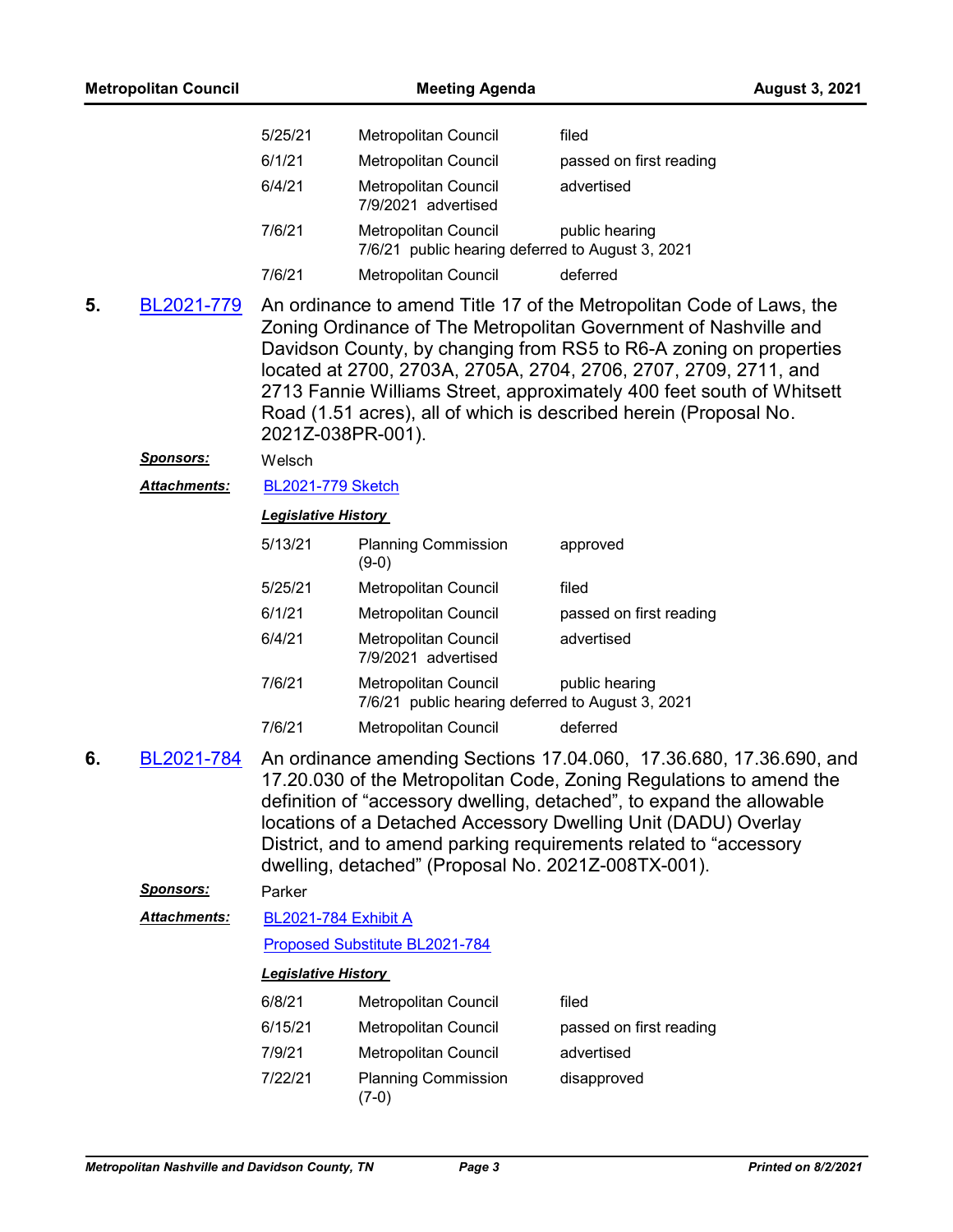| 7. | <u>BL2021-787</u>                                                                                                                                                                                                                                                                                                                                                                      | An ordinance to amend Title 17 of the Metropolitan Code of Laws, the<br>Zoning Ordinance of The Metropolitan Government of Nashville and<br>Davidson County, by changing from CS and CL to SP zoning for<br>properties located at 1505, 1509, 1511, 1513, 1601 and 1603 Dickerson<br>Pike, 1600, 1608, 1612 and 1616 Luton Street and Dickerson Pike<br>(unnumbered), to permit a mixed use development, all of which is<br>described herein (Proposal No. 2021SP-022-001). |                                       |                                                                                                                                                                                                                                                                                                                                                     |  |  |  |
|----|----------------------------------------------------------------------------------------------------------------------------------------------------------------------------------------------------------------------------------------------------------------------------------------------------------------------------------------------------------------------------------------|-----------------------------------------------------------------------------------------------------------------------------------------------------------------------------------------------------------------------------------------------------------------------------------------------------------------------------------------------------------------------------------------------------------------------------------------------------------------------------|---------------------------------------|-----------------------------------------------------------------------------------------------------------------------------------------------------------------------------------------------------------------------------------------------------------------------------------------------------------------------------------------------------|--|--|--|
|    | <u>Sponsors:</u>                                                                                                                                                                                                                                                                                                                                                                       | Parker                                                                                                                                                                                                                                                                                                                                                                                                                                                                      |                                       |                                                                                                                                                                                                                                                                                                                                                     |  |  |  |
|    | <b>Attachments:</b>                                                                                                                                                                                                                                                                                                                                                                    | <b>BL2021-787 Plans</b>                                                                                                                                                                                                                                                                                                                                                                                                                                                     |                                       |                                                                                                                                                                                                                                                                                                                                                     |  |  |  |
|    |                                                                                                                                                                                                                                                                                                                                                                                        | <b>BL2021-787 Sketch</b>                                                                                                                                                                                                                                                                                                                                                                                                                                                    |                                       |                                                                                                                                                                                                                                                                                                                                                     |  |  |  |
|    |                                                                                                                                                                                                                                                                                                                                                                                        | <b>Legislative History</b>                                                                                                                                                                                                                                                                                                                                                                                                                                                  |                                       |                                                                                                                                                                                                                                                                                                                                                     |  |  |  |
|    |                                                                                                                                                                                                                                                                                                                                                                                        | 5/13/21                                                                                                                                                                                                                                                                                                                                                                                                                                                                     | <b>Planning Commission</b>            | approved with conditions, disapproved                                                                                                                                                                                                                                                                                                               |  |  |  |
|    |                                                                                                                                                                                                                                                                                                                                                                                        |                                                                                                                                                                                                                                                                                                                                                                                                                                                                             | $(9-0)$                               | without                                                                                                                                                                                                                                                                                                                                             |  |  |  |
|    |                                                                                                                                                                                                                                                                                                                                                                                        | 6/8/21                                                                                                                                                                                                                                                                                                                                                                                                                                                                      | Metropolitan Council                  | filed                                                                                                                                                                                                                                                                                                                                               |  |  |  |
|    |                                                                                                                                                                                                                                                                                                                                                                                        | 6/15/21                                                                                                                                                                                                                                                                                                                                                                                                                                                                     | Metropolitan Council                  | passed on first reading                                                                                                                                                                                                                                                                                                                             |  |  |  |
|    |                                                                                                                                                                                                                                                                                                                                                                                        | 7/9/21                                                                                                                                                                                                                                                                                                                                                                                                                                                                      | Metropolitan Council                  | advertised                                                                                                                                                                                                                                                                                                                                          |  |  |  |
| 8. | An ordinance to amend Title 17 of the Metropolitan Code of Laws, the<br>BL2021-788<br>Zoning Ordinance of The Metropolitan Government of Nashville and<br>Davidson County, by changing from RS20 to SP zoning for property<br>located at 4020 Estes Rd, approximately 430 feet north of Hobbs Road<br>(1.03 acres), all of which is described herein (Proposal No.<br>2021SP-033-001). |                                                                                                                                                                                                                                                                                                                                                                                                                                                                             |                                       |                                                                                                                                                                                                                                                                                                                                                     |  |  |  |
|    | <u>Sponsors:</u>                                                                                                                                                                                                                                                                                                                                                                       | Henderson                                                                                                                                                                                                                                                                                                                                                                                                                                                                   |                                       |                                                                                                                                                                                                                                                                                                                                                     |  |  |  |
|    | <b>Attachments:</b>                                                                                                                                                                                                                                                                                                                                                                    | <b>BL2021-788 Plan</b>                                                                                                                                                                                                                                                                                                                                                                                                                                                      |                                       |                                                                                                                                                                                                                                                                                                                                                     |  |  |  |
|    |                                                                                                                                                                                                                                                                                                                                                                                        | <b>BL2021-788 Sketch</b>                                                                                                                                                                                                                                                                                                                                                                                                                                                    |                                       |                                                                                                                                                                                                                                                                                                                                                     |  |  |  |
|    |                                                                                                                                                                                                                                                                                                                                                                                        | <b>Legislative History</b>                                                                                                                                                                                                                                                                                                                                                                                                                                                  |                                       |                                                                                                                                                                                                                                                                                                                                                     |  |  |  |
|    |                                                                                                                                                                                                                                                                                                                                                                                        | 5/27/21                                                                                                                                                                                                                                                                                                                                                                                                                                                                     | <b>Planning Commission</b><br>$(5-1)$ | disapproved                                                                                                                                                                                                                                                                                                                                         |  |  |  |
|    |                                                                                                                                                                                                                                                                                                                                                                                        | 6/8/21                                                                                                                                                                                                                                                                                                                                                                                                                                                                      | Metropolitan Council                  | filed                                                                                                                                                                                                                                                                                                                                               |  |  |  |
|    |                                                                                                                                                                                                                                                                                                                                                                                        | 6/15/21                                                                                                                                                                                                                                                                                                                                                                                                                                                                     | Metropolitan Council                  | passed on first reading                                                                                                                                                                                                                                                                                                                             |  |  |  |
|    |                                                                                                                                                                                                                                                                                                                                                                                        | 7/9/21                                                                                                                                                                                                                                                                                                                                                                                                                                                                      | <b>Metropolitan Council</b>           | advertised                                                                                                                                                                                                                                                                                                                                          |  |  |  |
| 9. | BL2021-789                                                                                                                                                                                                                                                                                                                                                                             | 2021SP-019-001).                                                                                                                                                                                                                                                                                                                                                                                                                                                            |                                       | An ordinance to amend Title 17 of the Metropolitan Code of Laws, the<br>Zoning Ordinance of The Metropolitan Government of Nashville and<br>Davidson County, by changing from SP to SP zoning for property<br>located at 217 Cleveland Street, to permit all uses allowed under<br>RM15-A-NS zoning, all of which is described herein (Proposal No. |  |  |  |
|    | <u>Sponsors:</u>                                                                                                                                                                                                                                                                                                                                                                       | Parker                                                                                                                                                                                                                                                                                                                                                                                                                                                                      |                                       |                                                                                                                                                                                                                                                                                                                                                     |  |  |  |
|    | Attachments:                                                                                                                                                                                                                                                                                                                                                                           | <b>BL2021-789 Plan</b>                                                                                                                                                                                                                                                                                                                                                                                                                                                      |                                       |                                                                                                                                                                                                                                                                                                                                                     |  |  |  |

[BL2021-789 Sketch](http://nashville.legistar.com/gateway.aspx?M=F&ID=a970bfc1-39ab-4e78-abb8-5ac2dc4235c1.docx)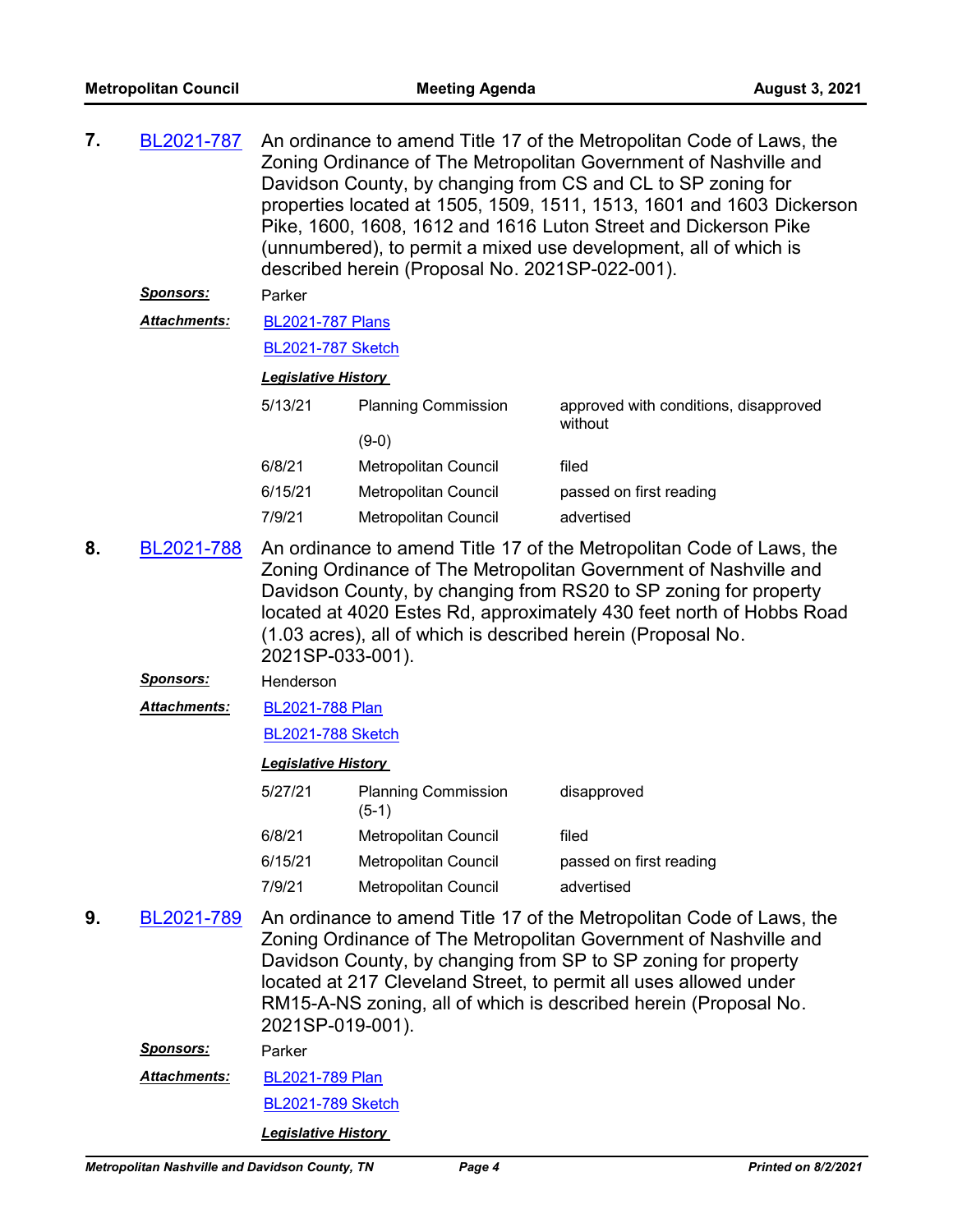|     | <b>Metropolitan Council</b> |                            | <b>Meeting Agenda</b>                                  | <b>August 3, 2021</b>                                                                                                                                                                                                                                                                                                                                                                                                          |
|-----|-----------------------------|----------------------------|--------------------------------------------------------|--------------------------------------------------------------------------------------------------------------------------------------------------------------------------------------------------------------------------------------------------------------------------------------------------------------------------------------------------------------------------------------------------------------------------------|
|     |                             | 4/8/21                     | <b>Planning Commission</b>                             | approved with conditions, disapproved<br>without                                                                                                                                                                                                                                                                                                                                                                               |
|     |                             | 6/8/21                     | $(8-0)$                                                |                                                                                                                                                                                                                                                                                                                                                                                                                                |
|     |                             | 6/15/21                    | Metropolitan Council<br>Metropolitan Council           | filed<br>passed on first reading                                                                                                                                                                                                                                                                                                                                                                                               |
|     |                             | 7/9/21                     | Metropolitan Council                                   | advertised                                                                                                                                                                                                                                                                                                                                                                                                                     |
| 10. | BL2021-790                  |                            | No. 2021Z-027PR-001).                                  | An ordinance to amend Title 17 of the Metropolitan Code of Laws, the<br>Zoning Ordinance of The Metropolitan Government of Nashville and<br>Davidson County, by changing from RS5 to RM20-A-NS zoning for<br>property located at 141 Elmhurst Avenue, approximately 280 feet south<br>of Fern Avenue (0.18 acres), all of which is described herein (Proposal                                                                  |
|     | <b>Sponsors:</b>            | Parker                     |                                                        |                                                                                                                                                                                                                                                                                                                                                                                                                                |
|     | Attachments:                | <b>BL2021-790 Sketch</b>   |                                                        |                                                                                                                                                                                                                                                                                                                                                                                                                                |
|     |                             | <b>Legislative History</b> |                                                        |                                                                                                                                                                                                                                                                                                                                                                                                                                |
|     |                             | 3/25/21                    | <b>Planning Commission</b><br>$(9-0)$                  | approved                                                                                                                                                                                                                                                                                                                                                                                                                       |
|     |                             | 6/8/21                     | Metropolitan Council                                   | filed                                                                                                                                                                                                                                                                                                                                                                                                                          |
|     |                             | 6/15/21                    | Metropolitan Council                                   | passed on first reading                                                                                                                                                                                                                                                                                                                                                                                                        |
|     |                             | 7/9/21                     | Metropolitan Council                                   | advertised                                                                                                                                                                                                                                                                                                                                                                                                                     |
| 11. | BL2021-791                  | 2021Z-065PR-001).          | acres), all of which is described herein (Proposal No. | An ordinance to amend Title 17 of the Metropolitan Code of Laws, the<br>Zoning Ordinance of The Metropolitan Government of Nashville and<br>Davidson County, by applying a Detached Accessory Dwelling Unit<br>(DADU) Overlay District to various properties located south of East<br>Trinity Lane, north of Douglas Ave, east of Dickerson Pike, and west of<br>Ellington Pkwy, zoned RS5, R6, R6-A, RM15-A, and OR20 (311.11 |
|     | <u>Sponsors:</u>            | Parker                     |                                                        |                                                                                                                                                                                                                                                                                                                                                                                                                                |
|     | <b>Attachments:</b>         |                            | BL2021-791 Owners Table                                |                                                                                                                                                                                                                                                                                                                                                                                                                                |
|     |                             |                            | BL2021-791-Parcel Table                                |                                                                                                                                                                                                                                                                                                                                                                                                                                |
|     |                             | <b>BL2021-791-Sketch</b>   |                                                        |                                                                                                                                                                                                                                                                                                                                                                                                                                |
|     |                             | <b>Legislative History</b> |                                                        |                                                                                                                                                                                                                                                                                                                                                                                                                                |
|     |                             | 6/8/21                     | Metropolitan Council                                   | filed                                                                                                                                                                                                                                                                                                                                                                                                                          |
|     |                             | 6/15/21                    | Metropolitan Council                                   | passed on first reading                                                                                                                                                                                                                                                                                                                                                                                                        |
|     |                             | 7/9/21                     | Metropolitan Council                                   | advertised                                                                                                                                                                                                                                                                                                                                                                                                                     |
|     |                             | 7/22/21                    | <b>Planning Commission</b><br>$(7-0)$                  | disapproved                                                                                                                                                                                                                                                                                                                                                                                                                    |
|     |                             |                            |                                                        |                                                                                                                                                                                                                                                                                                                                                                                                                                |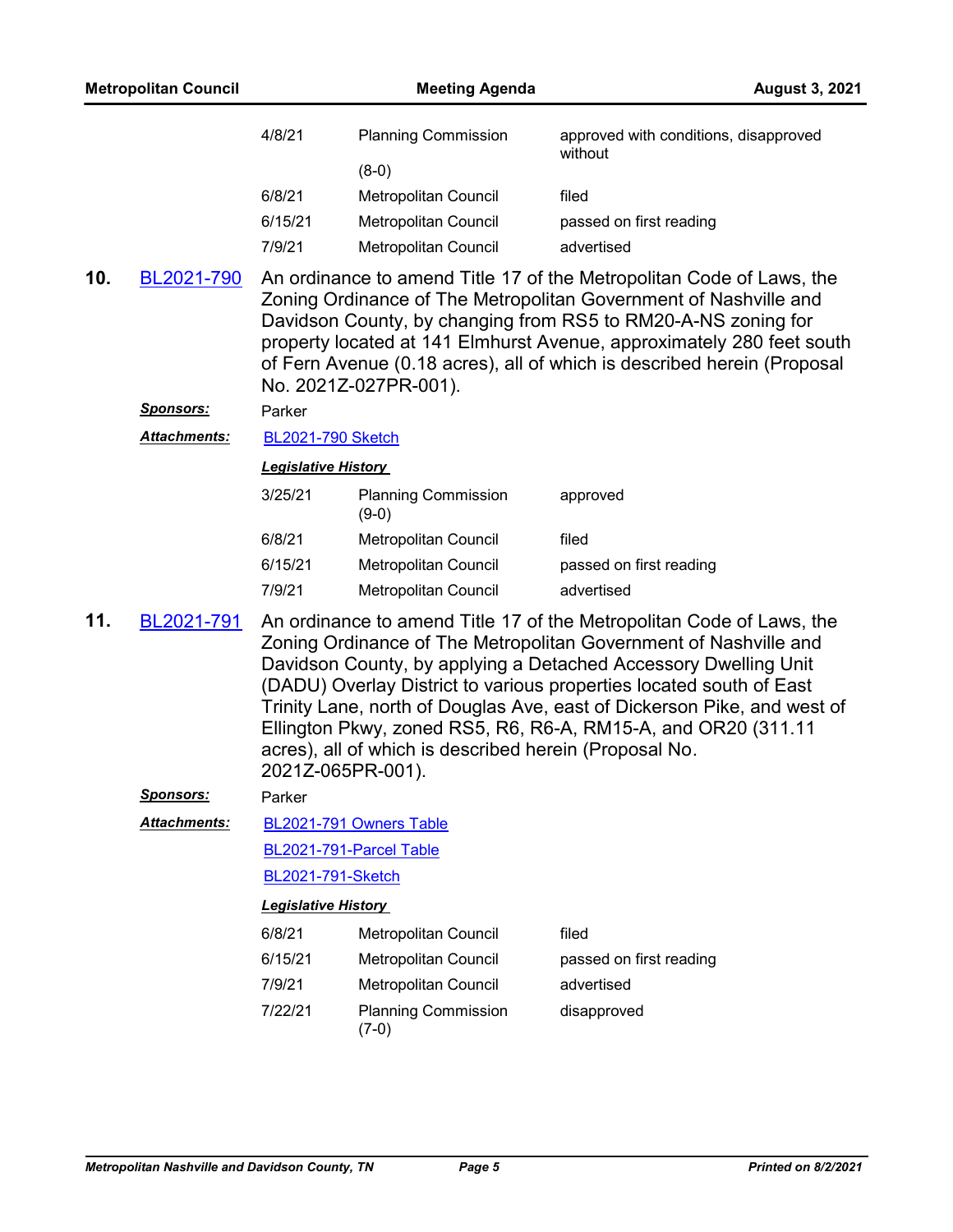| 12. | BL2021-796          | An ordinance amending Sections 17.12.020 and 17.40.340 of the<br>Metropolitan Code to modify the maximum height permitted in the<br>RM9-A and RM15-A zoning districts, to amend the standards that may<br>be varied, and to make housekeeping amendments pertaining to Table<br>17.12.020D (Proposal No. 2021Z-009TX-001). |                                                     |                                                                                                                                                                                                                                                                                                                                                          |  |  |
|-----|---------------------|----------------------------------------------------------------------------------------------------------------------------------------------------------------------------------------------------------------------------------------------------------------------------------------------------------------------------|-----------------------------------------------------|----------------------------------------------------------------------------------------------------------------------------------------------------------------------------------------------------------------------------------------------------------------------------------------------------------------------------------------------------------|--|--|
|     | <u>Sponsors:</u>    | Murphy                                                                                                                                                                                                                                                                                                                     |                                                     |                                                                                                                                                                                                                                                                                                                                                          |  |  |
|     | <b>Attachments:</b> | BL2021-796                                                                                                                                                                                                                                                                                                                 |                                                     |                                                                                                                                                                                                                                                                                                                                                          |  |  |
|     |                     |                                                                                                                                                                                                                                                                                                                            | Proposed Amendment BL2021-796                       |                                                                                                                                                                                                                                                                                                                                                          |  |  |
|     |                     | <b>Legislative History</b>                                                                                                                                                                                                                                                                                                 |                                                     |                                                                                                                                                                                                                                                                                                                                                          |  |  |
|     |                     | 6/29/21                                                                                                                                                                                                                                                                                                                    | Metropolitan Council                                | filed                                                                                                                                                                                                                                                                                                                                                    |  |  |
|     |                     | 7/6/21                                                                                                                                                                                                                                                                                                                     | Metropolitan Council                                | passed on first reading                                                                                                                                                                                                                                                                                                                                  |  |  |
|     |                     | 7/9/21                                                                                                                                                                                                                                                                                                                     | Metropolitan Council                                | advertised                                                                                                                                                                                                                                                                                                                                               |  |  |
|     |                     | 7/22/21                                                                                                                                                                                                                                                                                                                    | <b>Planning Commission</b><br>$(7-0)$               | approved with an amendment                                                                                                                                                                                                                                                                                                                               |  |  |
| 13. | BL2021-798          |                                                                                                                                                                                                                                                                                                                            | home occupations (Proposal No. 2021Z-010TX-001).    | An ordinance to amend Section 17.16.250 of the Metropolitan Code,<br>Zoning Regulations, to limit animal services as activities permitted as                                                                                                                                                                                                             |  |  |
|     | Sponsors:           | Rosenberg and Benedict                                                                                                                                                                                                                                                                                                     |                                                     |                                                                                                                                                                                                                                                                                                                                                          |  |  |
|     | Attachments:        | BL2021-798                                                                                                                                                                                                                                                                                                                 |                                                     |                                                                                                                                                                                                                                                                                                                                                          |  |  |
|     |                     | <b>Legislative History</b>                                                                                                                                                                                                                                                                                                 |                                                     |                                                                                                                                                                                                                                                                                                                                                          |  |  |
|     |                     | 6/29/21                                                                                                                                                                                                                                                                                                                    | Metropolitan Council                                | filed                                                                                                                                                                                                                                                                                                                                                    |  |  |
|     |                     | 7/6/21                                                                                                                                                                                                                                                                                                                     | Metropolitan Council                                | passed on first reading                                                                                                                                                                                                                                                                                                                                  |  |  |
|     |                     | 7/9/21                                                                                                                                                                                                                                                                                                                     | Metropolitan Council                                | advertised                                                                                                                                                                                                                                                                                                                                               |  |  |
|     |                     | 7/22/21                                                                                                                                                                                                                                                                                                                    | <b>Planning Commission</b><br>$(7-0)$               | approved                                                                                                                                                                                                                                                                                                                                                 |  |  |
| 14. | BL2021-808          |                                                                                                                                                                                                                                                                                                                            | is described herein (Proposal No. 2021Z-046PR-001). | An ordinance to amend Title 17 of the Metropolitan Code of Laws, the<br>Zoning Ordinance of The Metropolitan Government of Nashville and<br>Davidson County by changing from RS7.5 to RM20-A-NS zoning for<br>properties located at 473 and 475 Timmons Street, at the southeast<br>corner of Timmons Street and Meade Avenue (0.48 acres), all of which |  |  |
|     | <b>Sponsors:</b>    | Welsch                                                                                                                                                                                                                                                                                                                     |                                                     |                                                                                                                                                                                                                                                                                                                                                          |  |  |
|     | Attachments:        | <b>BL2021-808 Sketch</b>                                                                                                                                                                                                                                                                                                   |                                                     |                                                                                                                                                                                                                                                                                                                                                          |  |  |
|     |                     | <b>Legislative History</b>                                                                                                                                                                                                                                                                                                 |                                                     |                                                                                                                                                                                                                                                                                                                                                          |  |  |
|     |                     | 6/10/21                                                                                                                                                                                                                                                                                                                    | <b>Planning Commission</b><br>$(6-0)$               | approved                                                                                                                                                                                                                                                                                                                                                 |  |  |
|     |                     | 6/29/21                                                                                                                                                                                                                                                                                                                    | Metropolitan Council                                | filed                                                                                                                                                                                                                                                                                                                                                    |  |  |
|     |                     | 7/6/21                                                                                                                                                                                                                                                                                                                     | Metropolitan Council                                | passed on first reading                                                                                                                                                                                                                                                                                                                                  |  |  |
|     |                     | 7/9/21                                                                                                                                                                                                                                                                                                                     | Metropolitan Council                                | advertised                                                                                                                                                                                                                                                                                                                                               |  |  |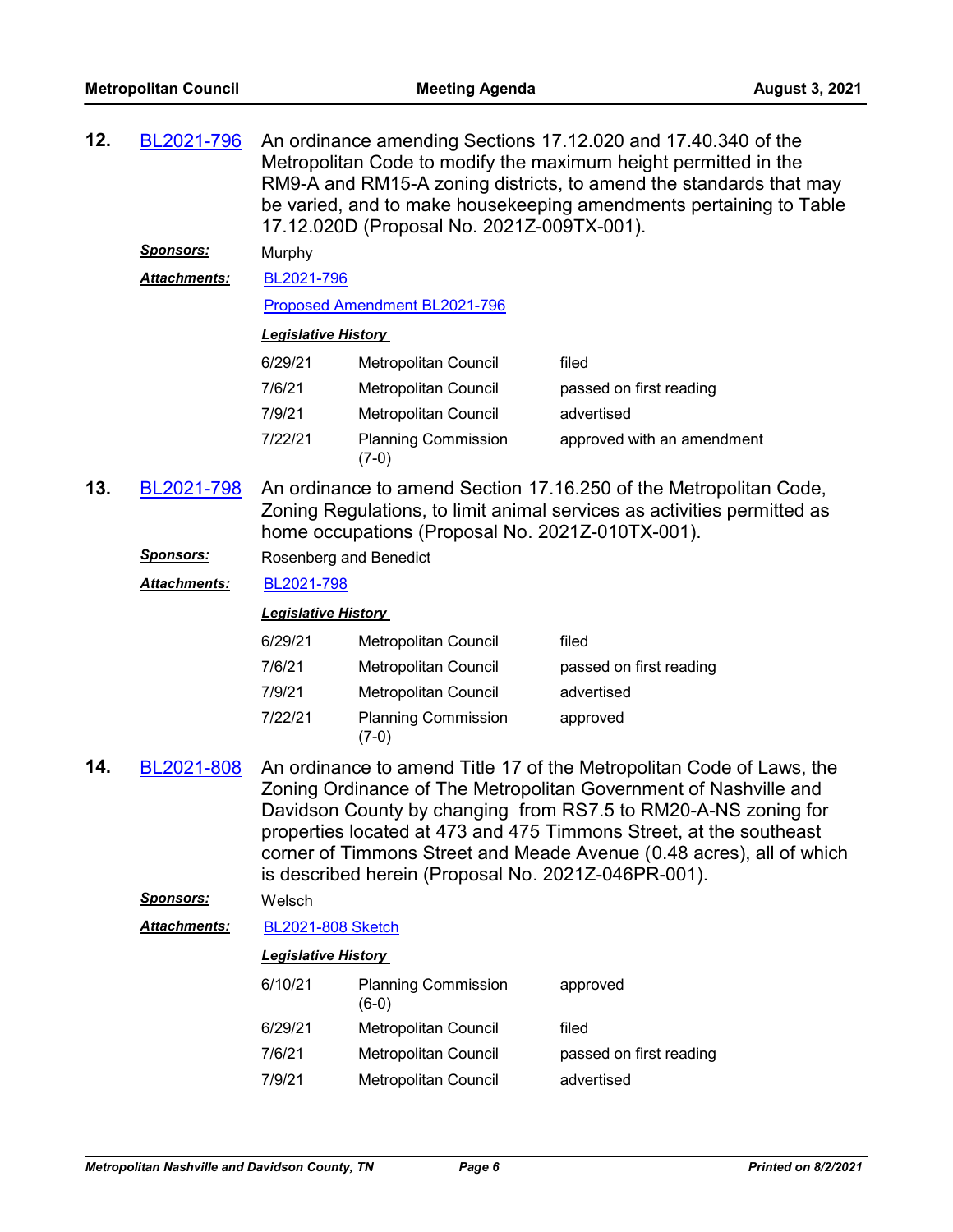| 15. | BL2021-809 | An ordinance to amend Title 17 of the Metropolitan Code of Laws, the<br>Zoning Ordinance of The Metropolitan Government of Nashville and<br>Davidson County, by amending Ordinance No. BL2006-1303, as<br>amended, by amending the SP zoning for various properties located<br>north of Maxwell Road, (52.94 acres), approximately 430 feet east of<br>Flagstone Drive, to delete a condition in the SP pertaining to the<br>construction of turn lanes at the intersection of Maxwell Road and<br>LaVergne/Couchville Pike, and to accept a financial contribution in lieu |
|-----|------------|-----------------------------------------------------------------------------------------------------------------------------------------------------------------------------------------------------------------------------------------------------------------------------------------------------------------------------------------------------------------------------------------------------------------------------------------------------------------------------------------------------------------------------------------------------------------------------|
|     |            | of construction from the developer of the Davenport Downs SP, all of<br>which is described herein (Proposal No. 2006SP-081-008).                                                                                                                                                                                                                                                                                                                                                                                                                                            |

#### *Sponsors:* Lee

[BL2021-809 Owner List](http://nashville.legistar.com/gateway.aspx?M=F&ID=cfb3ac35-cadc-4f83-8b2e-cafe685238b6.xlsx) [Proposed Amendment BL2021-809](http://nashville.legistar.com/gateway.aspx?M=F&ID=016c3821-9dfc-40a6-b8e1-4ae97b9d3207.docx) [Proposed Amendment BL2021-809 Plans](http://nashville.legistar.com/gateway.aspx?M=F&ID=32e40895-5bfd-4bdc-9ebc-bd5c3db8cadb.pdf) *Attachments:*

[Proposed Amendment BL2021-809 Sketch](http://nashville.legistar.com/gateway.aspx?M=F&ID=102285ee-f560-4dc5-8b9a-c9bf622e7ae1.docx)

#### *Legislative History*

| 6/29/21 | <b>Metropolitan Council</b> | filed                                            |
|---------|-----------------------------|--------------------------------------------------|
| 7/6/21  | Metropolitan Council        | passed on first reading                          |
| 7/9/21  | Metropolitan Council        | advertised                                       |
| 7/22/21 | <b>Planning Commission</b>  | approved with conditions, disapproved<br>without |
|         | (7-0)                       |                                                  |

An ordinance to amend Title 17 of the Metropolitan Code of Laws, the Zoning Ordinance of The Metropolitan Government of Nashville and Davidson County, by changing from R6 to RM9 for properties located at 5607, 5607 B, 5609 and 5611 Morrow Road, approximately 60 feet southeast of 57th Avenue North (2.46 acres), all of which is described herein (Proposal No. 2021Z-035PR-001). **16.** [BL2021-811](http://nashville.legistar.com/gateway.aspx?m=l&id=/matter.aspx?key=13336)

#### *Sponsors:* Roberts

*Attachments:* [BL2021-811 Sketch](http://nashville.legistar.com/gateway.aspx?M=F&ID=2327f2df-3e90-481b-8f41-d792ad0cd7f8.docx)

| 5/27/21 | <b>Planning Commission</b><br>$(6-0)$ | disapproved             |
|---------|---------------------------------------|-------------------------|
| 6/29/21 | Metropolitan Council                  | filed                   |
| 7/6/21  | <b>Metropolitan Council</b>           | passed on first reading |
| 7/9/21  | Metropolitan Council                  | advertised              |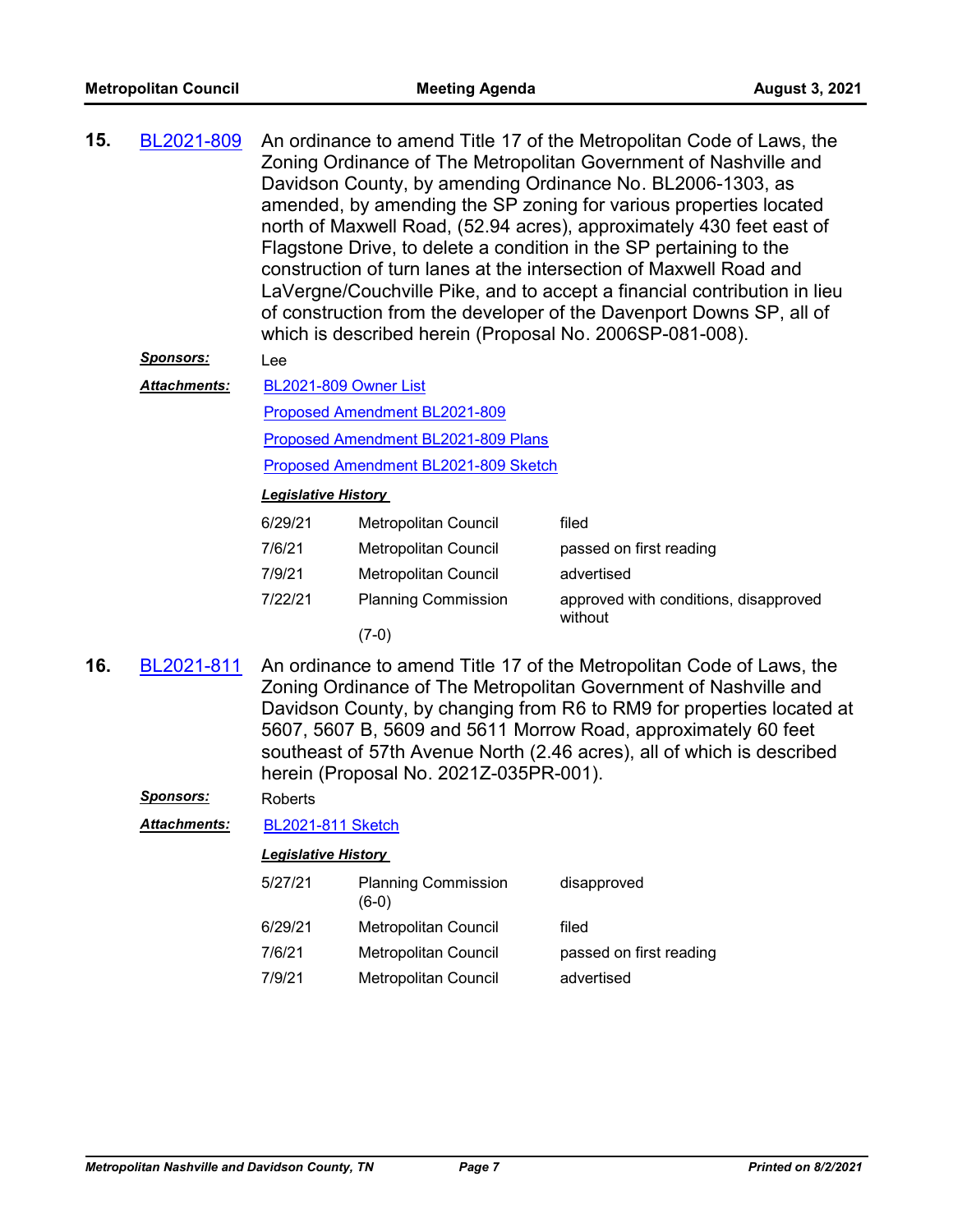| 17. | BL2021-812          | An ordinance to amend Title 17 of the Metropolitan Code of Laws, the<br>Zoning Ordinance of The Metropolitan Government of Nashville and<br>Davidson County, by changing from IWD to MUG-A zoning for<br>properties located at 504, 508, 510, 512, 514, 518 and 520 Thompson<br>Lane and 2807 Grandview Avenue, at the northwest corner of<br>Grandview Avenue and Thompson Lane (4.51 acres), all of which is<br>described herein (Proposal No. 2021Z-048PR-001). |                                       |                                                                                                                                                                                                                                                                                                                                                                                                                             |  |  |
|-----|---------------------|--------------------------------------------------------------------------------------------------------------------------------------------------------------------------------------------------------------------------------------------------------------------------------------------------------------------------------------------------------------------------------------------------------------------------------------------------------------------|---------------------------------------|-----------------------------------------------------------------------------------------------------------------------------------------------------------------------------------------------------------------------------------------------------------------------------------------------------------------------------------------------------------------------------------------------------------------------------|--|--|
|     | <u>Sponsors:</u>    | Welsch                                                                                                                                                                                                                                                                                                                                                                                                                                                             |                                       |                                                                                                                                                                                                                                                                                                                                                                                                                             |  |  |
|     | <b>Attachments:</b> | <b>BL2021-812 Sketch</b>                                                                                                                                                                                                                                                                                                                                                                                                                                           |                                       |                                                                                                                                                                                                                                                                                                                                                                                                                             |  |  |
|     |                     | <b>Legislative History</b>                                                                                                                                                                                                                                                                                                                                                                                                                                         |                                       |                                                                                                                                                                                                                                                                                                                                                                                                                             |  |  |
|     |                     | 5/27/21                                                                                                                                                                                                                                                                                                                                                                                                                                                            | <b>Planning Commission</b><br>$(6-0)$ | approved                                                                                                                                                                                                                                                                                                                                                                                                                    |  |  |
|     |                     | 6/29/21                                                                                                                                                                                                                                                                                                                                                                                                                                                            | Metropolitan Council                  | filed                                                                                                                                                                                                                                                                                                                                                                                                                       |  |  |
|     |                     | 7/6/21                                                                                                                                                                                                                                                                                                                                                                                                                                                             | <b>Metropolitan Council</b>           | passed on first reading                                                                                                                                                                                                                                                                                                                                                                                                     |  |  |
|     |                     | 7/9/21                                                                                                                                                                                                                                                                                                                                                                                                                                                             | Metropolitan Council                  | advertised                                                                                                                                                                                                                                                                                                                                                                                                                  |  |  |
| 18. | BL2021-813          | An ordinance to amend Title 17 of the Metropolitan Code of Laws, the<br>Zoning Ordinance of The Metropolitan Government of Nashville and<br>Davidson County, by changing from RS10 and R8 to SP zoning for<br>properties located at 1105 and 1107 W Trinity Lane, W Trinity Lane<br>(unnumbered), and Old Buena Vista Road (unnumbered), to permit 193<br>multi-family residential units, all of which is described herein (Proposal<br>No. 2021SP-029-001).       |                                       |                                                                                                                                                                                                                                                                                                                                                                                                                             |  |  |
|     | <u>Sponsors:</u>    | Toombs                                                                                                                                                                                                                                                                                                                                                                                                                                                             |                                       |                                                                                                                                                                                                                                                                                                                                                                                                                             |  |  |
|     | Attachments:        | <b>BL2021-813 Plans</b>                                                                                                                                                                                                                                                                                                                                                                                                                                            |                                       |                                                                                                                                                                                                                                                                                                                                                                                                                             |  |  |
|     |                     | <b>BL2021-813 Sketch</b>                                                                                                                                                                                                                                                                                                                                                                                                                                           |                                       |                                                                                                                                                                                                                                                                                                                                                                                                                             |  |  |
|     |                     | <b>Legislative History</b>                                                                                                                                                                                                                                                                                                                                                                                                                                         |                                       |                                                                                                                                                                                                                                                                                                                                                                                                                             |  |  |
|     |                     | 6/24/21                                                                                                                                                                                                                                                                                                                                                                                                                                                            | <b>Planning Commission</b><br>$(7-0)$ | approved with conditions, disapproved<br>without                                                                                                                                                                                                                                                                                                                                                                            |  |  |
|     |                     | 6/29/21                                                                                                                                                                                                                                                                                                                                                                                                                                                            | Metropolitan Council                  | filed                                                                                                                                                                                                                                                                                                                                                                                                                       |  |  |
|     |                     | 7/6/21                                                                                                                                                                                                                                                                                                                                                                                                                                                             | Metropolitan Council                  | passed on first reading                                                                                                                                                                                                                                                                                                                                                                                                     |  |  |
|     |                     | 7/9/21                                                                                                                                                                                                                                                                                                                                                                                                                                                             | <b>Metropolitan Council</b>           | advertised                                                                                                                                                                                                                                                                                                                                                                                                                  |  |  |
| 19. | BL2021-814          |                                                                                                                                                                                                                                                                                                                                                                                                                                                                    | (Proposal No. 2021Z-039PR-001).       | An ordinance to amend Title 17 of the Metropolitan Code of Laws, the<br>Zoning Ordinance of The Metropolitan Government of Nashville and<br>Davidson County, by changing from R10 to RM15-A-NS zoning for<br>properties located at 404 Old Hickory Boulevard and Old Hickory<br>Boulevard (unnumbered), at the northeast corner of Walker Street and<br>Old Hickory Boulevard (0.70 acres, all of which is described herein |  |  |
|     | <b>Sponsors:</b>    | VanReece                                                                                                                                                                                                                                                                                                                                                                                                                                                           |                                       |                                                                                                                                                                                                                                                                                                                                                                                                                             |  |  |

Attachments: [BL2021-814 Sketch](http://nashville.legistar.com/gateway.aspx?M=F&ID=0ec82067-e214-4846-89c3-95761162d9d1.docx)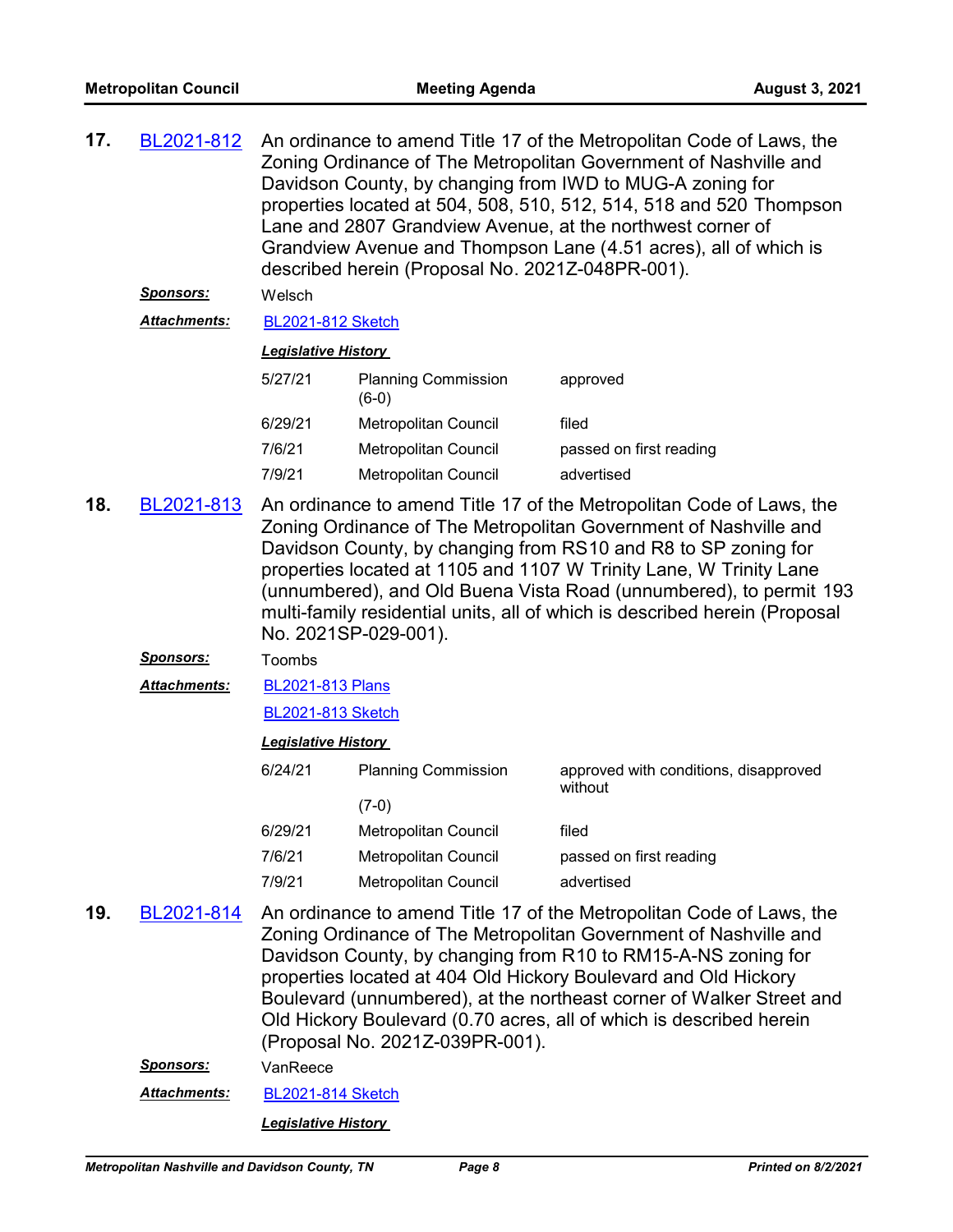|     | <b>Metropolitan Council</b> |                            | <b>Meeting Agenda</b>                           |                                                                                                                                                                                                                                                                                                                                                                                                                                                                                                                                                                         | <b>August 3, 2021</b> |
|-----|-----------------------------|----------------------------|-------------------------------------------------|-------------------------------------------------------------------------------------------------------------------------------------------------------------------------------------------------------------------------------------------------------------------------------------------------------------------------------------------------------------------------------------------------------------------------------------------------------------------------------------------------------------------------------------------------------------------------|-----------------------|
|     |                             | 5/27/21                    | <b>Planning Commission</b><br>$(6-0)$           | approved with conditions                                                                                                                                                                                                                                                                                                                                                                                                                                                                                                                                                |                       |
|     |                             | 6/29/21                    | Metropolitan Council                            | filed                                                                                                                                                                                                                                                                                                                                                                                                                                                                                                                                                                   |                       |
|     |                             | 7/6/21                     | Metropolitan Council                            | passed on first reading                                                                                                                                                                                                                                                                                                                                                                                                                                                                                                                                                 |                       |
|     |                             | 7/9/21                     | Metropolitan Council                            | advertised                                                                                                                                                                                                                                                                                                                                                                                                                                                                                                                                                              |                       |
| 20. | BL2021-815                  |                            | described herein (Proposal No. 2021SP-010-001). | An ordinance to amend Title 17 of the Metropolitan Code of Laws, the<br>Zoning Ordinance of The Metropolitan Government of Nashville and<br>Davidson County, by changing from CS, IWD, MUL, and MUL-A to SP<br>zoning for properties located at 1214, 1216, 1218, 1220, 1230, and<br>1232 Martin Street, 1309 Brown Street, 441, 447, 448, 449, and 451<br>Humphreys Street and Humphreys Street (unnumbered), along Houston<br>Street, down Brown Street and along either side of Humphreys Street<br>(6.12 acres), to permit a mixed use development, all of which is |                       |
|     | <u>Sponsors:</u>            | Sledge                     |                                                 |                                                                                                                                                                                                                                                                                                                                                                                                                                                                                                                                                                         |                       |
|     | <b>Attachments:</b>         | BL2021-815 Owner List      |                                                 |                                                                                                                                                                                                                                                                                                                                                                                                                                                                                                                                                                         |                       |
|     |                             | <b>BL2021-815 Plans</b>    |                                                 |                                                                                                                                                                                                                                                                                                                                                                                                                                                                                                                                                                         |                       |
|     |                             | <b>BL2021-815 Sketch</b>   |                                                 |                                                                                                                                                                                                                                                                                                                                                                                                                                                                                                                                                                         |                       |
|     |                             |                            | Proposed Amendment BL2021-815                   |                                                                                                                                                                                                                                                                                                                                                                                                                                                                                                                                                                         |                       |
|     |                             | <b>Legislative History</b> |                                                 |                                                                                                                                                                                                                                                                                                                                                                                                                                                                                                                                                                         |                       |
|     |                             | 3/25/21                    | <b>Planning Commission</b>                      | approved with conditions, disapproved<br>without                                                                                                                                                                                                                                                                                                                                                                                                                                                                                                                        |                       |
|     |                             |                            | $(6-0-1)$                                       |                                                                                                                                                                                                                                                                                                                                                                                                                                                                                                                                                                         |                       |
|     |                             | 6/29/21                    | Metropolitan Council                            | filed                                                                                                                                                                                                                                                                                                                                                                                                                                                                                                                                                                   |                       |
|     |                             | 7/6/21                     | Metropolitan Council                            | passed on first reading                                                                                                                                                                                                                                                                                                                                                                                                                                                                                                                                                 |                       |
|     |                             | 7/9/21                     | Metropolitan Council                            | advertised                                                                                                                                                                                                                                                                                                                                                                                                                                                                                                                                                              |                       |
| 21. | BL2021-816                  |                            | (Proposal No. 2021Z-053PR-001).                 | An ordinance to amend Title 17 of the Metropolitan Code of Laws, the<br>Zoning Ordinance of The Metropolitan Government of Nashville and<br>Davidson County, by changing from RS7.5 to R8-A zoning for properties<br>located at 460, 464 and 468 Radnor Street, approximately 170 feet west<br>of Nolensville Pike (0.78 acres), all of which is described herein                                                                                                                                                                                                       |                       |
|     | <b>Sponsors:</b>            | Welsch                     |                                                 |                                                                                                                                                                                                                                                                                                                                                                                                                                                                                                                                                                         |                       |
|     | <b>Attachments:</b>         | <b>BL2021-816 Sketch</b>   |                                                 |                                                                                                                                                                                                                                                                                                                                                                                                                                                                                                                                                                         |                       |
|     |                             | <b>Legislative History</b> |                                                 |                                                                                                                                                                                                                                                                                                                                                                                                                                                                                                                                                                         |                       |
|     |                             | 6/10/21                    | <b>Planning Commission</b><br>$(6-0)$           | approved                                                                                                                                                                                                                                                                                                                                                                                                                                                                                                                                                                |                       |
|     |                             | 6/29/21                    | Metropolitan Council                            | filed                                                                                                                                                                                                                                                                                                                                                                                                                                                                                                                                                                   |                       |
|     |                             | 7/6/21                     | Metropolitan Council                            | passed on first reading                                                                                                                                                                                                                                                                                                                                                                                                                                                                                                                                                 |                       |
|     |                             | 7/9/21                     | Metropolitan Council                            | advertised                                                                                                                                                                                                                                                                                                                                                                                                                                                                                                                                                              |                       |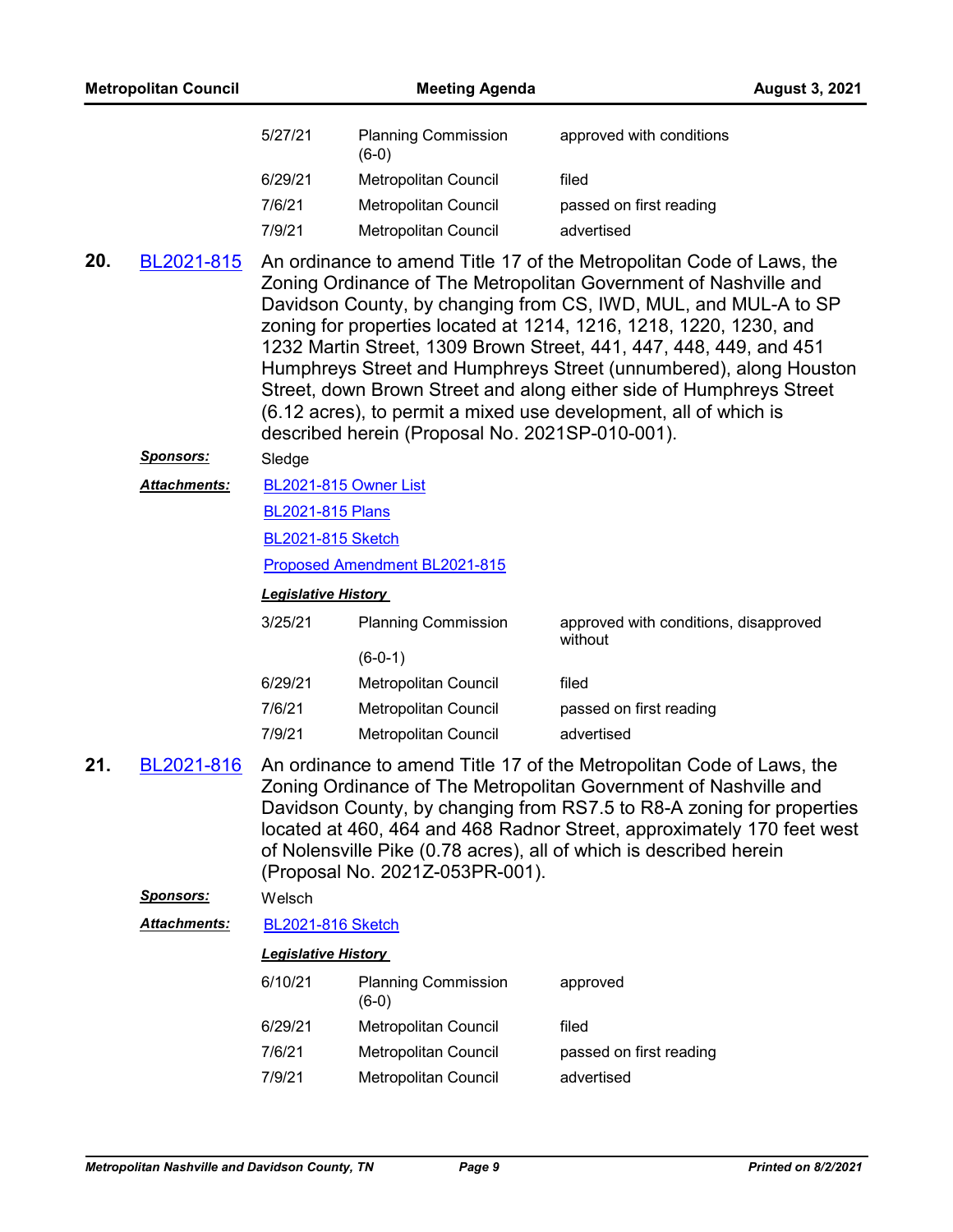| 22. | BL2021-817<br><u>Sponsors:</u> | An ordinance to amend Title 17 of the Metropolitan Code of Laws, the<br>Zoning Ordinance of The Metropolitan Government of Nashville and<br>Davidson County, by changing from R10 to SP zoning for property<br>located at 3051 Stokers Lane, at the northwest corner of Stokers Lane<br>and Buena Vista Pike (10.74 acres), to permit 96 multi-family residential<br>units, all of which is described herein (Proposal No. 2021SP-014-001).<br>Toombs |                                                                                                            |                                                                                                                                                                                                                                                                                            |
|-----|--------------------------------|-------------------------------------------------------------------------------------------------------------------------------------------------------------------------------------------------------------------------------------------------------------------------------------------------------------------------------------------------------------------------------------------------------------------------------------------------------|------------------------------------------------------------------------------------------------------------|--------------------------------------------------------------------------------------------------------------------------------------------------------------------------------------------------------------------------------------------------------------------------------------------|
|     | <b>Attachments:</b>            | <b>BL2021-817 Plans</b>                                                                                                                                                                                                                                                                                                                                                                                                                               |                                                                                                            |                                                                                                                                                                                                                                                                                            |
|     |                                | <b>BL2021-817 Sketch</b>                                                                                                                                                                                                                                                                                                                                                                                                                              |                                                                                                            |                                                                                                                                                                                                                                                                                            |
|     |                                | <b>Legislative History</b>                                                                                                                                                                                                                                                                                                                                                                                                                            |                                                                                                            |                                                                                                                                                                                                                                                                                            |
|     |                                | 5/27/21                                                                                                                                                                                                                                                                                                                                                                                                                                               |                                                                                                            |                                                                                                                                                                                                                                                                                            |
|     |                                |                                                                                                                                                                                                                                                                                                                                                                                                                                                       | <b>Planning Commission</b><br>$(6-0)$                                                                      | approved with conditions, disapproved<br>without                                                                                                                                                                                                                                           |
|     |                                | 6/29/21                                                                                                                                                                                                                                                                                                                                                                                                                                               | Metropolitan Council                                                                                       | filed                                                                                                                                                                                                                                                                                      |
|     |                                | 7/6/21                                                                                                                                                                                                                                                                                                                                                                                                                                                | Metropolitan Council                                                                                       | passed on first reading                                                                                                                                                                                                                                                                    |
|     |                                | 7/9/21                                                                                                                                                                                                                                                                                                                                                                                                                                                | Metropolitan Council                                                                                       | advertised                                                                                                                                                                                                                                                                                 |
| 23. | BL2021-818                     | An ordinance to amend Title 17 of the Metropolitan Code of Laws, the<br>Zoning Ordinance of The Metropolitan Government of Nashville and<br>Davidson County, by changing from R8 to ORI zoning for properties<br>located at 610, 628, 634, and 640 Ermac Drive, approximately 330 feet<br>south of Sims Branch Way (3.62 acres), all of which is described herein<br>(Proposal No. 2021Z-067PR-001).                                                  |                                                                                                            |                                                                                                                                                                                                                                                                                            |
|     | <u>Sponsors:</u>               | Syracuse                                                                                                                                                                                                                                                                                                                                                                                                                                              |                                                                                                            |                                                                                                                                                                                                                                                                                            |
|     | <b>Attachments:</b>            | <b>BL2021-818 Sketch</b>                                                                                                                                                                                                                                                                                                                                                                                                                              |                                                                                                            |                                                                                                                                                                                                                                                                                            |
|     |                                | <b>Legislative History</b>                                                                                                                                                                                                                                                                                                                                                                                                                            |                                                                                                            |                                                                                                                                                                                                                                                                                            |
|     |                                | 6/29/21                                                                                                                                                                                                                                                                                                                                                                                                                                               | Metropolitan Council                                                                                       | filed                                                                                                                                                                                                                                                                                      |
|     |                                | 7/6/21                                                                                                                                                                                                                                                                                                                                                                                                                                                | Metropolitan Council                                                                                       | passed on first reading                                                                                                                                                                                                                                                                    |
|     |                                | 7/9/21                                                                                                                                                                                                                                                                                                                                                                                                                                                | Metropolitan Council                                                                                       | advertised                                                                                                                                                                                                                                                                                 |
|     |                                | 7/22/21                                                                                                                                                                                                                                                                                                                                                                                                                                               | <b>Planning Commission</b><br>$(7-0)$                                                                      | approved                                                                                                                                                                                                                                                                                   |
| 24. | BL2021-819<br><b>Concorc'</b>  |                                                                                                                                                                                                                                                                                                                                                                                                                                                       | Davidson County, by cancelling a portion of a Planned Unit<br>described herein (Proposal No. 177-74P-006). | An ordinance to amend Title 17 of the Metropolitan Code of Laws, the<br>Zoning Ordinance of The Metropolitan Government of Nashville and<br>Development Overlay District for properties located at 646, 700, 704,<br>706, 708 and 712 Ermac Drive, zoned ORI (5.59 acres), all of which is |

*Sponsors:* Syracuse

*Attachments:* [BL2021-819 Sketch](http://nashville.legistar.com/gateway.aspx?M=F&ID=457d1fc1-2646-4636-a415-2618c6ac078a.docx)

| 6/29/21 | Metropolitan Council | filed                   |
|---------|----------------------|-------------------------|
| 7/6/21  | Metropolitan Council | passed on first reading |
| 7/9/21  | Metropolitan Council | advertised              |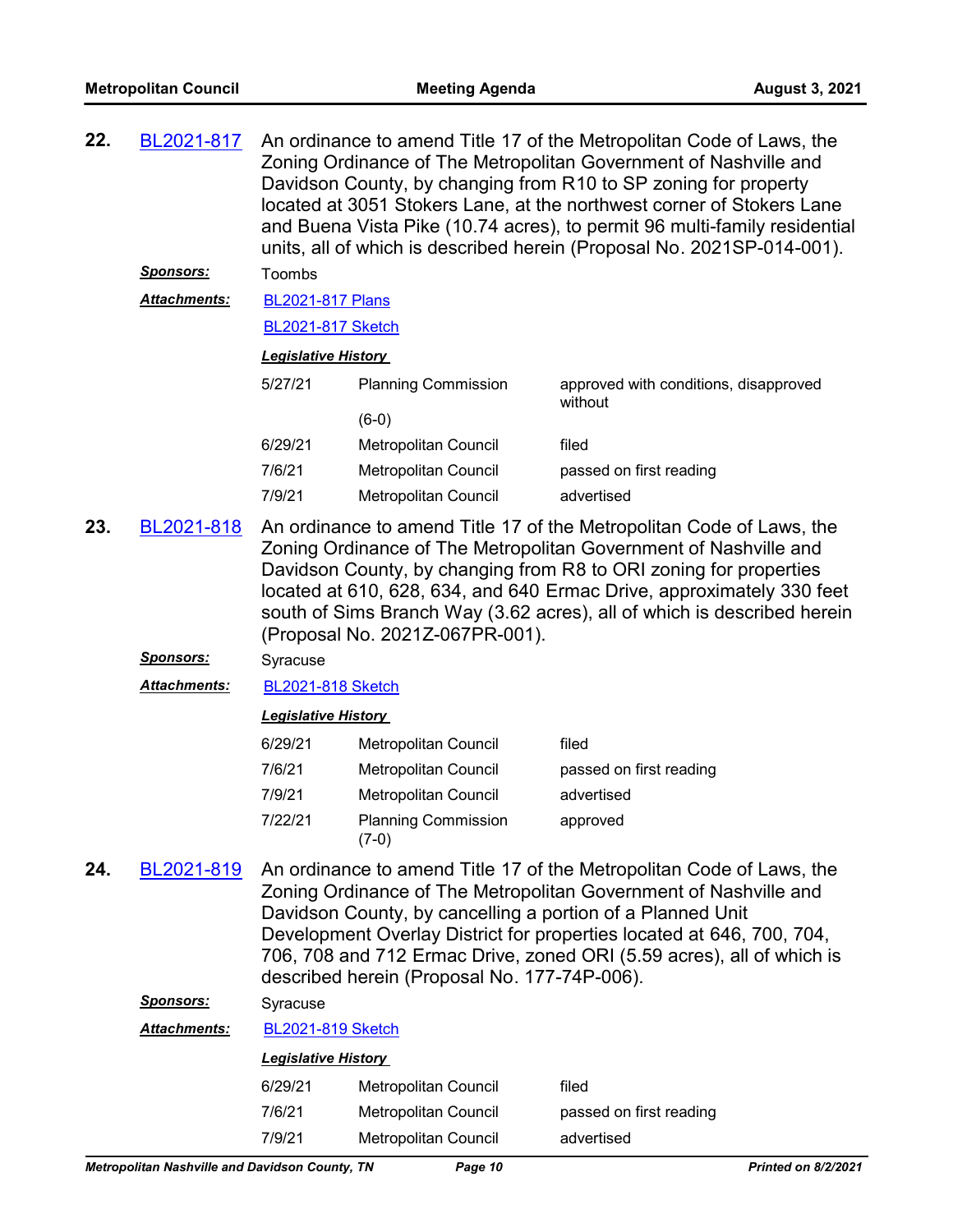| <b>Metropolitan Council</b> |                                                                                                                                                                                                                                                                                                                                                                                                                                                                                                                                         | <b>Meeting Agenda</b>                               |                                              |                                                                                                                                                                                                                                                                                                                                                                                                                                    | <b>August 3, 2021</b> |
|-----------------------------|-----------------------------------------------------------------------------------------------------------------------------------------------------------------------------------------------------------------------------------------------------------------------------------------------------------------------------------------------------------------------------------------------------------------------------------------------------------------------------------------------------------------------------------------|-----------------------------------------------------|----------------------------------------------|------------------------------------------------------------------------------------------------------------------------------------------------------------------------------------------------------------------------------------------------------------------------------------------------------------------------------------------------------------------------------------------------------------------------------------|-----------------------|
|                             |                                                                                                                                                                                                                                                                                                                                                                                                                                                                                                                                         | 7/22/21                                             | <b>Planning Commission</b><br>$(7-0)$        | approved                                                                                                                                                                                                                                                                                                                                                                                                                           |                       |
| 25.                         | An ordinance to amend Title 17 of the Metropolitan Code of Laws, the<br>BL2021-820<br>Zoning Ordinance of The Metropolitan Government of Nashville and<br>Davidson County, by amending the 111 N 1st Street Specific Plan to<br>include property located at 151 N 1st Street, approximately 900 feet<br>north of James Robertson Parkway, zoned IR (1.42 acres), to increase<br>the Specific Plan boundary to a total of 17.94 acres for a mixed use<br>development, all of which is described herein (Proposal No.<br>2020SP-047-002). |                                                     |                                              |                                                                                                                                                                                                                                                                                                                                                                                                                                    |                       |
|                             | <u>Sponsors:</u>                                                                                                                                                                                                                                                                                                                                                                                                                                                                                                                        | Parker                                              |                                              |                                                                                                                                                                                                                                                                                                                                                                                                                                    |                       |
|                             | Attachments:                                                                                                                                                                                                                                                                                                                                                                                                                                                                                                                            | <b>BL2021-820 Plans</b><br><b>BL2021-820 Sketch</b> |                                              |                                                                                                                                                                                                                                                                                                                                                                                                                                    |                       |
|                             |                                                                                                                                                                                                                                                                                                                                                                                                                                                                                                                                         | <b>Legislative History</b>                          |                                              |                                                                                                                                                                                                                                                                                                                                                                                                                                    |                       |
|                             |                                                                                                                                                                                                                                                                                                                                                                                                                                                                                                                                         | 5/27/21                                             | <b>Planning Commission</b>                   | approved with conditions, disapproved<br>without                                                                                                                                                                                                                                                                                                                                                                                   |                       |
|                             |                                                                                                                                                                                                                                                                                                                                                                                                                                                                                                                                         |                                                     | $(6-0)$                                      |                                                                                                                                                                                                                                                                                                                                                                                                                                    |                       |
|                             |                                                                                                                                                                                                                                                                                                                                                                                                                                                                                                                                         | 6/29/21<br>7/6/21                                   | Metropolitan Council                         | filed                                                                                                                                                                                                                                                                                                                                                                                                                              |                       |
|                             |                                                                                                                                                                                                                                                                                                                                                                                                                                                                                                                                         | 7/9/21                                              | Metropolitan Council<br>Metropolitan Council | passed on first reading<br>advertised                                                                                                                                                                                                                                                                                                                                                                                              |                       |
| 26.                         | BL2021-821                                                                                                                                                                                                                                                                                                                                                                                                                                                                                                                              |                                                     | No. 2021Z-066PR-001).                        | An ordinance to amend Title 17 of the Metropolitan Code of Laws, the<br>Zoning Ordinance of The Metropolitan Government of Nashville and<br>Davidson County, by changing from R10 to RS10 zoning for various<br>properties located north of Highland View Drive, from Juneau Drive to<br>Baton Rouge Drive, northward to Trenton Drive and eastward to<br>Concord Drive (120.84 acres), all of which is described herein (Proposal |                       |
|                             | Sponsors:                                                                                                                                                                                                                                                                                                                                                                                                                                                                                                                               | Hagar and Evans                                     |                                              |                                                                                                                                                                                                                                                                                                                                                                                                                                    |                       |
|                             | <b>Attachments:</b>                                                                                                                                                                                                                                                                                                                                                                                                                                                                                                                     |                                                     | BL2021-821 Owners List                       |                                                                                                                                                                                                                                                                                                                                                                                                                                    |                       |
|                             |                                                                                                                                                                                                                                                                                                                                                                                                                                                                                                                                         | <b>BL2021-821 Sketch</b>                            |                                              |                                                                                                                                                                                                                                                                                                                                                                                                                                    |                       |
|                             |                                                                                                                                                                                                                                                                                                                                                                                                                                                                                                                                         |                                                     | Proposed Substitute BL2021-821               |                                                                                                                                                                                                                                                                                                                                                                                                                                    |                       |
|                             |                                                                                                                                                                                                                                                                                                                                                                                                                                                                                                                                         | Proposed Substitute BL2021-821 Owner List           |                                              |                                                                                                                                                                                                                                                                                                                                                                                                                                    |                       |
|                             |                                                                                                                                                                                                                                                                                                                                                                                                                                                                                                                                         |                                                     | Proposed Substitute BL2021-821 Sketch        |                                                                                                                                                                                                                                                                                                                                                                                                                                    |                       |
|                             |                                                                                                                                                                                                                                                                                                                                                                                                                                                                                                                                         | <b>Legislative History</b>                          |                                              |                                                                                                                                                                                                                                                                                                                                                                                                                                    |                       |
|                             |                                                                                                                                                                                                                                                                                                                                                                                                                                                                                                                                         | 6/29/21                                             | Metropolitan Council                         | filed                                                                                                                                                                                                                                                                                                                                                                                                                              |                       |
|                             |                                                                                                                                                                                                                                                                                                                                                                                                                                                                                                                                         | 7/6/21                                              | Metropolitan Council                         | passed on first reading                                                                                                                                                                                                                                                                                                                                                                                                            |                       |
|                             |                                                                                                                                                                                                                                                                                                                                                                                                                                                                                                                                         | 7/9/21                                              | Metropolitan Council                         | advertised                                                                                                                                                                                                                                                                                                                                                                                                                         |                       |
|                             |                                                                                                                                                                                                                                                                                                                                                                                                                                                                                                                                         | 7/22/21                                             | <b>Planning Commission</b>                   | disapproved<br>Disapproved as submitted; approved with a substitute (7-0)                                                                                                                                                                                                                                                                                                                                                          |                       |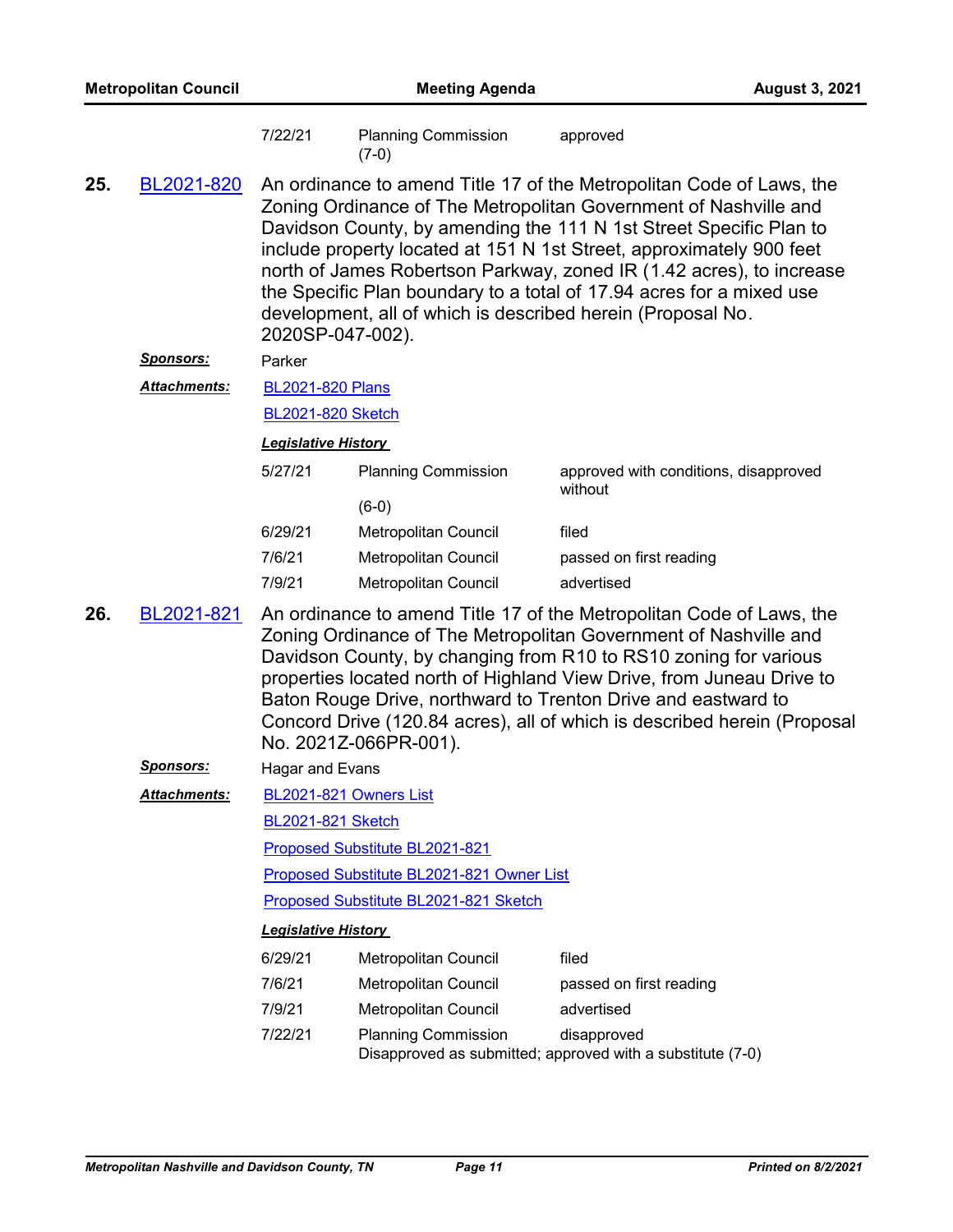| 27. | BL2021-822          | An ordinance to amend Title 17 of the Metropolitan Code of Laws, the<br>Zoning Ordinance of The Metropolitan Government of Nashville and<br>Davidson County, by applying a Contextual Overlay District for various<br>properties located north of Highland View Drive, from Juneau Drive to<br>Baton Rouge Drive, northward to Trenton Drive and eastward to<br>Concord Drive, zoned R10 (133.28 acres), all of which is described<br>herein (Proposal No. 2021COD-002-001).<br>Hagar and Evans |                                                     |                                       |
|-----|---------------------|-------------------------------------------------------------------------------------------------------------------------------------------------------------------------------------------------------------------------------------------------------------------------------------------------------------------------------------------------------------------------------------------------------------------------------------------------------------------------------------------------|-----------------------------------------------------|---------------------------------------|
|     | <u>Sponsors:</u>    |                                                                                                                                                                                                                                                                                                                                                                                                                                                                                                 |                                                     |                                       |
|     | <b>Attachments:</b> | BL2021-822 Owners List                                                                                                                                                                                                                                                                                                                                                                                                                                                                          |                                                     |                                       |
|     |                     | <b>BL2021-822 Sketch</b>                                                                                                                                                                                                                                                                                                                                                                                                                                                                        |                                                     |                                       |
|     |                     | <b>Legislative History</b>                                                                                                                                                                                                                                                                                                                                                                                                                                                                      |                                                     |                                       |
|     |                     | 6/29/21                                                                                                                                                                                                                                                                                                                                                                                                                                                                                         | Metropolitan Council                                | filed                                 |
|     |                     | 7/6/21                                                                                                                                                                                                                                                                                                                                                                                                                                                                                          | <b>Metropolitan Council</b>                         | passed on first reading               |
|     |                     | 7/9/21                                                                                                                                                                                                                                                                                                                                                                                                                                                                                          | <b>Metropolitan Council</b>                         | advertised                            |
|     |                     | 7/22/21                                                                                                                                                                                                                                                                                                                                                                                                                                                                                         | <b>Planning Commission</b><br>$(7-0)$               | approved                              |
| 28. | BL2021-823          | An ordinance to amend Title 17 of the Metropolitan Code of Laws, the<br>Zoning Ordinance of The Metropolitan Government of Nashville and<br>Davidson County, by changing from IR to SP zoning for property located<br>at 1227 3rd Avenue North, at the southwest corner of Monroe Street<br>and 3rd Avenue North (0.62 acres), to permit a mixed use development,<br>all of which is described herein (Proposal No. 2021SP-018-001).                                                            |                                                     |                                       |
|     |                     |                                                                                                                                                                                                                                                                                                                                                                                                                                                                                                 |                                                     |                                       |
|     | Sponsors:           | OConnell                                                                                                                                                                                                                                                                                                                                                                                                                                                                                        |                                                     |                                       |
|     | Attachments:        | <b>BL2021-823 Plans</b>                                                                                                                                                                                                                                                                                                                                                                                                                                                                         |                                                     |                                       |
|     |                     | <b>BL2021-823 Sketch</b>                                                                                                                                                                                                                                                                                                                                                                                                                                                                        |                                                     |                                       |
|     |                     | <b>Legislative History</b>                                                                                                                                                                                                                                                                                                                                                                                                                                                                      |                                                     |                                       |
|     |                     | 6/10/21                                                                                                                                                                                                                                                                                                                                                                                                                                                                                         | <b>Planning Commission</b>                          | approved with conditions, disapproved |
|     |                     |                                                                                                                                                                                                                                                                                                                                                                                                                                                                                                 | $(6-0)$                                             | without                               |
|     |                     | 6/29/21                                                                                                                                                                                                                                                                                                                                                                                                                                                                                         | <b>Metropolitan Council</b>                         | filed                                 |
|     |                     | 7/6/21<br>7/9/21                                                                                                                                                                                                                                                                                                                                                                                                                                                                                | Metropolitan Council<br><b>Metropolitan Council</b> | passed on first reading               |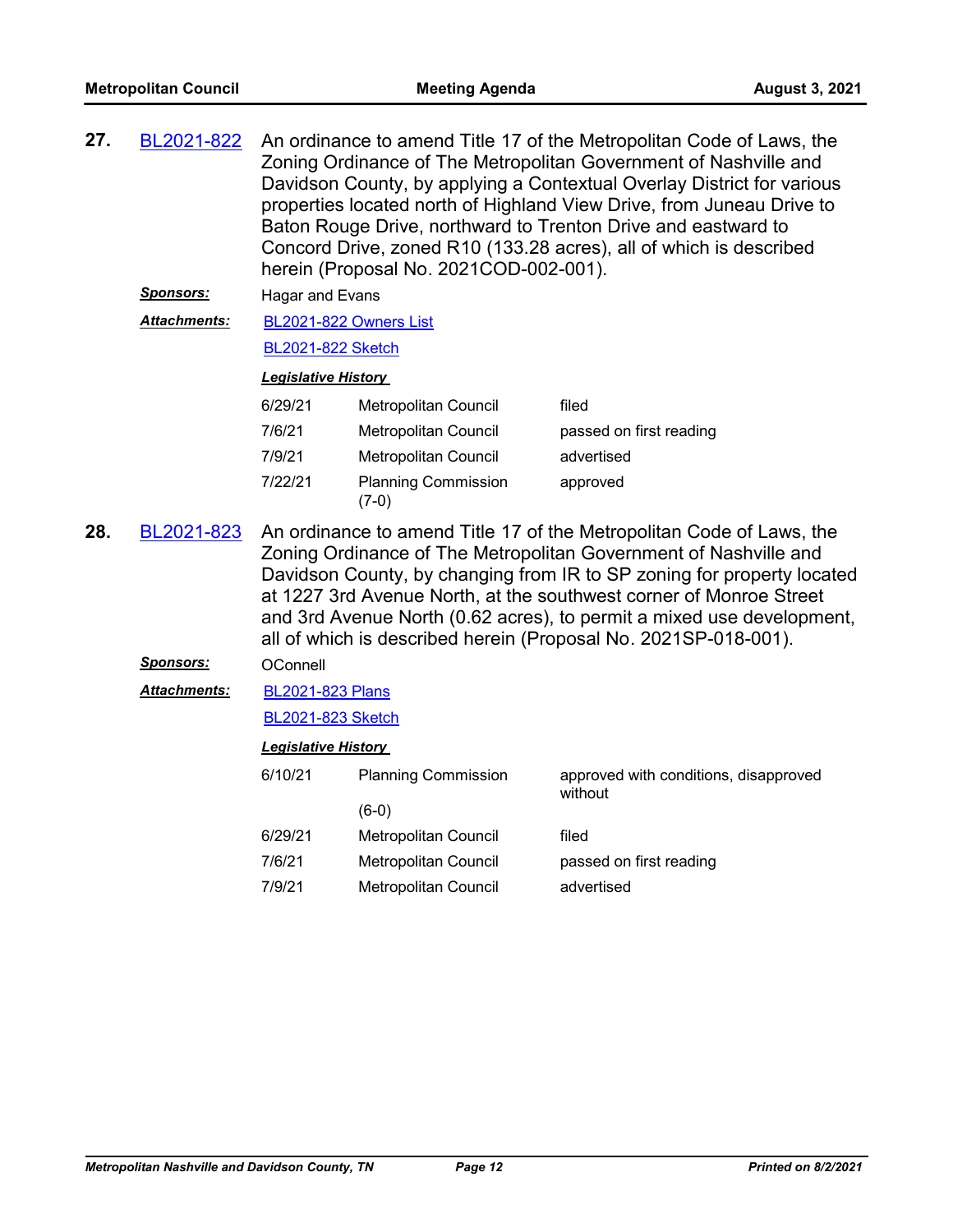| 29. | BL2021-824       | An ordinance to amend Title 17 of the Metropolitan Code of Laws, the<br>Zoning Ordinance of The Metropolitan Government of Nashville and<br>Davidson County, by changing from R8 to SP zoning for properties<br>located at 4033, 4039, 4085 Central Pike and Central Pike<br>(unnumbered), at the northwest corner of Tulip Grove Road and Central<br>Pike (23.43 acres), to permit 208 multi-family residential units, all of<br>which is described herein (Proposal No. 2021SP-030-001).<br>Evans |                                       |                                                                                                                                                                                                                                                                                                                                                               |  |
|-----|------------------|-----------------------------------------------------------------------------------------------------------------------------------------------------------------------------------------------------------------------------------------------------------------------------------------------------------------------------------------------------------------------------------------------------------------------------------------------------------------------------------------------------|---------------------------------------|---------------------------------------------------------------------------------------------------------------------------------------------------------------------------------------------------------------------------------------------------------------------------------------------------------------------------------------------------------------|--|
|     | <b>Sponsors:</b> |                                                                                                                                                                                                                                                                                                                                                                                                                                                                                                     |                                       |                                                                                                                                                                                                                                                                                                                                                               |  |
|     | Attachments:     | <b>BL2021-824 Plans</b>                                                                                                                                                                                                                                                                                                                                                                                                                                                                             |                                       |                                                                                                                                                                                                                                                                                                                                                               |  |
|     |                  | <b>BL2021-824 Sketch</b>                                                                                                                                                                                                                                                                                                                                                                                                                                                                            |                                       |                                                                                                                                                                                                                                                                                                                                                               |  |
|     |                  | <b>Legislative History</b>                                                                                                                                                                                                                                                                                                                                                                                                                                                                          |                                       |                                                                                                                                                                                                                                                                                                                                                               |  |
|     |                  | 6/10/21                                                                                                                                                                                                                                                                                                                                                                                                                                                                                             | <b>Planning Commission</b>            | approved with conditions, disapproved<br>without                                                                                                                                                                                                                                                                                                              |  |
|     |                  |                                                                                                                                                                                                                                                                                                                                                                                                                                                                                                     | $(6-0)$                               |                                                                                                                                                                                                                                                                                                                                                               |  |
|     |                  | 6/29/21                                                                                                                                                                                                                                                                                                                                                                                                                                                                                             | Metropolitan Council                  | filed                                                                                                                                                                                                                                                                                                                                                         |  |
|     |                  | 7/6/21                                                                                                                                                                                                                                                                                                                                                                                                                                                                                              | Metropolitan Council                  | passed on first reading                                                                                                                                                                                                                                                                                                                                       |  |
|     |                  | 7/9/21                                                                                                                                                                                                                                                                                                                                                                                                                                                                                              | Metropolitan Council                  | advertised                                                                                                                                                                                                                                                                                                                                                    |  |
| 30. | BL2021-825       |                                                                                                                                                                                                                                                                                                                                                                                                                                                                                                     | herein (Proposal No. 2021SP-042-001). | An ordinance to amend Title 17 of the Metropolitan Code of Laws, the<br>Zoning Ordinance of The Metropolitan Government of Nashville and<br>Davidson County, by changing from R20 to SP zoning for property<br>located at 2871 Ned Shelton Road, approximately 635 feet south of Bell<br>Road, (18.0 acres), to permit uses of IWD, all of which is described |  |
|     | <u>Sponsors:</u> | Porterfield                                                                                                                                                                                                                                                                                                                                                                                                                                                                                         |                                       |                                                                                                                                                                                                                                                                                                                                                               |  |
|     | Attachments:     | <b>BL2021-825 Plans</b>                                                                                                                                                                                                                                                                                                                                                                                                                                                                             |                                       |                                                                                                                                                                                                                                                                                                                                                               |  |
|     |                  | <b>BL2021-825 Sketch</b>                                                                                                                                                                                                                                                                                                                                                                                                                                                                            |                                       |                                                                                                                                                                                                                                                                                                                                                               |  |
|     |                  | <b>Legislative History</b>                                                                                                                                                                                                                                                                                                                                                                                                                                                                          |                                       |                                                                                                                                                                                                                                                                                                                                                               |  |
|     |                  | 6/10/21                                                                                                                                                                                                                                                                                                                                                                                                                                                                                             | <b>Planning Commission</b>            | approved with conditions, disapproved<br>without                                                                                                                                                                                                                                                                                                              |  |
|     |                  |                                                                                                                                                                                                                                                                                                                                                                                                                                                                                                     | $(6-0)$                               |                                                                                                                                                                                                                                                                                                                                                               |  |
|     |                  | 6/29/21                                                                                                                                                                                                                                                                                                                                                                                                                                                                                             | Metropolitan Council                  | filed                                                                                                                                                                                                                                                                                                                                                         |  |
|     |                  | 7/6/21                                                                                                                                                                                                                                                                                                                                                                                                                                                                                              | Metropolitan Council                  | passed on first reading                                                                                                                                                                                                                                                                                                                                       |  |
|     |                  | 7/9/21                                                                                                                                                                                                                                                                                                                                                                                                                                                                                              | Metropolitan Council                  | advertised                                                                                                                                                                                                                                                                                                                                                    |  |
|     |                  |                                                                                                                                                                                                                                                                                                                                                                                                                                                                                                     |                                       |                                                                                                                                                                                                                                                                                                                                                               |  |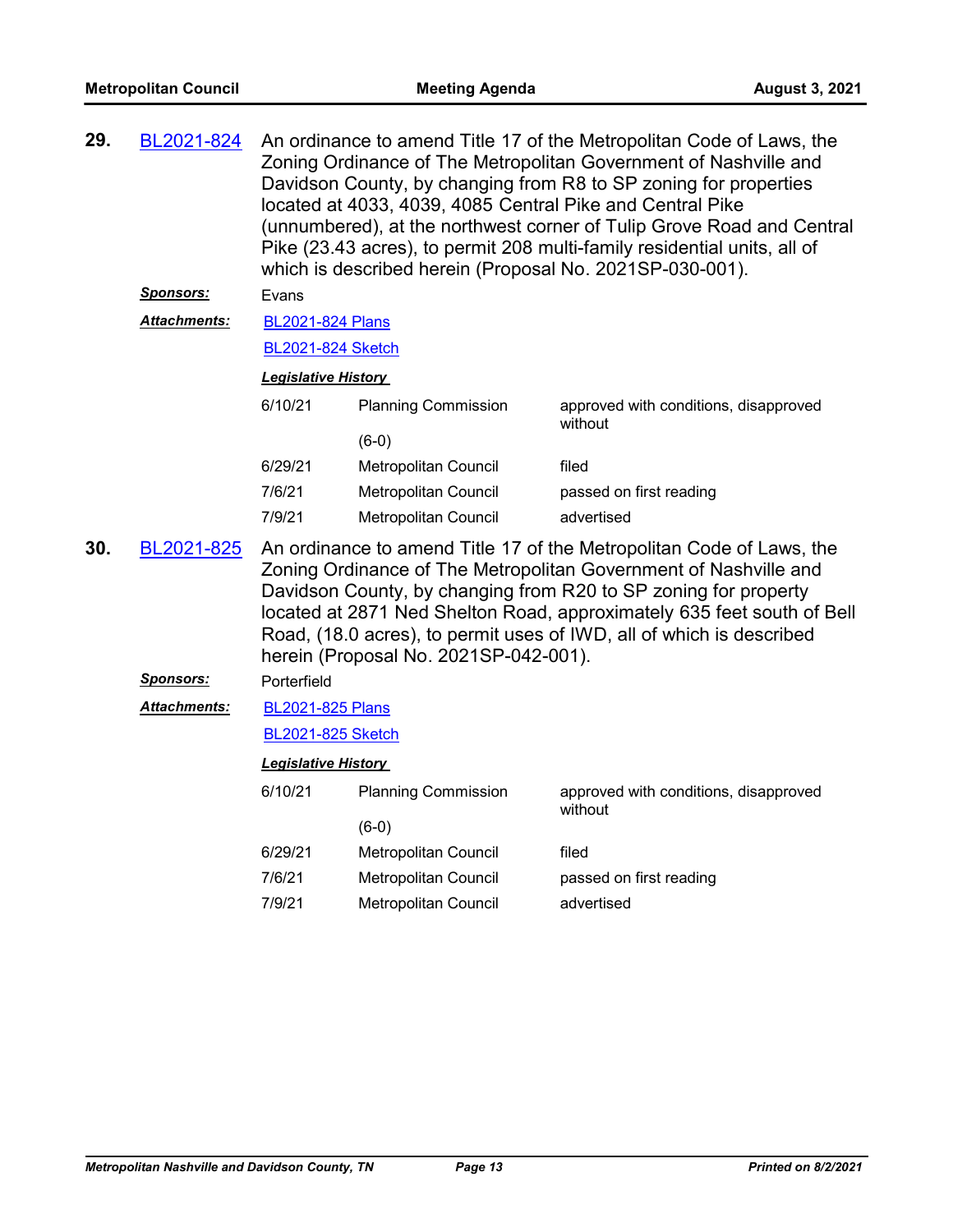| 31. | BL2021-826                                                                                                                                                                                                                                                                                                                                                                                                                           | An ordinance to amend Title 17 of the Metropolitan Code of Laws, the<br>Zoning Ordinance of The Metropolitan Government of Nashville and<br>Davidson County, by changing from OG to MUL-A zoning for properties<br>located at 321 Larkin Springs Road and 601 Medical Park Drive, at the<br>southeast corner of Manzano Road and Larkin Springs Road (5.26<br>acres), all of which is described herein (Proposal No.<br>2021Z-037PR-001). |                                                                              |                                     |
|-----|--------------------------------------------------------------------------------------------------------------------------------------------------------------------------------------------------------------------------------------------------------------------------------------------------------------------------------------------------------------------------------------------------------------------------------------|-------------------------------------------------------------------------------------------------------------------------------------------------------------------------------------------------------------------------------------------------------------------------------------------------------------------------------------------------------------------------------------------------------------------------------------------|------------------------------------------------------------------------------|-------------------------------------|
|     | <u>Sponsors:</u>                                                                                                                                                                                                                                                                                                                                                                                                                     | Hancock                                                                                                                                                                                                                                                                                                                                                                                                                                   |                                                                              |                                     |
|     | <b>Attachments:</b>                                                                                                                                                                                                                                                                                                                                                                                                                  | <b>BL2021-826 Sketch</b>                                                                                                                                                                                                                                                                                                                                                                                                                  |                                                                              |                                     |
|     |                                                                                                                                                                                                                                                                                                                                                                                                                                      | <b>Legislative History</b>                                                                                                                                                                                                                                                                                                                                                                                                                |                                                                              |                                     |
|     |                                                                                                                                                                                                                                                                                                                                                                                                                                      | 5/27/21                                                                                                                                                                                                                                                                                                                                                                                                                                   | <b>Planning Commission</b><br>$(6-0)$                                        | approved                            |
|     |                                                                                                                                                                                                                                                                                                                                                                                                                                      | 6/29/21                                                                                                                                                                                                                                                                                                                                                                                                                                   | Metropolitan Council                                                         | filed                               |
|     |                                                                                                                                                                                                                                                                                                                                                                                                                                      | 7/6/21                                                                                                                                                                                                                                                                                                                                                                                                                                    | Metropolitan Council                                                         | passed on first reading             |
|     |                                                                                                                                                                                                                                                                                                                                                                                                                                      | 7/9/21                                                                                                                                                                                                                                                                                                                                                                                                                                    | Metropolitan Council                                                         | advertised                          |
| 32. | An ordinance to amend Title 17 of the Metropolitan Code of Laws, the<br>BL2021-827<br>Zoning Ordinance of The Metropolitan Government of Nashville and<br>Davidson County, by changing from SP to RS80 zoning for properties<br>located at 8733 and 8811 Newsom Station Road, approximately 1700<br>feet northwest of Coley Davis Road, zoned SP (131.06 acres), all of<br>which is described herein (Proposal No. 2021Z-064PR-001). |                                                                                                                                                                                                                                                                                                                                                                                                                                           |                                                                              |                                     |
|     | <u>Sponsors:</u>                                                                                                                                                                                                                                                                                                                                                                                                                     | Hausser and Rosenberg                                                                                                                                                                                                                                                                                                                                                                                                                     |                                                                              |                                     |
|     | <b>Attachments:</b>                                                                                                                                                                                                                                                                                                                                                                                                                  | <b>BL2021-827 Sketch</b>                                                                                                                                                                                                                                                                                                                                                                                                                  |                                                                              |                                     |
|     |                                                                                                                                                                                                                                                                                                                                                                                                                                      | <b>Legislative History</b>                                                                                                                                                                                                                                                                                                                                                                                                                |                                                                              |                                     |
|     |                                                                                                                                                                                                                                                                                                                                                                                                                                      | 6/29/21                                                                                                                                                                                                                                                                                                                                                                                                                                   | Metropolitan Council                                                         | filed                               |
|     |                                                                                                                                                                                                                                                                                                                                                                                                                                      | 6/29/21                                                                                                                                                                                                                                                                                                                                                                                                                                   | Metropolitan Council<br>7/22/21 Planning Commission reset to August 26, 2021 | referred to the Planning Commission |
|     |                                                                                                                                                                                                                                                                                                                                                                                                                                      | 7/6/21                                                                                                                                                                                                                                                                                                                                                                                                                                    | Metropolitan Council                                                         | passed on first reading             |
|     |                                                                                                                                                                                                                                                                                                                                                                                                                                      | 7/9/21                                                                                                                                                                                                                                                                                                                                                                                                                                    | <b>Metropolitan Council</b>                                                  | advertised                          |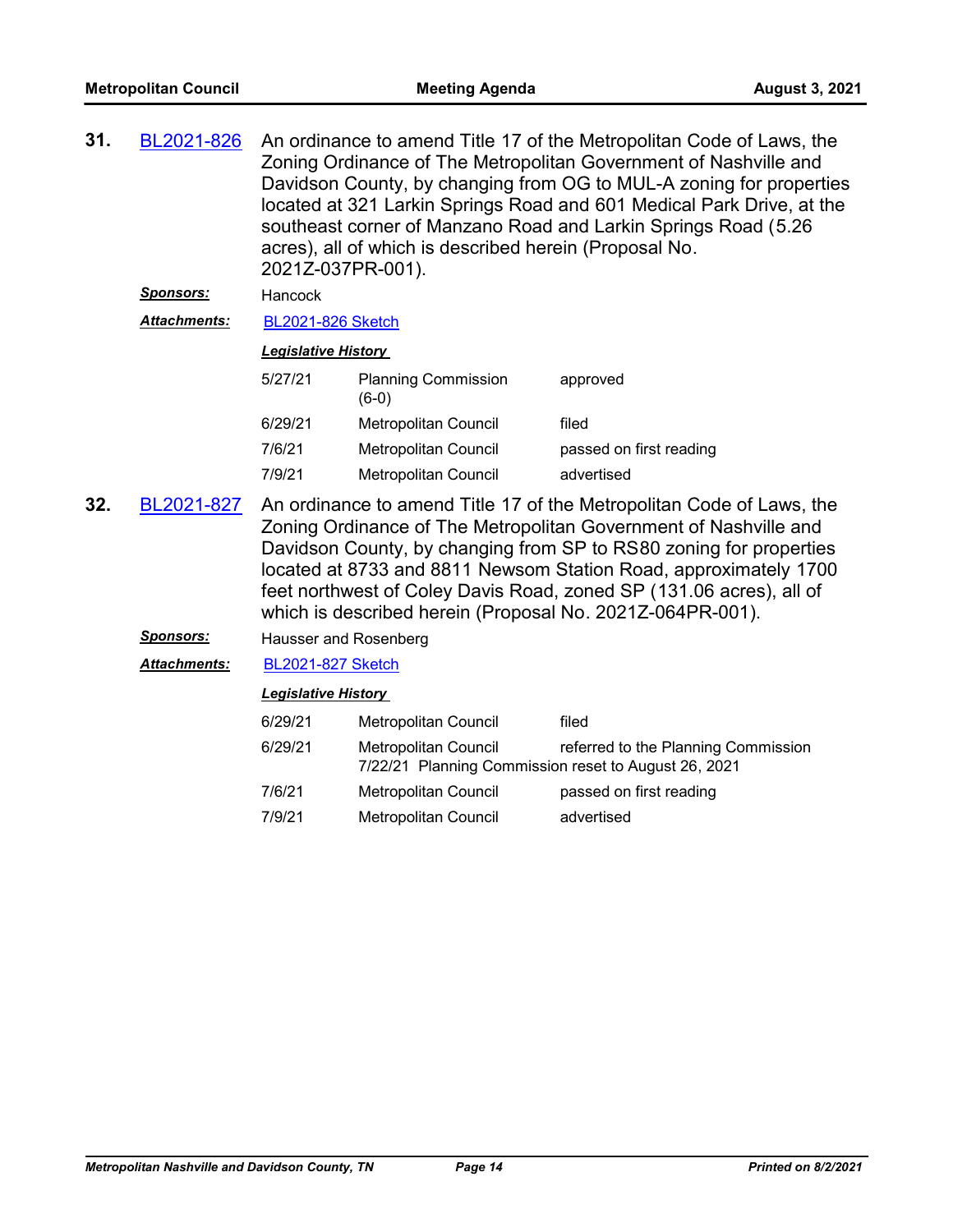| 33. | BL2021-828 | An ordinance to amend Title 17 of the Metropolitan Code of Laws, the     |
|-----|------------|--------------------------------------------------------------------------|
|     |            | Zoning Ordinance of The Metropolitan Government of Nashville and         |
|     |            | Davidson County, by amending the Hillsboro Village Urban Design          |
|     |            | Overlay District for various properties located on 19th Avenue South,    |
|     |            | 20th Avenue South, 21st Avenue South, Acklen Avenue, Belcourt            |
|     |            | Avenue, Blakemore Avenue, Fairfax Avenue, Magnolia Boulevard and         |
|     |            | Wedgewood Avenue (26.91 acres), to clarify where ground-level parking    |
|     |            | shall be lined with office or commercial uses on select street frontages |
|     |            | for all subdistricts, all of which is described herein (Proposal No.     |
|     |            | 2005UD-009-012).                                                         |

*Sponsors:* Cash and Sledge

[BL2021-828 Plans](http://nashville.legistar.com/gateway.aspx?M=F&ID=1021be03-fd38-4c04-aa41-0013104d71f7.pdf) *Attachments:*

[BL2021-828 Sketch](http://nashville.legistar.com/gateway.aspx?M=F&ID=31f9ab3f-f56e-47af-bea1-4fa73ee35bd2.docx)

#### *Legislative History*

| 6/29/21 | Metropolitan Council                | filed                   |
|---------|-------------------------------------|-------------------------|
| 7/6/21  | Metropolitan Council                | passed on first reading |
| 7/9/21  | <b>Metropolitan Council</b>         | advertised              |
| 7/22/21 | <b>Planning Commission</b><br>(7-0) | approved                |

## **G. Consent Resolutions and Resolutions**

- **34.** [RS2021-1059](http://nashville.legistar.com/gateway.aspx?m=l&id=/matter.aspx?key=13382) A resolution recognizing the retirement of Metro Nashville Public Schools teacher Lyndell Edmondson.
	- *Sponsors:* Suara, Syracuse, Sledge, Welsch, Hagar, Allen, Evans, Cash, Johnston, Nash, Henderson, Rutherford, Toombs, Hurt and Taylor *Legislative History*

| 7100104 | $M_{\rm{2}}$ (and $\sim$ -10 $\pm$ 0.000 $\sim$ 0.000 $\pm$ 0.000 $\pm$ 0.000 $\pm$ 0.000 $\pm$ 0.000 $\pm$ 0.000 $\pm$ 0.000 $\pm$ 0.000 $\pm$ 0.000 $\pm$ 0.000 $\pm$ 0.000 $\pm$ 0.000 $\pm$ 0.000 $\pm$ 0.000 $\pm$ 0.000 $\pm$ 0.000 $\pm$ 0.000 | المتحدد والأرواء |
|---------|-------------------------------------------------------------------------------------------------------------------------------------------------------------------------------------------------------------------------------------------------------|------------------|
| 7/20/21 | Rules, Confirmations, and approved<br><b>Public Elections Committee</b>                                                                                                                                                                               |                  |
| 7/13/21 | Metropolitan Council                                                                                                                                                                                                                                  | filed            |

- 7/20/21 Metropolitan Council deferred
- 35. [RS2021-1063](http://nashville.legistar.com/gateway.aspx?m=l&id=/matter.aspx?key=13421) A resolution approving an application for a Substance Use Disorder (SUD) grant from the U. S. Department of Justice, acting by and through the Bureau of Justice Assistance, to the Metropolitan Government, acting by and through the Davidson County Sheriff's Office (DCSO), to serve men with histories of SUD who are housed in DCSO facilities during their period of incarceration and upon reentry into the community.

*Sponsors:* Toombs, Gamble, Bradford, Suara and Allen

*Attachments:* [RS2021-1063 Exhibit](http://nashville.legistar.com/gateway.aspx?M=F&ID=91c7ffae-12aa-42fc-90b8-07e58d66ac7f.pdf)

| 7/27/21 | Metropolitan Council | referred to the Budget and Finance<br>Committee                           |
|---------|----------------------|---------------------------------------------------------------------------|
| 7/27/21 | Metropolitan Council | referred to the Public Safety, Beer, and<br>Regulated Beverages Committee |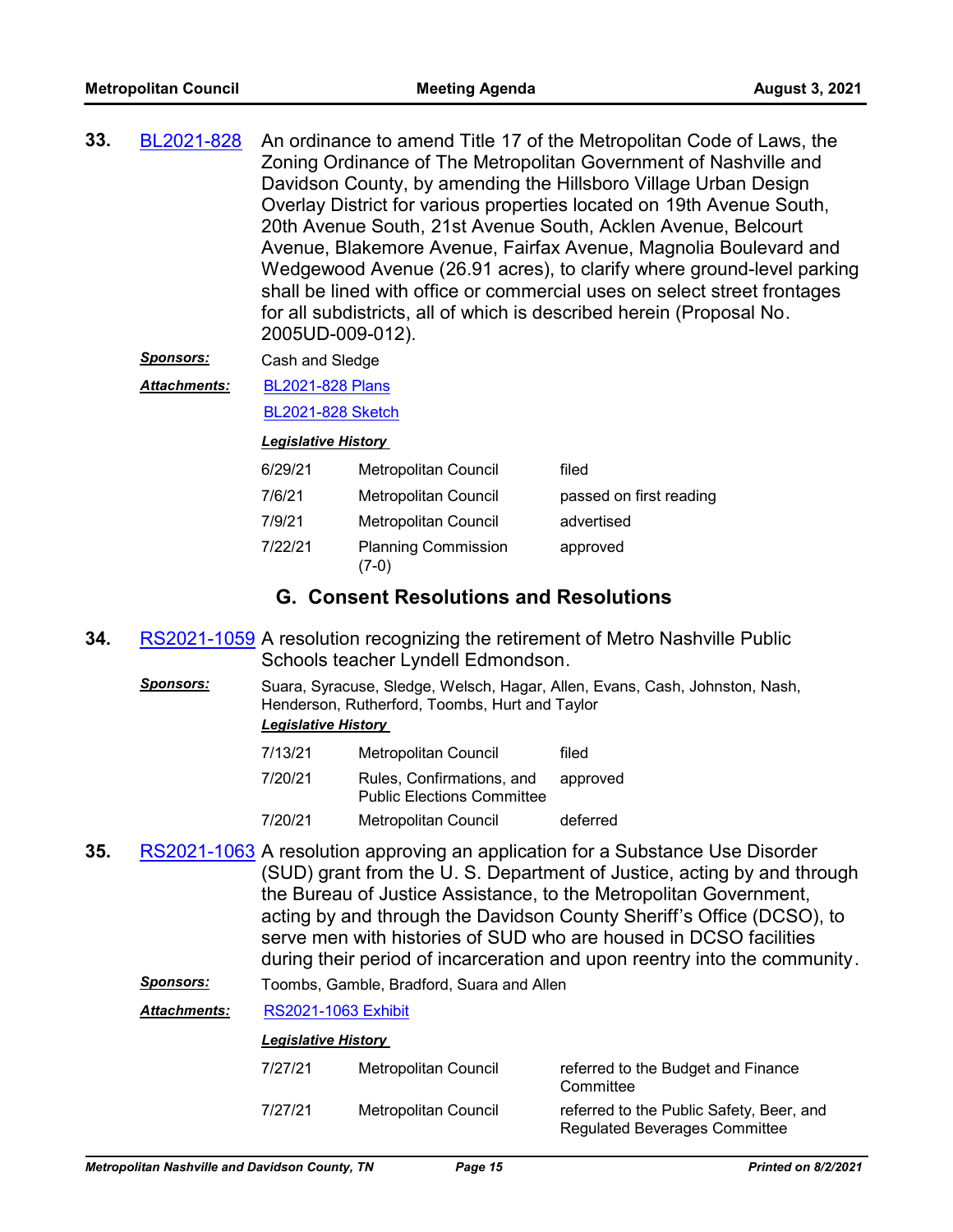**36.** [RS2021-1064](http://nashville.legistar.com/gateway.aspx?m=l&id=/matter.aspx?key=13406) A resolution appropriating a total of \$120,000 from the Juvenile Court to various nonprofit organizations selected to receive Community Partnership Fund grants.

*Sponsors:* Toombs

*Attachments:* [RS2021-1064 Exhibit](http://nashville.legistar.com/gateway.aspx?M=F&ID=07fda7f8-de51-4023-a982-099f2bb19fec.pdf)

*Legislative History* 

7/27/21 Metropolitan Council referred to the Budget and Finance

**Committee** 

- **37.** [RS2021-1065](http://nashville.legistar.com/gateway.aspx?m=l&id=/matter.aspx?key=13394) A resolution approving amendments to five grant contracts for constructing affordable housing approved by RS2019-1861 between The Metropolitan Government of Nashville and Davidson County, acting by and through the Metropolitan Housing Trust Fund Commission, and certain non-profit organizations.
	- **Sponsors:** Suara, Toombs, Sledge and Allen
	- *Attachments:* [RS2021-1065 Exhibit](http://nashville.legistar.com/gateway.aspx?M=F&ID=d2171f26-582b-43ca-863e-f90d867b5338.pdf)

*Legislative History* 

| 7/27/21 | Metropolitan Council | referred to the Affordable Housing<br>Committee |
|---------|----------------------|-------------------------------------------------|
| 7/27/21 | Metropolitan Council | referred to the Budget and Finance<br>Committee |

- **38.** [RS2021-1066](http://nashville.legistar.com/gateway.aspx?m=l&id=/matter.aspx?key=13424) A resolution appropriating a total of \$85,000 from a certain account of the General Fund of the General Services District to various nonprofit organizations selected to receive Public Safety Violence Reduction Pilot Grant Funds.
	- *Sponsors:* Toombs, Gamble and Allen
	- *Attachments:* [Proposed Substitute RS2021-1066](http://nashville.legistar.com/gateway.aspx?M=F&ID=59cce9ee-fb77-40c0-ac59-d8c4e665ed64.pdf)

#### *Legislative History*

- 7/27/21 Metropolitan Council referred to the Budget and Finance **Committee** 7/27/21 Metropolitan Council referred to the Public Safety, Beer, and Regulated Beverages Committee
- **39.** [RS2021-1067](http://nashville.legistar.com/gateway.aspx?m=l&id=/matter.aspx?key=13393) A resolution approving the Second Amendment to the Lease Agreement between The Metropolitan Government of Nashville and Davidson County and The Metropolitan Nashville Airport Authority for office and warehouse space at 1415 Murfreesboro Road (Proposal No. 2021M-017AG-001).
	- *Sponsors:* Bradford, Toombs and Murphy

*Attachments:* [RS2021-1067 Exhibit](http://nashville.legistar.com/gateway.aspx?M=F&ID=a6303ca4-6ac1-4fef-81d6-e566d87908d0.pdf)

| 5/24/21 | <b>Planning Commission</b> | approved                                        |
|---------|----------------------------|-------------------------------------------------|
| 7/27/21 | Metropolitan Council       | referred to the Budget and Finance<br>Committee |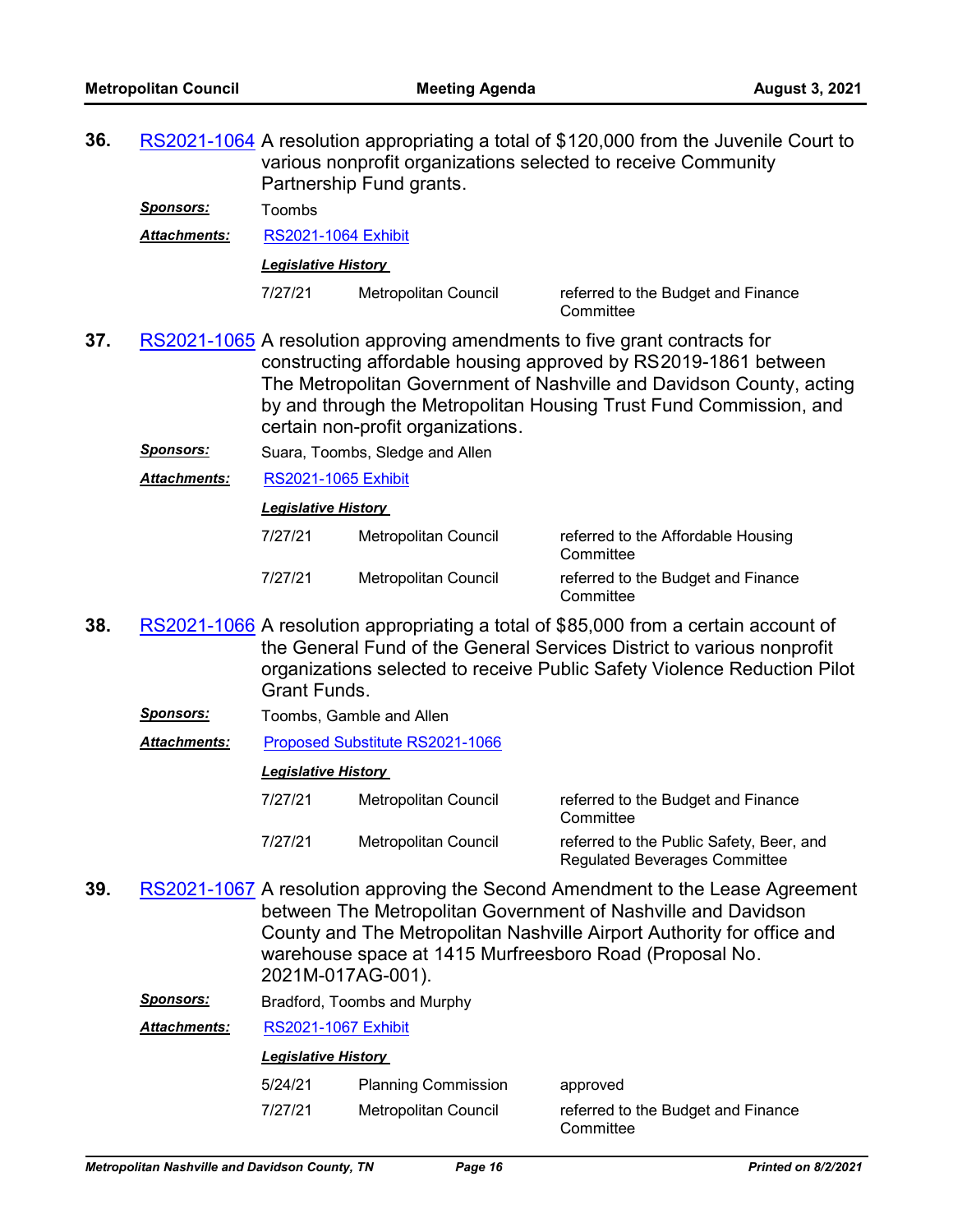| <b>Metropolitan Council</b> |                  |                            | <b>Meeting Agenda</b><br><b>August 3, 2021</b> |                                                                                                                                                                                                                                                                                                |
|-----------------------------|------------------|----------------------------|------------------------------------------------|------------------------------------------------------------------------------------------------------------------------------------------------------------------------------------------------------------------------------------------------------------------------------------------------|
|                             |                  | 7/27/21                    | Metropolitan Council                           | referred to the Planning, Zoning, and<br><b>Historical Committee</b>                                                                                                                                                                                                                           |
| 40.                         |                  |                            | Self-Insured Liability Fund.                   | RS2021-1068 A resolution authorizing the Metropolitan Department of Law to<br>compromise and settle the personal injury claim of Theresa Brown<br>against the Metropolitan Government of Nashville and Davidson County<br>in the amount of \$19,000.00, with said amount to be paid out of the |
|                             | <u>Sponsors:</u> | Toombs                     |                                                |                                                                                                                                                                                                                                                                                                |
|                             | Attachments:     |                            | RS2021-1068 Letter to Metro Clerk              |                                                                                                                                                                                                                                                                                                |
|                             |                  | <b>Legislative History</b> |                                                |                                                                                                                                                                                                                                                                                                |
|                             |                  | 7/27/21                    | Metropolitan Council                           | referred to the Budget and Finance<br>Committee                                                                                                                                                                                                                                                |
| 41.                         |                  |                            | and recover from COVID-19.                     | RS2021-1069 A resolution approving amendment two to a grant from the Tennessee<br>Department of Health to the Metropolitan Government, acting by and<br>through the Metropolitan Board of Health, to prepare for, respond to,                                                                  |
|                             | <u>Sponsors:</u> | Toombs and Taylor          |                                                |                                                                                                                                                                                                                                                                                                |
|                             | Attachments:     | <b>RS2021-1069 Exhibit</b> |                                                |                                                                                                                                                                                                                                                                                                |
|                             |                  | <b>Legislative History</b> |                                                |                                                                                                                                                                                                                                                                                                |
|                             |                  | 7/27/21                    | Metropolitan Council                           | referred to the Budget and Finance<br>Committee                                                                                                                                                                                                                                                |
|                             |                  | 7/27/21                    | Metropolitan Council                           | referred to the Health, Hospitals, and Social<br><b>Services Committee</b>                                                                                                                                                                                                                     |
| 42.                         |                  |                            | After Zone Alliance program.                   | RS2021-1070 A resolution appropriating a total of \$1,273,580 from the Nashville<br>Public Library to various non-profit organizations for the provision of free<br>and high-quality afterschool programs through the Library's Nashville                                                      |
|                             | <u>Sponsors:</u> |                            | Toombs, VanReece, Allen and Suara              |                                                                                                                                                                                                                                                                                                |
|                             | Attachments:     |                            | <b>RS2021-1070 Exhibit</b>                     |                                                                                                                                                                                                                                                                                                |
|                             |                  | <b>Legislative History</b> |                                                |                                                                                                                                                                                                                                                                                                |
|                             |                  | 7/27/21                    | Metropolitan Council                           | referred to the Budget and Finance<br>Committee                                                                                                                                                                                                                                                |
|                             |                  | 7/27/21                    | Metropolitan Council                           | referred to the Parks, Library, and Arts<br>Committee                                                                                                                                                                                                                                          |
| 43.                         |                  |                            |                                                | RS2021-1071 A resolution appropriating \$250,000 through a grant contract by and<br>between the Metropolitan Government, acting by and through the<br>Nashville Public Library, and Oasis Center, Inc. to provide college                                                                      |

- access services for the Opportunity Now Program.
- *Sponsors:* Toombs, VanReece, Allen and Suara
- *Attachments:* [RS2021-1071 Exhibit](http://nashville.legistar.com/gateway.aspx?M=F&ID=69ad978c-bad9-4096-b3be-9e7f87cb982a.pdf)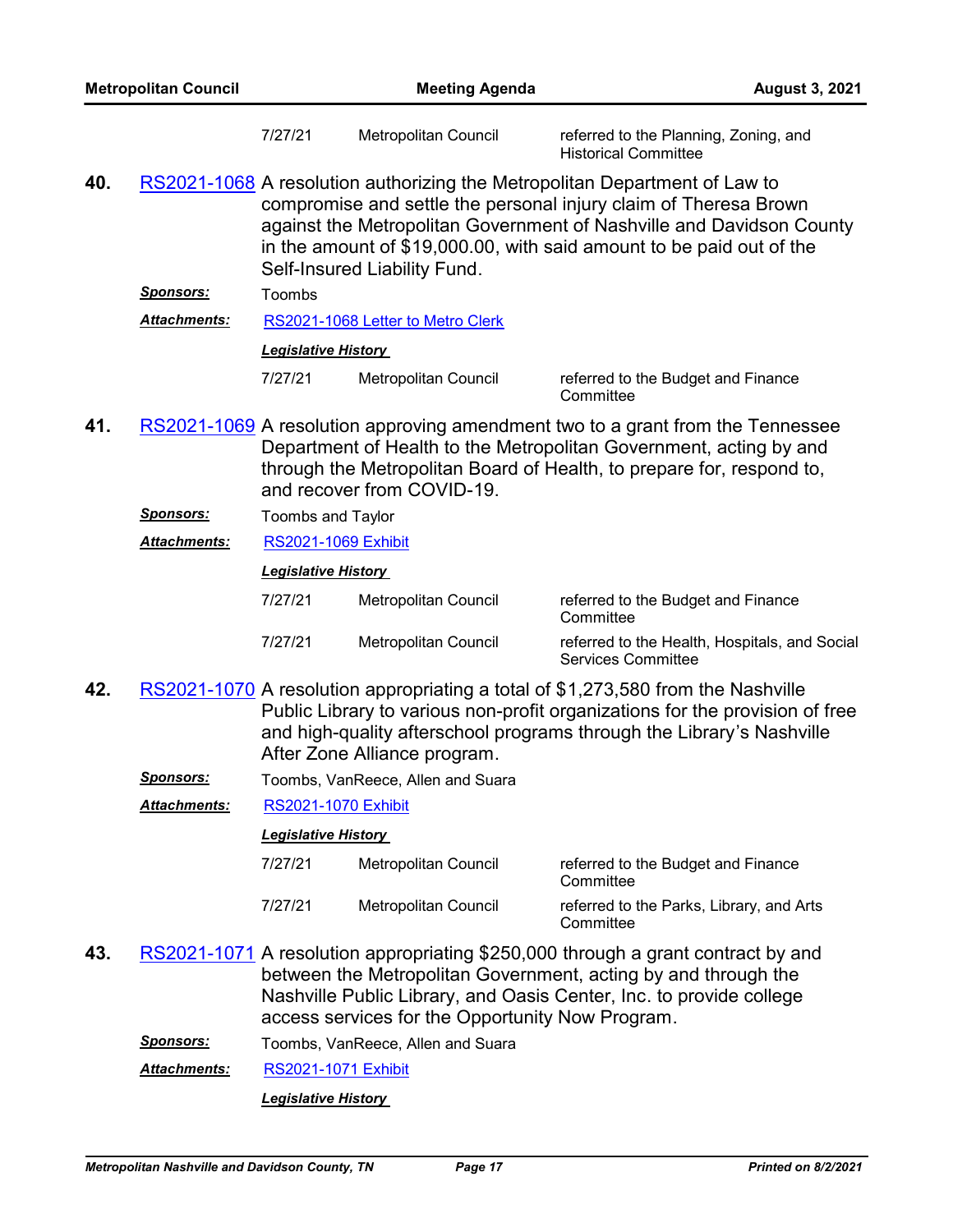- 44. [RS2021-1072](http://nashville.legistar.com/gateway.aspx?m=l&id=/matter.aspx?key=13422) A resolution approving an application for an American Rescue Plan Act (ARPA) grant from the Tennessee State Library and Archives to the Metropolitan Government, acting by and through the Nashville Public Library, to upgrade the Limitless Libraries website to foster educational attainment and equity by providing public library materials and services to all public school students and staff.
	- *Sponsors:* Toombs, VanReece, Allen and Suara

*Attachments:* [RS2021-1072 Exhibit](http://nashville.legistar.com/gateway.aspx?M=F&ID=2a6e83d4-08e7-444a-9d04-9843c8141770.pdf)

#### *Legislative History*

| 7/27/21 | Metropolitan Council | referred to the Budget and Finance<br>Committee       |
|---------|----------------------|-------------------------------------------------------|
| 7/27/21 | Metropolitan Council | referred to the Parks, Library, and Arts<br>Committee |

- **45.** [RS2021-1073](http://nashville.legistar.com/gateway.aspx?m=l&id=/matter.aspx?key=13397) A resolution accepting a T.O.T.A.L. (Totally Outstanding Teen Advocates for the Library) Grant from the Nashville Public Library Foundation to the Metropolitan Government, acting by and through the Nashville Public Library, to advocate for the library among their peers and the community at large and to represent the library at community events, meetings, and institutions.
	- *Sponsors:* Toombs, VanReece, Bradford, Allen and Suara
	- *Attachments:* [RS2021-1073 Exhibit](http://nashville.legistar.com/gateway.aspx?M=F&ID=00639ca8-4b39-49f0-ae4f-3ff59abdb282.pdf)

#### *Legislative History*

| 7/27/21 | Metropolitan Council | referred to the Budget and Finance<br>Committee       |
|---------|----------------------|-------------------------------------------------------|
| 7/27/21 | Metropolitan Council | referred to the Parks, Library, and Arts<br>Committee |

- 46. [RS2021-1074](http://nashville.legistar.com/gateway.aspx?m=l&id=/matter.aspx?key=13407) A resolution accepting a grant from oneCITY to the Metropolitan Government, acting by and through the Metropolitan Nashville Parks Department, for improvements in Centennial Park and Centennial Park Dog Park.
	- **Sponsors:** Taylor, Toombs and VanReece

*Attachments:* [RS2021-1074 Exhibit](http://nashville.legistar.com/gateway.aspx?M=F&ID=b8cd30b5-aa1a-4a79-9aac-03be4cf4f4a1.pdf)

| 7/27/21 | Metropolitan Council | referred to the Budget and Finance<br>Committee       |
|---------|----------------------|-------------------------------------------------------|
| 7/27/21 | Metropolitan Council | referred to the Parks, Library, and Arts<br>Committee |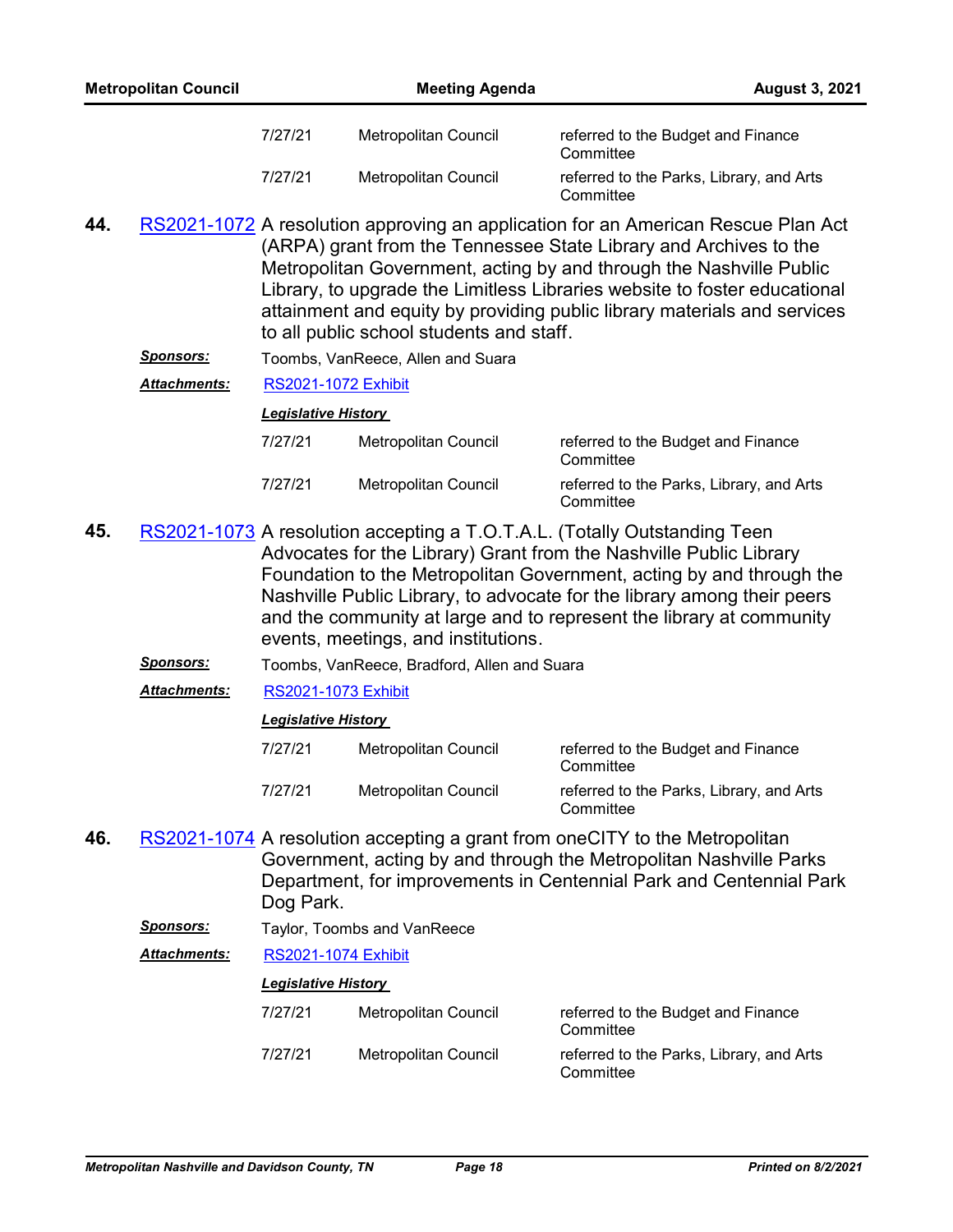**47.** [RS2021-1075](http://nashville.legistar.com/gateway.aspx?m=l&id=/matter.aspx?key=13396) A resolution classifying public roads in Davidson County, Tennessee.

*Sponsors:* Nash

*Attachments:* [RS2021-1075 Exhibit](http://nashville.legistar.com/gateway.aspx?M=F&ID=02b6686a-86b1-4a08-a5de-7dbd5a9a2f42.pdf)

*Legislative History* 

- 7/27/21 Metropolitan Council referred to the Public Works Committee
- 48. [RS2021-1076](http://nashville.legistar.com/gateway.aspx?m=l&id=/matter.aspx?key=13408) A resolution approving an application for a Rebuilding American Infrastructure with Sustainability and Equity (RAISE) grant from the U. S. Department of Transportation to the Metropolitan Government, acting by and through the Department of Transportation and Multimodal Infrastructure (NDOT), to conduct a people and data-centered approach to design, implement, and refine tactical urbanism projects and plan for permanent infrastructure with significant community engagement in North Nashville.
	- *Sponsors:* Taylor, OConnell, Toombs, Nash, Allen and Suara
	- *Attachments:* [RS2021-1076 Exhibit](http://nashville.legistar.com/gateway.aspx?M=F&ID=a855ef02-71f5-4b02-8c3f-39d80cfe3aa9.pdf)

#### *Legislative History*

| 7/27/21 | Metropolitan Council | referred to the Budget and Finance<br>Committee |
|---------|----------------------|-------------------------------------------------|
| 7/27/21 | Metropolitan Council | referred to the Public Works Committee          |

**49.** [RS2021-1077](http://nashville.legistar.com/gateway.aspx?m=l&id=/matter.aspx?key=13423) A resolution approving an application for a Congestion Mitigation and Air Quality (CMAQ) Improvement grant from the Tennessee Department of Transportation to the Metropolitan Government, acting by and through the Department of Transportation and Multimodal Infrastructure (NDOT), to implement a modern, fully-functional Transportation Management Center (TMC) to increase the enhancement, management, and maintenance of the Nashville transportation infrastructure.

**Sponsors:** Toombs, Nash and Hancock

#### *Attachments:* [RS2021-1077 Exhibit](http://nashville.legistar.com/gateway.aspx?M=F&ID=f135698a-5602-4bc9-8927-0ac3ea1be052.pdf)

#### *Legislative History*

7/27/21 Metropolitan Council referred to the Budget and Finance **Committee** 7/27/21 Metropolitan Council referred to the Public Works Committee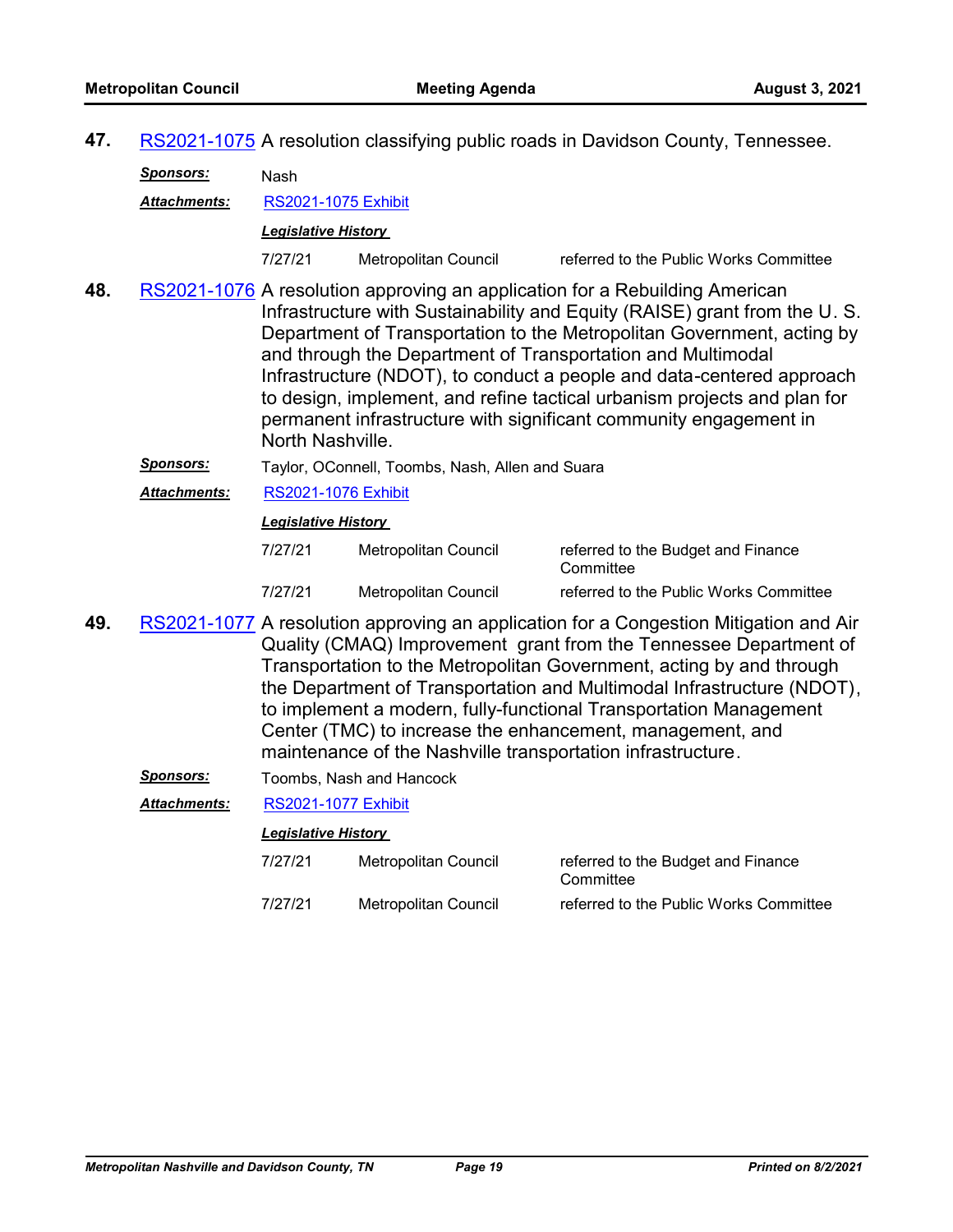| 50. | RS2021-1078 A resolution approving an application for the Community Compost and |
|-----|---------------------------------------------------------------------------------|
|     | Food Waste Reduction Pilot Projects Grant from the United States                |
|     | Department of Agriculture - Office of Urban Agriculture and Innovative          |
|     | Production to The Metropolitan Government of Nashville and Davidson             |
|     | County, acting by and through the Metropolitan Nashville Water and              |
|     | Sewerage Services Department, to reduce food waste going to landfills           |
|     | by piloting a community food scrap drop-off collection program at public        |
|     | Metro facilities.                                                               |
|     |                                                                                 |

*Sponsors:* Toombs, Nash, Bradford, Hancock, Allen and Benedict

*Attachments:* [RS2021-1078 Exhibit](http://nashville.legistar.com/gateway.aspx?M=F&ID=2369d539-c73c-4062-84fa-e61b868afdb1.pdf)

#### *Legislative History*

| 7/27/21 | Metropolitan Council | referred to the Budget and Finance<br>Committee |
|---------|----------------------|-------------------------------------------------|
| 7/27/21 | Metropolitan Council | referred to the Public Works Committee          |

51. [RS2021-1079](http://nashville.legistar.com/gateway.aspx?m=l&id=/matter.aspx?key=13417) A resolution authorizing the Metropolitan Department of Law to compromise and settle the property damage claim of Veracity Construction Group against the Metropolitan Government of Nashville and Davidson County in the amount of \$40,000.00, with said amount to be paid out of the Self-Insured Liability Fund.

*Sponsors:* Toombs

*Attachments:* [RS2021-1079 Letter to Metro Clerk](http://nashville.legistar.com/gateway.aspx?M=F&ID=f7d63d1d-6f1d-4a55-86c9-a4b0d79da321.PDF)

*Legislative History* 

7/27/21 Metropolitan Council referred to the Budget and Finance

# **Committee**

- 52. [RS2021-1080](http://nashville.legistar.com/gateway.aspx?m=l&id=/matter.aspx?key=13426) A resolution recognizing Michelle Fiscus, M.D., for her leadership during the first 16 months of the COVID-19 pandemic.
	- *Sponsors:* Rosenberg, Bradford, Rutherford, Evans, Nash, Withers, Sledge, VanReece, Johnston, Welsch, Styles, Hausser, Sepulveda, Allen, Hancock, Hurt, Benedict and Syracuse *Legislative History* 
		- 7/27/21 Metropolitan Council referred to the Rules, Confirmations, and Public Elections Committee 7/27/21 Metropolitan Council filed
- **53.** [RS2021-1081](http://nashville.legistar.com/gateway.aspx?m=l&id=/matter.aspx?key=13427) A resolution honoring the life of Carolyn Ruth Oehler.

| Sponsors: |         | Hurt and Allen<br><b>Legislative History</b> |                                                                                |  |  |
|-----------|---------|----------------------------------------------|--------------------------------------------------------------------------------|--|--|
|           | 7/27/21 | Metropolitan Council                         | referred to the Rules, Confirmations, and<br><b>Public Elections Committee</b> |  |  |
|           | 7/27/21 | Metropolitan Council                         | filed                                                                          |  |  |
|           |         |                                              | RS2021-1082 A resolution recognizing August 2021 as "National Immunization     |  |  |

- Awareness Month" in Nashville and Davidson County.
- *Sponsors:* Murphy, Bradford, Evans, Rosenberg and Allen *Legislative History*

54.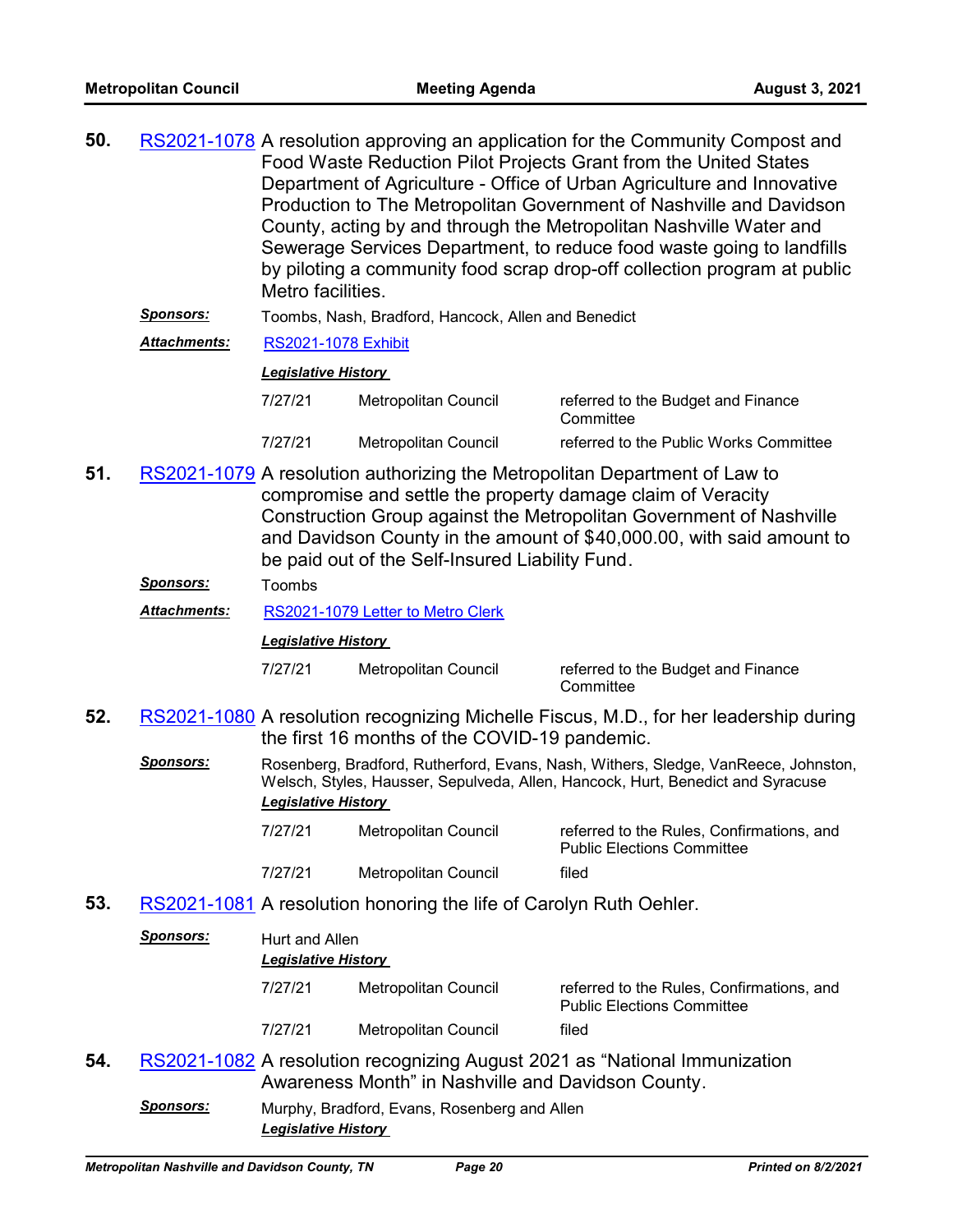| <b>Metropolitan Council</b> |         | <b>Meeting Agenda</b>      | <b>August 3, 2021</b>                                                          |  |
|-----------------------------|---------|----------------------------|--------------------------------------------------------------------------------|--|
|                             | 7/27/21 | Metropolitan Council       | referred to the Rules, Confirmations, and<br><b>Public Elections Committee</b> |  |
|                             | 7/27/21 | Metropolitan Council       | filed                                                                          |  |
|                             |         | <b>H. Late Resolutions</b> |                                                                                |  |
| H1.                         |         |                            | RS2021-XXX A resolution accepting the terms of a cooperative purchasing master |  |

agreement for law enforcement airbus helicopters. (Toombs) *Sponsors:* Toombs *Attachments:* [Attachment](http://nashville.legistar.com/gateway.aspx?M=F&ID=3f9c3889-8532-4b11-878a-73c1da00fcb0.pdf)

*Legislative History* 

| 7/29/21 | Metropolitan Council | referred to the Budget and Finance<br>Committee                                  |
|---------|----------------------|----------------------------------------------------------------------------------|
| 7/29/21 | Metropolitan Council | referred to the Public Safety, Beer, and<br><b>Regulated Beverages Committee</b> |

- RS2021-XXX<sub>,</sub> A resolution appropriating a total of \$850,000 from the General Fund of the General Services District for a grant to Community Care Fellowship and authorizing a grant agreement. (Rosenberg) **H2.**
	- *Sponsors:* Rosenberg and Suara

*Attachments:* [Grant Agreement](http://nashville.legistar.com/gateway.aspx?M=F&ID=ee72aab0-8902-4561-929e-63d0149f8116.pdf)

*Legislative History* 

7/30/21 Metropolitan Council referred to the Budget and Finance **Committee** 7/30/21 Metropolitan Council referred to the Affordable Housing **Committee** 7/30/21 Metropolitan Council referred to the Health, Hospitals, and Social Services Committee

# **I. Bills on Introduction and First Reading**

- An ordinance amending Section 13.08.080 of the Metropolitan Code of Laws to pertaining to the use of License Plate Scanner (LPR) Technology in the public rights-of-way. **55.** [BL2021-841](http://nashville.legistar.com/gateway.aspx?m=l&id=/matter.aspx?key=13432)
	- *Sponsors:* Rosenberg, Mendes, Suara, Sepulveda, OConnell, Benedict, Welsch, Parker and Roberts

*Attachments:* [BL2021-841](http://nashville.legistar.com/gateway.aspx?M=F&ID=1ed46baa-64b9-484d-876d-db1bbc1f1925.pdf)

## *Legislative History*

7/27/21 Metropolitan Council filed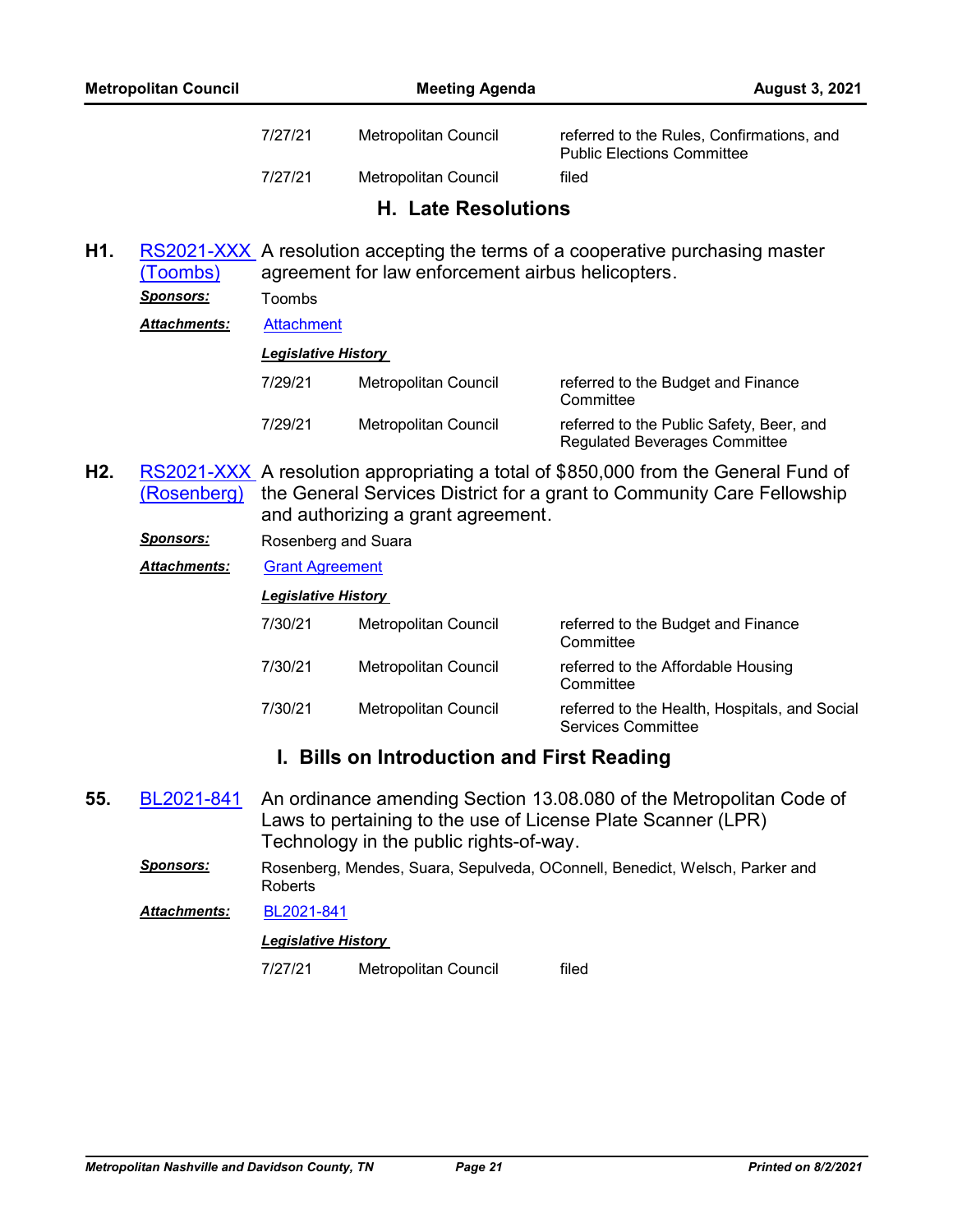| 56. | BL2021-842          | An ordinance amending Chapter 16.28 and Section 17.40.430 of the<br>Metropolitan Code to amend the regulations of the demolition of<br>potentially historic structures and sites (Proposal No.<br>2021Z-015TX-001).                                                                                                                  |                                                                                                                                                                        |                                     |  |  |
|-----|---------------------|--------------------------------------------------------------------------------------------------------------------------------------------------------------------------------------------------------------------------------------------------------------------------------------------------------------------------------------|------------------------------------------------------------------------------------------------------------------------------------------------------------------------|-------------------------------------|--|--|
|     | <u>Sponsors:</u>    | Cash                                                                                                                                                                                                                                                                                                                                 |                                                                                                                                                                        |                                     |  |  |
|     | Attachments:        | BL2021-842                                                                                                                                                                                                                                                                                                                           |                                                                                                                                                                        |                                     |  |  |
|     |                     | <b>Legislative History</b>                                                                                                                                                                                                                                                                                                           |                                                                                                                                                                        |                                     |  |  |
|     |                     | 7/27/21                                                                                                                                                                                                                                                                                                                              | Metropolitan Council                                                                                                                                                   | referred to the Planning Commission |  |  |
|     |                     | 7/27/21                                                                                                                                                                                                                                                                                                                              | Metropolitan Council                                                                                                                                                   | filed                               |  |  |
| 57. | BL2021-843          |                                                                                                                                                                                                                                                                                                                                      | An ordinance to amend Sections 17.36.110, 17.36.120, and 17.40.550<br>of the Metropolitan Code of Laws relative to historic signage (Proposal<br>No. 2021Z-017TX-001). |                                     |  |  |
|     | <b>Sponsors:</b>    | Roberts                                                                                                                                                                                                                                                                                                                              |                                                                                                                                                                        |                                     |  |  |
|     | Attachments:        | BL2021-843                                                                                                                                                                                                                                                                                                                           |                                                                                                                                                                        |                                     |  |  |
|     |                     | <b>Legislative History</b>                                                                                                                                                                                                                                                                                                           |                                                                                                                                                                        |                                     |  |  |
|     |                     | 7/27/21                                                                                                                                                                                                                                                                                                                              | Metropolitan Council                                                                                                                                                   | referred to the Planning Commission |  |  |
|     |                     | 7/27/21                                                                                                                                                                                                                                                                                                                              | Metropolitan Council                                                                                                                                                   | filed                               |  |  |
| 58. | BL2021-844          | An ordinance to amend Section 17.40.720 of the Metropolitan Code of<br>Laws to require notice by mail to the address of a property in certain<br>cases (Proposal No. 2021Z-016TX-001).                                                                                                                                               |                                                                                                                                                                        |                                     |  |  |
|     | <b>Sponsors:</b>    | Parker                                                                                                                                                                                                                                                                                                                               |                                                                                                                                                                        |                                     |  |  |
|     | Attachments:        | BL2021-844                                                                                                                                                                                                                                                                                                                           |                                                                                                                                                                        |                                     |  |  |
|     |                     | <b>Legislative History</b>                                                                                                                                                                                                                                                                                                           |                                                                                                                                                                        |                                     |  |  |
|     |                     | 7/27/21                                                                                                                                                                                                                                                                                                                              | Metropolitan Council                                                                                                                                                   | referred to the Planning Commission |  |  |
|     |                     | 7/27/21                                                                                                                                                                                                                                                                                                                              | Metropolitan Council                                                                                                                                                   | filed                               |  |  |
| 59. | BL2021-845          | An ordinance approving the Third Amendment to an agreement<br>between The Metropolitan Government of Nashville and Davidson<br>County and HDR Engineering, Inc.                                                                                                                                                                      |                                                                                                                                                                        |                                     |  |  |
|     | <u>Sponsors:</u>    | Syracuse, Toombs and Nash                                                                                                                                                                                                                                                                                                            |                                                                                                                                                                        |                                     |  |  |
|     | <b>Attachments:</b> | <b>BL2021-845 Exhibit</b>                                                                                                                                                                                                                                                                                                            |                                                                                                                                                                        |                                     |  |  |
| 60. | BL2021-846          | An ordinance to amend the Geographic Information Systems Street and<br>Alley Centerline Layer for the Metropolitan Government of Nashville and<br>Davidson County by abandoning a portion of Booker Street right-of-way<br>and easement along the south property line of 745 23rd North Court.<br>(Proposal Number 2021M-008AB-001). |                                                                                                                                                                        |                                     |  |  |
|     | <u>Sponsors:</u>    | Taylor, Murphy, Nash and OConnell                                                                                                                                                                                                                                                                                                    |                                                                                                                                                                        |                                     |  |  |
|     | Attachments:        | <b>BL2021-846 Exhibit</b>                                                                                                                                                                                                                                                                                                            |                                                                                                                                                                        |                                     |  |  |
|     |                     | <b>Legislative History</b>                                                                                                                                                                                                                                                                                                           |                                                                                                                                                                        |                                     |  |  |
|     |                     | 6/8/21                                                                                                                                                                                                                                                                                                                               | <b>Planning Commission</b>                                                                                                                                             | approved                            |  |  |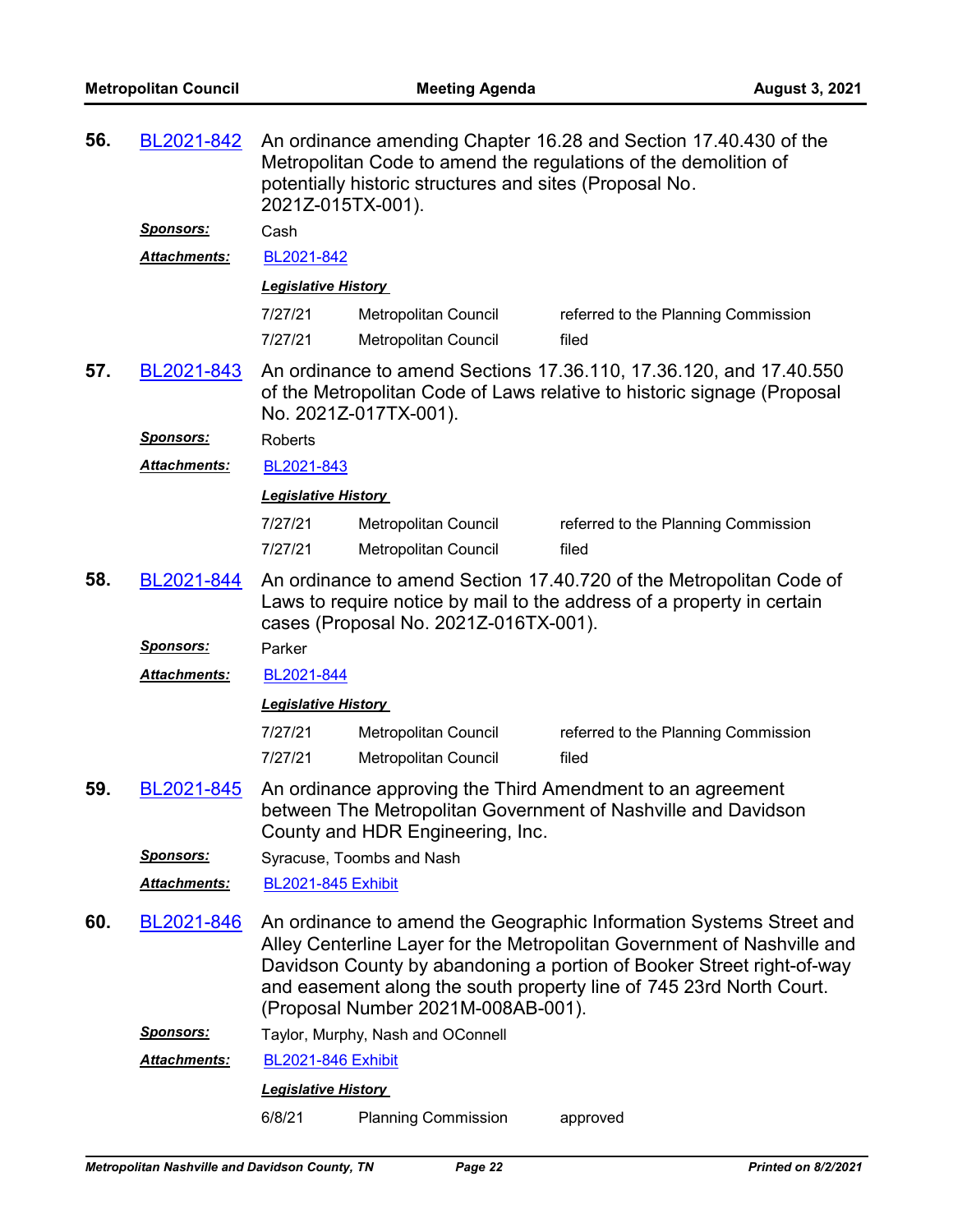| <b>Metropolitan Council</b> |                      | <b>Meeting Agenda</b>      |                                          |                                                                                                                                                                                                                                                                                                                                                    | <b>August 3, 2021</b> |
|-----------------------------|----------------------|----------------------------|------------------------------------------|----------------------------------------------------------------------------------------------------------------------------------------------------------------------------------------------------------------------------------------------------------------------------------------------------------------------------------------------------|-----------------------|
|                             |                      | 7/12/21                    | <b>Traffic and Parking</b><br>Commission | approved                                                                                                                                                                                                                                                                                                                                           |                       |
| 61.                         | BL2021-847           |                            |                                          | An ordinance to amend the Geographic Information Systems Street and<br>Alley Centerline Layer for the Metropolitan Government of Nashville and<br>Davidson County by abandoning Baxter Street right-of-way between<br>Hart Lane and Home Road. (Proposal Number 2021M-009AB-001).                                                                  |                       |
|                             | <b>Sponsors:</b>     |                            | VanReece, Murphy, Nash and OConnell      |                                                                                                                                                                                                                                                                                                                                                    |                       |
|                             | Attachments:         | <b>BL2021-847 Exhibit</b>  |                                          |                                                                                                                                                                                                                                                                                                                                                    |                       |
|                             |                      | <b>Legislative History</b> |                                          |                                                                                                                                                                                                                                                                                                                                                    |                       |
|                             |                      | 7/12/21                    | <b>Traffic and Parking</b><br>Commission | approved                                                                                                                                                                                                                                                                                                                                           |                       |
|                             |                      | 7/15/21                    | <b>Planning Commission</b>               | approved                                                                                                                                                                                                                                                                                                                                           |                       |
| 62.                         | BL2021-848           |                            |                                          | An ordinance to amend the Geographic Information Systems Street and<br>Alley Centerline Layer for the Metropolitan Government of Nashville and<br>Davidson County by abandoning a portion of 14th Avenue South and<br>Alley Number 393 right-of-way and easement between Wedgewood<br>Avenue and Acklen Avenue. (Proposal Number 2021M-010AB-001). |                       |
|                             | <u>Sponsors:</u>     |                            | Cash, Murphy, Nash and OConnell          |                                                                                                                                                                                                                                                                                                                                                    |                       |
|                             | <u> Attachments:</u> | <b>BL2021-848 Exhibit</b>  |                                          |                                                                                                                                                                                                                                                                                                                                                    |                       |
|                             |                      | <b>Legislative History</b> |                                          |                                                                                                                                                                                                                                                                                                                                                    |                       |
|                             |                      | 7/12/21                    | <b>Traffic and Parking</b><br>Commission | approved                                                                                                                                                                                                                                                                                                                                           |                       |
|                             |                      | 7/15/21                    | <b>Planning Commission</b>               | approved with conditions                                                                                                                                                                                                                                                                                                                           |                       |
| 63.                         | BL2021-849           |                            | Number 2021M-011AB-001).                 | An ordinance to amend the Geographic Information Systems Street and<br>Alley Centerline Layer for the Metropolitan Government of Nashville and<br>Davidson County by abandoning a portion of Alley Number 403<br>right-of-way from 8th Avenue South to Alley Number 404. (Proposal                                                                 |                       |
|                             | <b>Sponsors:</b>     |                            | Sledge, Murphy, Nash and OConnell        |                                                                                                                                                                                                                                                                                                                                                    |                       |
|                             | Attachments:         | <b>BL2021-849 Exhibit</b>  |                                          |                                                                                                                                                                                                                                                                                                                                                    |                       |
|                             |                      | <b>Legislative History</b> |                                          |                                                                                                                                                                                                                                                                                                                                                    |                       |
|                             |                      | 7/15/21                    | <b>Planning Commission</b>               | approved                                                                                                                                                                                                                                                                                                                                           |                       |
|                             |                      | 7/27/21                    | Metropolitan Council                     | referred to the Traffic and Parking<br>Commission                                                                                                                                                                                                                                                                                                  |                       |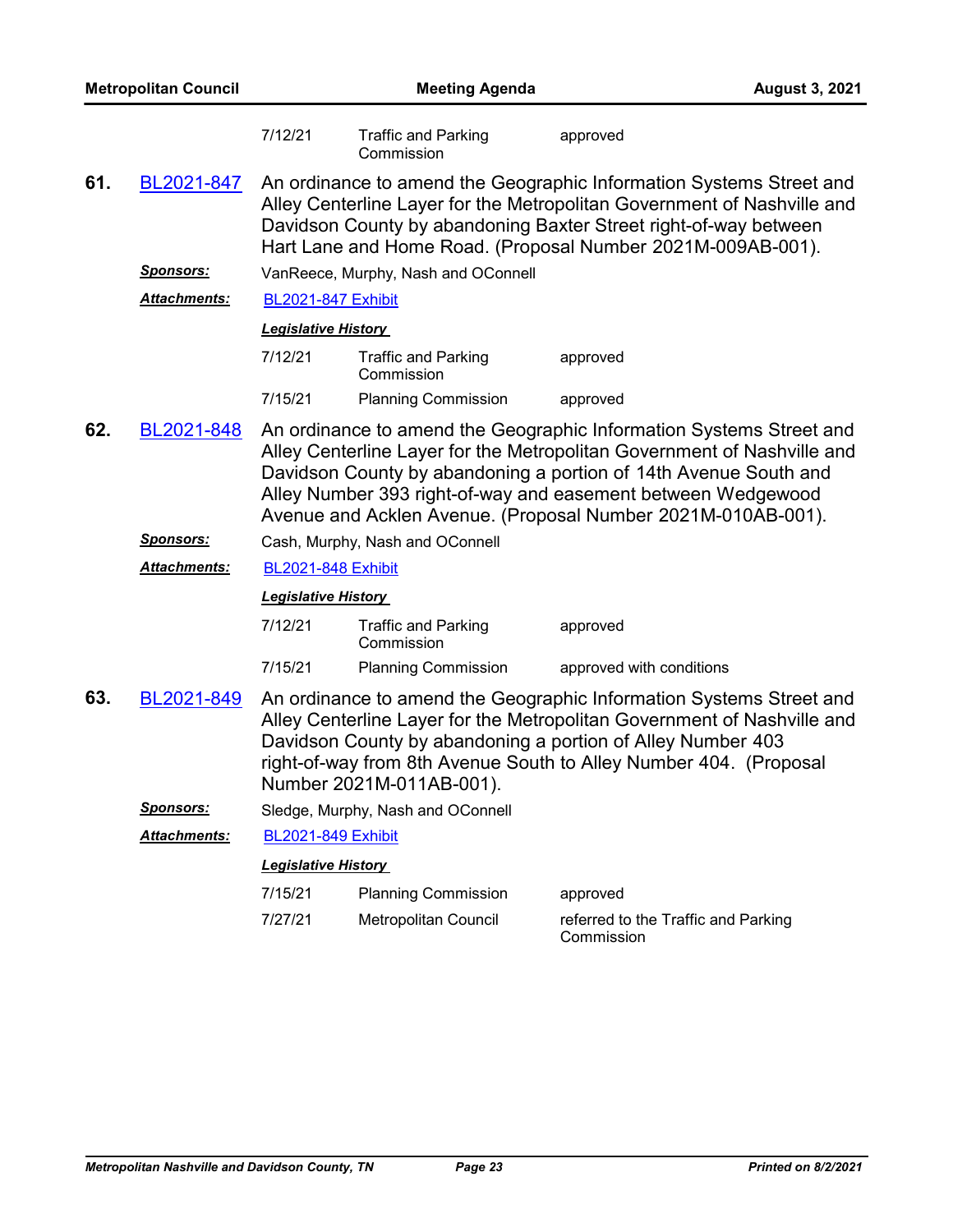| 64. | BL2021-850          | 2021M-056ES-001).          |                                    | An ordinance authorizing The Metropolitan Government of Nashville and<br>Davidson County to accept new sanitary sewer mains, sanitary sewer<br>manholes and easements, for three properties located at 7150 and<br>7154 Nolensville Road and Nolensville Road (unnumbered) in<br>Williamson County (MWS Project No. 21-SL-134 and Proposal No.                                                                                      |
|-----|---------------------|----------------------------|------------------------------------|-------------------------------------------------------------------------------------------------------------------------------------------------------------------------------------------------------------------------------------------------------------------------------------------------------------------------------------------------------------------------------------------------------------------------------------|
|     | <u>Sponsors:</u>    | Murphy and Nash            |                                    |                                                                                                                                                                                                                                                                                                                                                                                                                                     |
|     | Attachments:        | <b>BL2021-850 Exhibit</b>  |                                    |                                                                                                                                                                                                                                                                                                                                                                                                                                     |
|     |                     | <b>Legislative History</b> |                                    |                                                                                                                                                                                                                                                                                                                                                                                                                                     |
|     |                     | 6/28/21                    | <b>Planning Commission</b>         | approved                                                                                                                                                                                                                                                                                                                                                                                                                            |
| 65. | BL2021-851          |                            | and Proposal No. 2021M-059ES-001). | An ordinance authorizing The Metropolitan Government of Nashville and<br>Davidson County to accept new public water and sanitary sewer mains,<br>fire hydrant assemblies, sanitary sewer manholes and easements, for<br>property located at Hobson Pike (unnumbered), also known as Hobson<br>Pike Townhomes Phase 1, (MWS Project Nos. 21-WL-18 and 21-SL-27                                                                       |
|     | <u>Sponsors:</u>    | Styles, Murphy and Nash    |                                    |                                                                                                                                                                                                                                                                                                                                                                                                                                     |
|     | Attachments:        | <b>BL2021-851 Exhibit</b>  |                                    |                                                                                                                                                                                                                                                                                                                                                                                                                                     |
|     |                     | <b>Legislative History</b> |                                    |                                                                                                                                                                                                                                                                                                                                                                                                                                     |
|     |                     | 7/13/21                    | <b>Planning Commission</b>         | approved                                                                                                                                                                                                                                                                                                                                                                                                                            |
| 66. | BL2021-852          |                            | and Proposal No. 2021M-060ES-001). | An ordinance authorizing The Metropolitan Government of Nashville and<br>Davidson County to accept new sanitary sewer and water mains,<br>sanitary sewer manholes, fire hydrant assemblies and easements, for<br>property located at Hobson Pike (unnumbered), also known as Hobson<br>Pike Townhomes Phase 2 (MWS Project Nos. 21-SL-28 and 21-WL-19                                                                               |
|     | <b>Sponsors:</b>    | Styles, Murphy and Nash    |                                    |                                                                                                                                                                                                                                                                                                                                                                                                                                     |
|     | <b>Attachments:</b> | <b>BL2021-852 Exhibit</b>  |                                    |                                                                                                                                                                                                                                                                                                                                                                                                                                     |
|     |                     | <b>Legislative History</b> |                                    |                                                                                                                                                                                                                                                                                                                                                                                                                                     |
|     |                     | 7/13/21                    | <b>Planning Commission</b>         | approved                                                                                                                                                                                                                                                                                                                                                                                                                            |
| 67. | BL2021-853          |                            |                                    | An ordinance to amend Title 17 of the Metropolitan Code of Laws, the<br>Zoning Ordinance of The Metropolitan Government of Nashville and<br>Davidson County, by applying a Historic Landmark Overlay District to<br>property located at 435 Old Hickory Boulevard, at the southeast corner<br>of Donna Drive and Old Hickory Boulevard, zoned RS20 (1.44 acres), all<br>of which is described herein (Proposal No. 2021HL-003-001). |
|     | <b>Sponsors:</b>    | VanReece                   |                                    |                                                                                                                                                                                                                                                                                                                                                                                                                                     |
|     | Attachments:        | <b>BL2021-853 Sketch</b>   |                                    |                                                                                                                                                                                                                                                                                                                                                                                                                                     |
|     |                     | <b>Legislative History</b> |                                    |                                                                                                                                                                                                                                                                                                                                                                                                                                     |
|     |                     | 7/27/21                    | Metropolitan Council               | referred to the Planning Commission                                                                                                                                                                                                                                                                                                                                                                                                 |
|     |                     | 7/27/21                    | Metropolitan Council               | filed                                                                                                                                                                                                                                                                                                                                                                                                                               |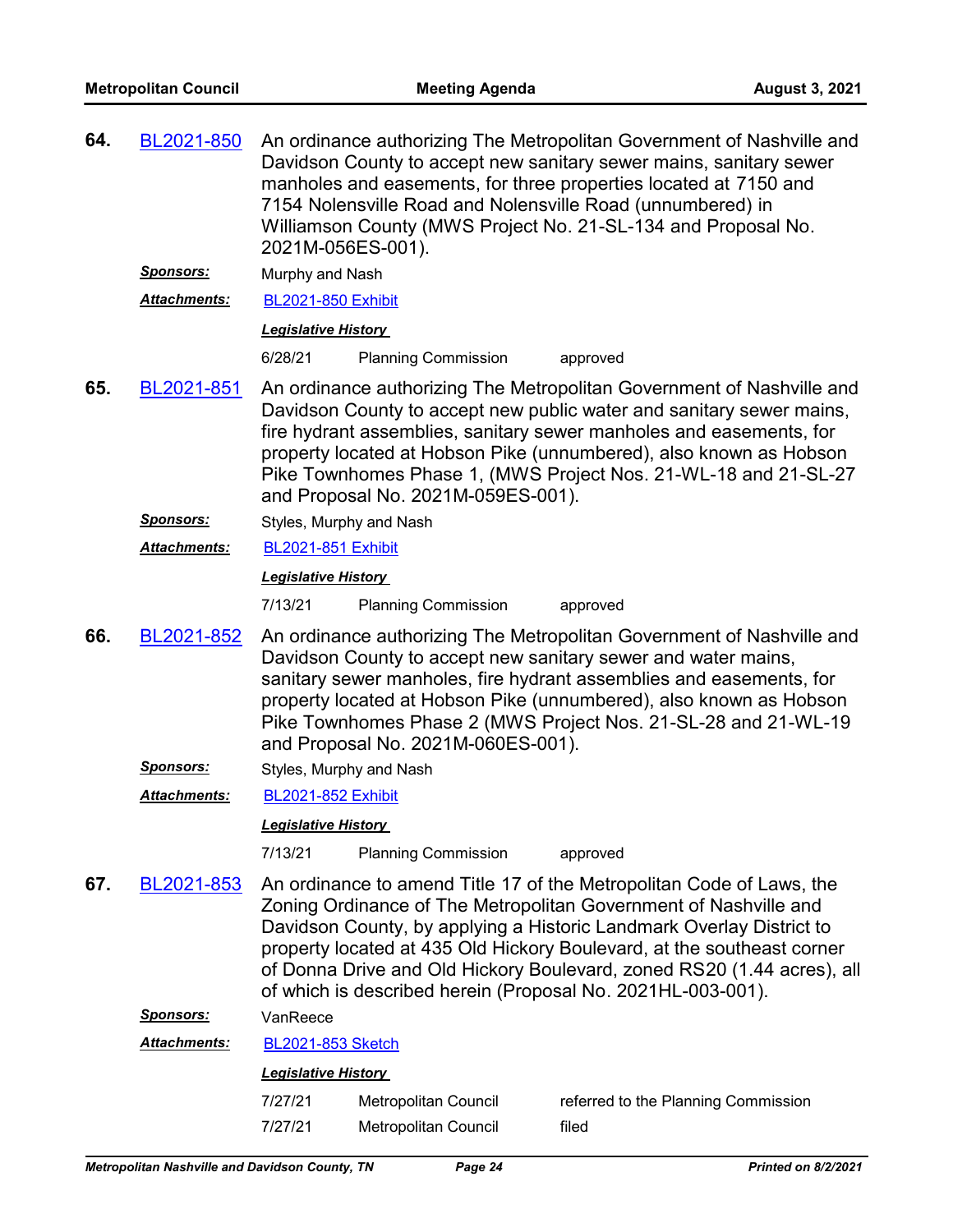| 68. | BL2021-854          | An ordinance to amend Title 17 of the Metropolitan Code of Laws, the<br>Zoning Ordinance of The Metropolitan Government of Nashville and<br>Davidson County, by applying a Neighborhood Landmark Overlay<br>District to property located at 435 Old Hickory Boulevard, at the<br>southeast corner of Donna Drive and Old Hickory Boulevard, zoned<br>RS20 (1.44 acres), to permit small event and short-term rentals, all of<br>which is described herein (Proposal No. 2021NL-003-001). |                                                     |                                                                                                                                                                                                                                                                                                                                                                                                                                                       |  |
|-----|---------------------|------------------------------------------------------------------------------------------------------------------------------------------------------------------------------------------------------------------------------------------------------------------------------------------------------------------------------------------------------------------------------------------------------------------------------------------------------------------------------------------|-----------------------------------------------------|-------------------------------------------------------------------------------------------------------------------------------------------------------------------------------------------------------------------------------------------------------------------------------------------------------------------------------------------------------------------------------------------------------------------------------------------------------|--|
|     | <b>Sponsors:</b>    | VanReece                                                                                                                                                                                                                                                                                                                                                                                                                                                                                 |                                                     |                                                                                                                                                                                                                                                                                                                                                                                                                                                       |  |
|     | <b>Attachments:</b> |                                                                                                                                                                                                                                                                                                                                                                                                                                                                                          | <b>BL2021-854 Sketch</b>                            |                                                                                                                                                                                                                                                                                                                                                                                                                                                       |  |
|     |                     | <b>Legislative History</b>                                                                                                                                                                                                                                                                                                                                                                                                                                                               |                                                     |                                                                                                                                                                                                                                                                                                                                                                                                                                                       |  |
|     |                     | 7/27/21<br>7/27/21                                                                                                                                                                                                                                                                                                                                                                                                                                                                       | <b>Metropolitan Council</b><br>Metropolitan Council | referred to the Planning Commission<br>filed                                                                                                                                                                                                                                                                                                                                                                                                          |  |
| 69. | BL2021-855          | 2021COD-001-001).                                                                                                                                                                                                                                                                                                                                                                                                                                                                        |                                                     | An ordinance to amend Title 17 of the Metropolitan Code of Laws, the<br>Zoning Ordinance of The Metropolitan Government of Nashville and<br>Davidson County, by applying a Contextual Overlay District to various<br>properties located along a portion of Preston Drive, Sheridan Road, and<br>Harwood Drive, approximately 200 feet south of Porter Drive, zoned<br>R10 (24.17 acres), all of which is described herein (Proposal No.               |  |
|     | Sponsors:           | <b>Benedict</b>                                                                                                                                                                                                                                                                                                                                                                                                                                                                          |                                                     |                                                                                                                                                                                                                                                                                                                                                                                                                                                       |  |
|     | <b>Attachments:</b> | BL2021-855 Owners List                                                                                                                                                                                                                                                                                                                                                                                                                                                                   |                                                     |                                                                                                                                                                                                                                                                                                                                                                                                                                                       |  |
|     |                     | <b>BL2021-855 Sketch</b>                                                                                                                                                                                                                                                                                                                                                                                                                                                                 |                                                     |                                                                                                                                                                                                                                                                                                                                                                                                                                                       |  |
|     |                     | <b>Legislative History</b>                                                                                                                                                                                                                                                                                                                                                                                                                                                               |                                                     |                                                                                                                                                                                                                                                                                                                                                                                                                                                       |  |
|     |                     | 7/27/21                                                                                                                                                                                                                                                                                                                                                                                                                                                                                  | Metropolitan Council                                | referred to the Planning Commission                                                                                                                                                                                                                                                                                                                                                                                                                   |  |
|     |                     | 7/27/21                                                                                                                                                                                                                                                                                                                                                                                                                                                                                  | <b>Metropolitan Council</b>                         | filed                                                                                                                                                                                                                                                                                                                                                                                                                                                 |  |
| 70. | BL2021-856          |                                                                                                                                                                                                                                                                                                                                                                                                                                                                                          | (Proposal No. 2021COD-003-001).                     | An ordinance to amend Title 17 of the Metropolitan Code of Laws, the<br>Zoning Ordinance of The Metropolitan Government of Nashville and<br>Davidson County, by applying a Contextual Overlay District to various<br>properties located approximately 150 feet south of Eastland Avenue and<br>150 feet north of Portland Drive, along Brittany Court, Brittany Drive and<br>Barclay Drive, zoned R10 (30.48 acres), all of which is described herein |  |
|     | <u>Sponsors:</u>    | Withers                                                                                                                                                                                                                                                                                                                                                                                                                                                                                  |                                                     |                                                                                                                                                                                                                                                                                                                                                                                                                                                       |  |
|     | <b>Attachments:</b> | BL2021-856 Owners List                                                                                                                                                                                                                                                                                                                                                                                                                                                                   |                                                     |                                                                                                                                                                                                                                                                                                                                                                                                                                                       |  |
|     |                     | <b>BL2021-856 Sketch</b>                                                                                                                                                                                                                                                                                                                                                                                                                                                                 |                                                     |                                                                                                                                                                                                                                                                                                                                                                                                                                                       |  |
|     |                     | <b>Legislative History</b>                                                                                                                                                                                                                                                                                                                                                                                                                                                               |                                                     |                                                                                                                                                                                                                                                                                                                                                                                                                                                       |  |
|     |                     | 7/27/21                                                                                                                                                                                                                                                                                                                                                                                                                                                                                  | Metropolitan Council                                | referred to the Planning Commission                                                                                                                                                                                                                                                                                                                                                                                                                   |  |
|     |                     | 7/27/21                                                                                                                                                                                                                                                                                                                                                                                                                                                                                  | Metropolitan Council                                | filed                                                                                                                                                                                                                                                                                                                                                                                                                                                 |  |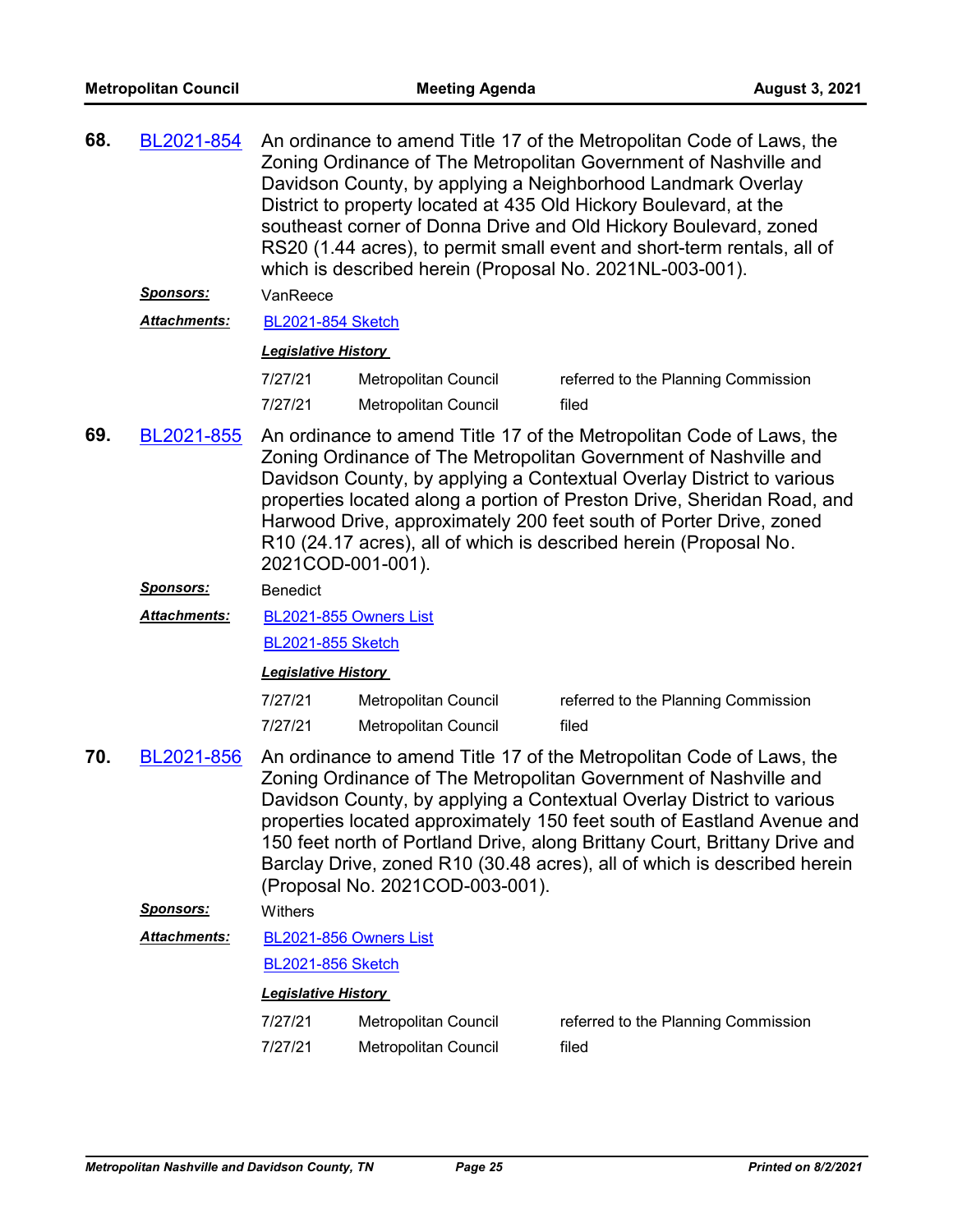| 71. | BL2021-857           | An ordinance to amend Title 17 of the Metropolitan Code of Laws, the<br>Zoning Ordinance of The Metropolitan Government of Nashville and<br>Davidson County, by changing from RS10 to SP zoning for properties<br>located at 1908 Lebanon Pike and Lebanon Pike (unnumbered), at the<br>northeast corner of Omohundro Drive and Lebanon Pike (5.92 acres), to<br>permit 40 multi-family residential units and nine single family lots, all of<br>which is described herein (Proposal No. 2021SP-037-001). |                                       |                                                                                                                                                                                                                                                                                                                                                                                                                           |
|-----|----------------------|-----------------------------------------------------------------------------------------------------------------------------------------------------------------------------------------------------------------------------------------------------------------------------------------------------------------------------------------------------------------------------------------------------------------------------------------------------------------------------------------------------------|---------------------------------------|---------------------------------------------------------------------------------------------------------------------------------------------------------------------------------------------------------------------------------------------------------------------------------------------------------------------------------------------------------------------------------------------------------------------------|
|     | Sponsors:            | Syracuse                                                                                                                                                                                                                                                                                                                                                                                                                                                                                                  |                                       |                                                                                                                                                                                                                                                                                                                                                                                                                           |
|     | <b>Attachments:</b>  | <b>BL2021-857 Plans</b>                                                                                                                                                                                                                                                                                                                                                                                                                                                                                   |                                       |                                                                                                                                                                                                                                                                                                                                                                                                                           |
|     |                      | <b>BL2021-857 Sketch</b>                                                                                                                                                                                                                                                                                                                                                                                                                                                                                  |                                       |                                                                                                                                                                                                                                                                                                                                                                                                                           |
|     |                      | <b>Legislative History</b>                                                                                                                                                                                                                                                                                                                                                                                                                                                                                |                                       |                                                                                                                                                                                                                                                                                                                                                                                                                           |
|     |                      | 6/24/21                                                                                                                                                                                                                                                                                                                                                                                                                                                                                                   | <b>Planning Commission</b>            | approved with conditions, disapproved                                                                                                                                                                                                                                                                                                                                                                                     |
|     |                      |                                                                                                                                                                                                                                                                                                                                                                                                                                                                                                           | $(7-0)$                               | without                                                                                                                                                                                                                                                                                                                                                                                                                   |
|     |                      | 7/27/21                                                                                                                                                                                                                                                                                                                                                                                                                                                                                                   | Metropolitan Council                  | filed                                                                                                                                                                                                                                                                                                                                                                                                                     |
| 72. | BL2021-858           |                                                                                                                                                                                                                                                                                                                                                                                                                                                                                                           | (Proposal No. 2021Z-051PR-001).       | An ordinance to amend Title 17 of the Metropolitan Code of Laws, the<br>Zoning Ordinance of The Metropolitan Government of Nashville and<br>Davidson County, by changing from SP-MU to R15 zoning for property<br>located at 401 Kinhawk Drive, at the southwest corner of Kinhawk Drive<br>and Nolensville Pike (0.39 acres), all of which is described herein                                                           |
|     | Sponsors:            | Swope                                                                                                                                                                                                                                                                                                                                                                                                                                                                                                     |                                       |                                                                                                                                                                                                                                                                                                                                                                                                                           |
|     | Attachments:         | <b>BL2021-858 Sketch</b>                                                                                                                                                                                                                                                                                                                                                                                                                                                                                  |                                       |                                                                                                                                                                                                                                                                                                                                                                                                                           |
|     |                      | <b>Legislative History</b>                                                                                                                                                                                                                                                                                                                                                                                                                                                                                |                                       |                                                                                                                                                                                                                                                                                                                                                                                                                           |
|     |                      | 6/24/21                                                                                                                                                                                                                                                                                                                                                                                                                                                                                                   | <b>Planning Commission</b><br>$(7-0)$ | approved with conditions                                                                                                                                                                                                                                                                                                                                                                                                  |
|     |                      | 7/27/21                                                                                                                                                                                                                                                                                                                                                                                                                                                                                                   | Metropolitan Council                  | filed                                                                                                                                                                                                                                                                                                                                                                                                                     |
| 73. | BL2021-859           |                                                                                                                                                                                                                                                                                                                                                                                                                                                                                                           |                                       | An ordinance to amend Title 17 of the Metropolitan Code of Laws, the<br>Zoning Ordinance of The Metropolitan Government of Nashville and<br>Davidson County, by changing from OG to MUG-A zoning for a portion<br>of property located at 612 W Due West Avenue, at the northwest corner<br>of W Due West Avenue and S Graycroft Avenue (16.50 acres), all of<br>which is described herein (Proposal No. 2021Z-073PR-001). |
|     | <b>Sponsors:</b>     | VanReece                                                                                                                                                                                                                                                                                                                                                                                                                                                                                                  |                                       |                                                                                                                                                                                                                                                                                                                                                                                                                           |
|     | <u> Attachments:</u> | <b>BL2021-859 Sketch</b>                                                                                                                                                                                                                                                                                                                                                                                                                                                                                  |                                       |                                                                                                                                                                                                                                                                                                                                                                                                                           |
|     |                      | <b>Legislative History</b>                                                                                                                                                                                                                                                                                                                                                                                                                                                                                |                                       |                                                                                                                                                                                                                                                                                                                                                                                                                           |
|     |                      | 7/27/21                                                                                                                                                                                                                                                                                                                                                                                                                                                                                                   | <b>Metropolitan Council</b>           | referred to the Planning Commission                                                                                                                                                                                                                                                                                                                                                                                       |
|     |                      | 7/27/21                                                                                                                                                                                                                                                                                                                                                                                                                                                                                                   | Metropolitan Council                  | filed                                                                                                                                                                                                                                                                                                                                                                                                                     |
|     |                      |                                                                                                                                                                                                                                                                                                                                                                                                                                                                                                           |                                       |                                                                                                                                                                                                                                                                                                                                                                                                                           |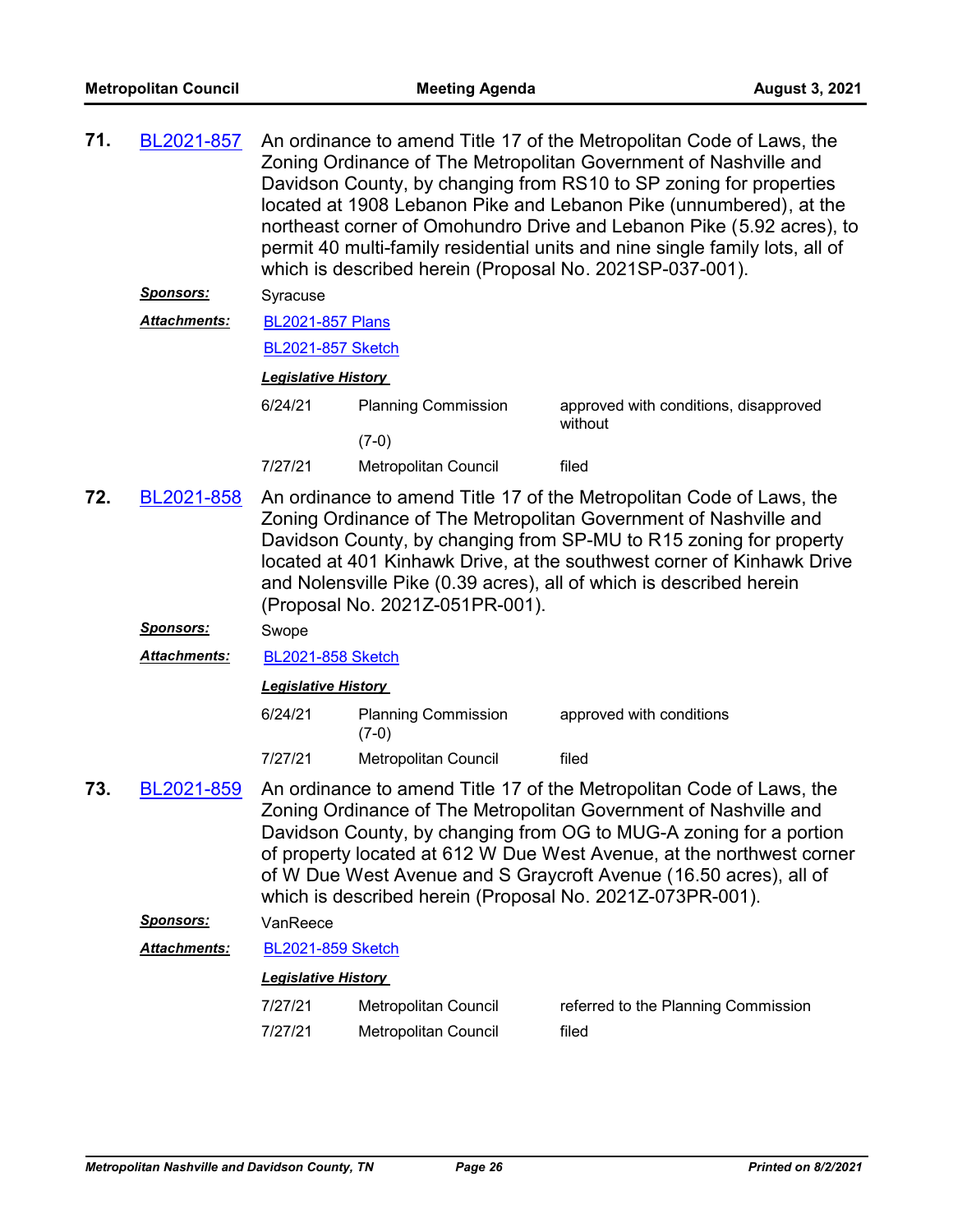| 74. | BL2021-860          | An ordinance to amend Title 17 of the Metropolitan Code of Laws, the<br>Zoning Ordinance of The Metropolitan Government of Nashville and<br>Davidson County, by changing from CS to MUL-A zoning for various<br>properties located along Largo Drive, Wallace Road, and Linbar Drive,<br>at the southeast corner of Linbar Drive and Harding Place (15.78 acres),<br>all of which is described herein (Proposal No. 2021Z-062PR-001). |                                       |                                                                                                                                                                                                                                                                                           |  |  |
|-----|---------------------|---------------------------------------------------------------------------------------------------------------------------------------------------------------------------------------------------------------------------------------------------------------------------------------------------------------------------------------------------------------------------------------------------------------------------------------|---------------------------------------|-------------------------------------------------------------------------------------------------------------------------------------------------------------------------------------------------------------------------------------------------------------------------------------------|--|--|
|     | <u>Sponsors:</u>    | Sepulveda                                                                                                                                                                                                                                                                                                                                                                                                                             |                                       |                                                                                                                                                                                                                                                                                           |  |  |
|     | Attachments:        | BL2021-860 Owners List                                                                                                                                                                                                                                                                                                                                                                                                                |                                       |                                                                                                                                                                                                                                                                                           |  |  |
|     |                     | <b>BL2021-860 Sketch</b>                                                                                                                                                                                                                                                                                                                                                                                                              |                                       |                                                                                                                                                                                                                                                                                           |  |  |
|     |                     | <b>Legislative History</b>                                                                                                                                                                                                                                                                                                                                                                                                            |                                       |                                                                                                                                                                                                                                                                                           |  |  |
|     |                     | 7/27/21                                                                                                                                                                                                                                                                                                                                                                                                                               | Metropolitan Council                  | referred to the Planning Commission                                                                                                                                                                                                                                                       |  |  |
|     |                     | 7/27/21                                                                                                                                                                                                                                                                                                                                                                                                                               | <b>Metropolitan Council</b>           | filed                                                                                                                                                                                                                                                                                     |  |  |
| 75. | BL2021-861          | An ordinance to amend Title 17 of the Metropolitan Code of Laws, the<br>Zoning Ordinance of The Metropolitan Government of Nashville and<br>Davidson County, by changing from RS5 to R6-A zoning for property<br>located at Booker Street (unnumbered), approximately 410 feet east of<br>25th Ave N (0.22 acres), all of which is described herein (Proposal No.<br>2021Z-010PR-001).                                                |                                       |                                                                                                                                                                                                                                                                                           |  |  |
|     | <b>Sponsors:</b>    | Taylor                                                                                                                                                                                                                                                                                                                                                                                                                                |                                       |                                                                                                                                                                                                                                                                                           |  |  |
|     | <b>Attachments:</b> | <b>BL2021-861 Sketch</b>                                                                                                                                                                                                                                                                                                                                                                                                              |                                       |                                                                                                                                                                                                                                                                                           |  |  |
|     |                     | <b>Legislative History</b>                                                                                                                                                                                                                                                                                                                                                                                                            |                                       |                                                                                                                                                                                                                                                                                           |  |  |
|     |                     | 1/22/21                                                                                                                                                                                                                                                                                                                                                                                                                               | <b>Planning Commission</b><br>$(8-0)$ | approved                                                                                                                                                                                                                                                                                  |  |  |
|     |                     |                                                                                                                                                                                                                                                                                                                                                                                                                                       | J. Bills on Second Reading            |                                                                                                                                                                                                                                                                                           |  |  |
| 76. | BL2021-654          |                                                                                                                                                                                                                                                                                                                                                                                                                                       |                                       | An ordinance to amend Title 17 of the Metropolitan Code of Laws, the<br>Zoning Ordinance of The Metropolitan Government of Nashville and<br>Davidson County, by changing from RM2 to RS40 property located at<br>6000 Rivervalley Drive, at the southeast corner of Rivervalley Drive and |  |  |

6000 Rivervalley Drive, at the southeast corner of Rivervalley Drive and Newsom Station Road and located within a Planned Unit Development Overlay (58.48 acres), all of which is described herein (Proposal No. 2021Z-026PR-001).

- *Sponsors:* Rosenberg
- *Attachments:* [BL2021-654 Sketch](http://nashville.legistar.com/gateway.aspx?M=F&ID=aa454243-fb84-4881-9b94-d0e120d6b2b0.docx)

| 2/9/21  | Metropolitan Council                                                               | filed                   |
|---------|------------------------------------------------------------------------------------|-------------------------|
| 2/16/21 | Metropolitan Council                                                               | passed on first reading |
| 3/5/21  | Metropolitan Council                                                               | advertised              |
| 3/25/21 | <b>Planning Commission</b><br>$(6-1)$                                              | disapproved             |
| 4/6/21  | <b>Metropolitan Council</b><br>4/6/21 public hearing held; second reading deferred | public hearing          |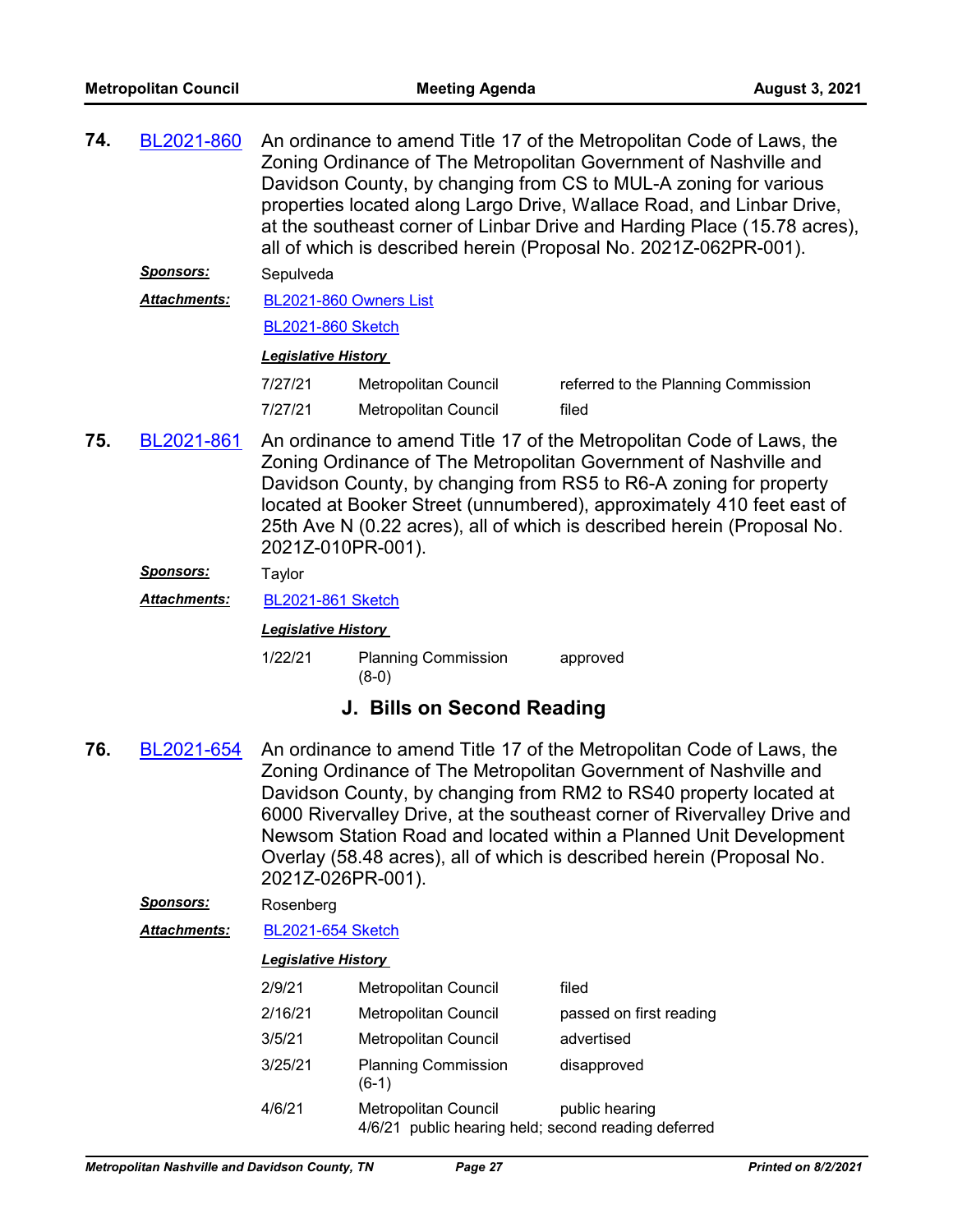| <b>Metropolitan Council</b> | <b>Meeting Agenda</b> |                                                                   | <b>August 3, 2021</b>                                                |  |
|-----------------------------|-----------------------|-------------------------------------------------------------------|----------------------------------------------------------------------|--|
|                             | 4/6/21                | Metropolitan Council<br>Second reading deferred to April 20, 2021 | deferred                                                             |  |
|                             | 4/13/21               | Metropolitan Council                                              | referred to the Planning, Zoning, and<br><b>Historical Committee</b> |  |
|                             |                       | 4/19/21 recommended for deferral                                  |                                                                      |  |
|                             |                       | 5/3/21<br>recommended for deferral                                |                                                                      |  |
|                             |                       | recommended for deferral<br>6/1/21                                | 5/17/21 recommended for deferral at request of sponsor               |  |
|                             |                       | 6/14/21 recommended for deferral                                  |                                                                      |  |
|                             |                       | 7/6/21<br>recommended for deferral                                |                                                                      |  |
|                             |                       | 7/19/21 deferred by rule                                          |                                                                      |  |
|                             | 4/20/21               | <b>Metropolitan Council</b>                                       | deferred                                                             |  |
|                             | 5/4/21                | <b>Metropolitan Council</b>                                       | deferred                                                             |  |
|                             | 5/18/21               | Metropolitan Council                                              | deferred                                                             |  |
|                             | 6/1/21                | <b>Metropolitan Council</b>                                       | deferred                                                             |  |
|                             | 6/15/21               | Metropolitan Council                                              | deferred                                                             |  |
|                             | 7/6/21                | <b>Metropolitan Council</b>                                       | deferred                                                             |  |
|                             | 7/20/21               | <b>Metropolitan Council</b>                                       | deferred                                                             |  |

- An ordinance to amend Title 17 of the Metropolitan Code of Laws, the Zoning Ordinance of The Metropolitan Government of Nashville and Davidson County, by canceling a portion of the Riverwalk Planned Unit Development district located at 6000 Rivervalley Drive, at the southeast corner of Rivervalley Drive and Newsom Station Road, (58.48 acres), approved for 61 multi-family dwelling units, all of which is described herein (Proposal No. 2000P-003-003). **77.** [BL2021-655](http://nashville.legistar.com/gateway.aspx?m=l&id=/matter.aspx?key=1928)
	- *Sponsors:* Rosenberg
	- *Attachments:* [BL2021-655 Sketch](http://nashville.legistar.com/gateway.aspx?M=F&ID=77b43b1c-3244-418d-a9af-745be0148128.docx)

| 2/9/21  | Metropolitan Council                                                                                                               | filed                                                                                                                          |
|---------|------------------------------------------------------------------------------------------------------------------------------------|--------------------------------------------------------------------------------------------------------------------------------|
| 2/16/21 | Metropolitan Council                                                                                                               | passed on first reading                                                                                                        |
| 3/5/21  | Metropolitan Council                                                                                                               | advertised                                                                                                                     |
| 3/25/21 | <b>Planning Commission</b><br>$(6-1)$                                                                                              | disapproved                                                                                                                    |
| 4/6/21  | Metropolitan Council<br>4/6/21 public hearing held; second reading deferred                                                        | public hearing                                                                                                                 |
| 4/6/21  | Metropolitan Council<br>Second reading deferred to April 20, 2021                                                                  | deferred                                                                                                                       |
| 4/13/21 | Metropolitan Council<br>4/19/21 recommended for deferral<br>5/3/21 recommended for deferral                                        | referred to the Planning, Zoning, and<br><b>Historical Committee</b><br>5/17/21 recommended for deferral at request of sponsor |
|         | 6/1/21 recommended for deferral<br>6/14/21 recommended for deferral<br>7/6/21 recommended for deferral<br>7/19/21 deferred by rule |                                                                                                                                |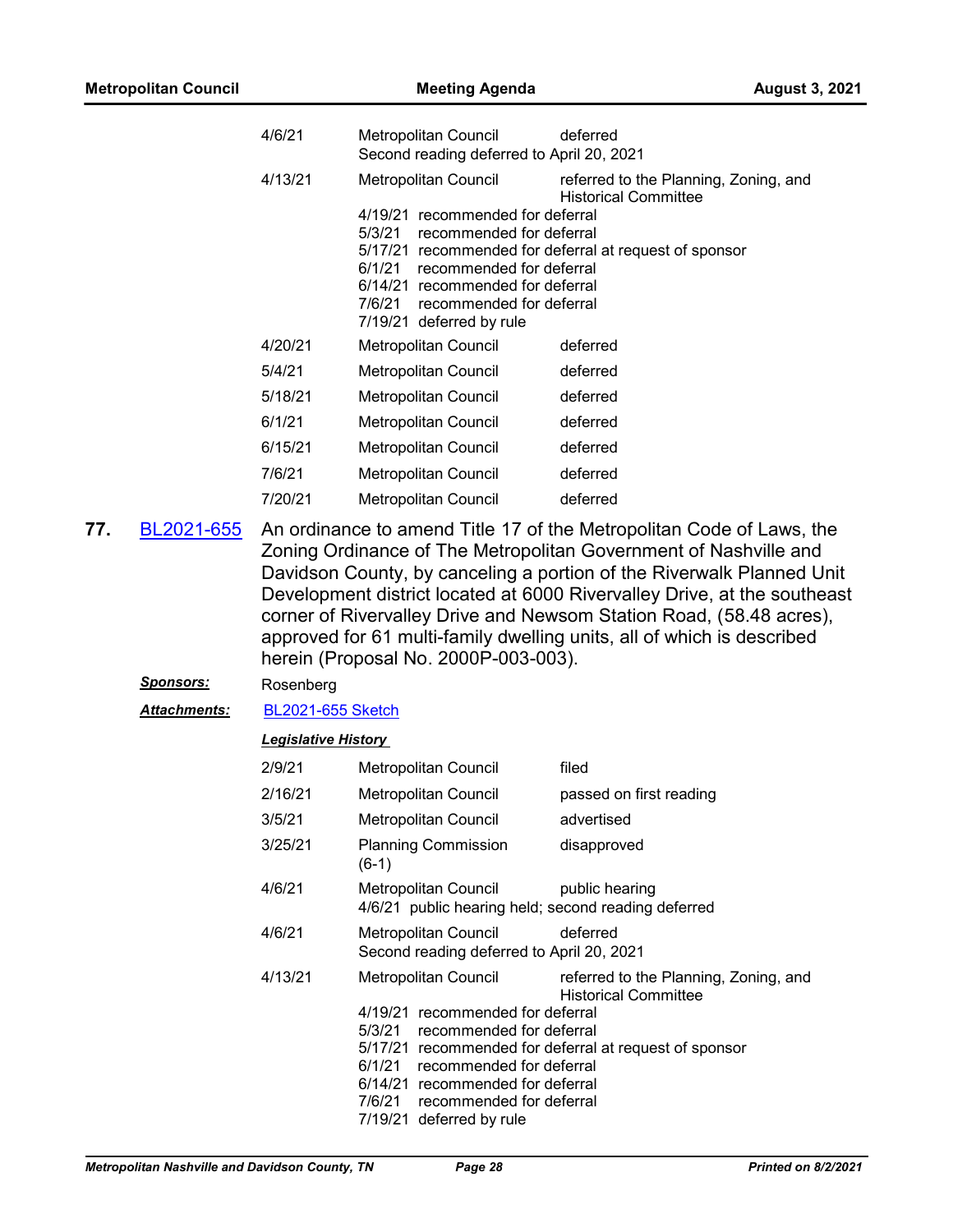|     | <b>Metropolitan Council</b> |                            | <b>Meeting Agenda</b>                               | <b>August 3, 2021</b>                                                                                                                                                                              |
|-----|-----------------------------|----------------------------|-----------------------------------------------------|----------------------------------------------------------------------------------------------------------------------------------------------------------------------------------------------------|
|     |                             | 4/20/21                    | Metropolitan Council                                | deferred                                                                                                                                                                                           |
|     |                             | 5/4/21                     | Metropolitan Council                                | deferred                                                                                                                                                                                           |
|     |                             | 5/18/21                    | Metropolitan Council                                | deferred                                                                                                                                                                                           |
|     |                             | 6/1/21                     | Metropolitan Council                                | deferred                                                                                                                                                                                           |
|     |                             | 6/15/21                    | Metropolitan Council                                | deferred                                                                                                                                                                                           |
|     |                             | 7/6/21                     | Metropolitan Council                                | deferred                                                                                                                                                                                           |
|     |                             | 7/20/21                    | <b>Metropolitan Council</b>                         | deferred                                                                                                                                                                                           |
| 78. | BL2021-795                  |                            |                                                     | An ordinance to amend Section 16.24.330 of the Metropolitan Code<br>pertaining to intermodal containers on residential property.                                                                   |
|     | Sponsors:                   | Porterfield                |                                                     |                                                                                                                                                                                                    |
|     | Attachments:                | BL2021-795                 |                                                     |                                                                                                                                                                                                    |
|     |                             | <b>Legislative History</b> |                                                     |                                                                                                                                                                                                    |
|     |                             | 6/29/21                    | Metropolitan Council                                | filed                                                                                                                                                                                              |
|     |                             | 7/6/21                     | Metropolitan Council                                | referred to the Codes, Fair, and Farmers<br><b>Market Committee</b>                                                                                                                                |
|     |                             |                            | 7/20/21 deferred by rule                            |                                                                                                                                                                                                    |
|     |                             | 7/6/21                     | Metropolitan Council                                | passed on first reading                                                                                                                                                                            |
|     |                             | 7/20/21                    | Metropolitan Council                                | deferred                                                                                                                                                                                           |
| 79. | BL2021-829                  |                            |                                                     | An ordinance establishing tree protection and replacement procedures<br>for trees on the properties of certain Metro Departments.                                                                  |
|     | <u>Sponsors:</u>            |                            | Syracuse, Bradford and Roberts                      |                                                                                                                                                                                                    |
|     | Attachments:                | BL2021-829                 |                                                     |                                                                                                                                                                                                    |
|     |                             | <b>Legislative History</b> |                                                     |                                                                                                                                                                                                    |
|     |                             | 7/13/21                    | Metropolitan Council                                | filed                                                                                                                                                                                              |
|     |                             | 7/20/21                    | <b>Metropolitan Council</b>                         | referred to the Codes, Fair, and Farmers<br>Market Committee                                                                                                                                       |
|     |                             | 7/20/21                    | Metropolitan Council                                | referred to the Parks, Library, and Arts<br>Committee                                                                                                                                              |
|     |                             | 7/20/21                    | Metropolitan Council                                | referred to the Public Works Committee                                                                                                                                                             |
|     |                             | 7/20/21                    | <b>Metropolitan Council</b>                         | passed on first reading                                                                                                                                                                            |
| 80. | BL2021-830                  | Plan.                      |                                                     | An ordinance amending Title 3 of the Metropolitan Code to delete<br>obsolete provisions and add certain Department of Emergency<br>Communications employees to the Fire and Police Service Pension |
|     | <b>Sponsors:</b>            |                            | Hurt, Toombs, Rutherford, Gamble, Hancock and Suara |                                                                                                                                                                                                    |
|     | Attachments:                |                            | BL2021-830 Attachment                               |                                                                                                                                                                                                    |
|     |                             |                            | BL2021-830 bill with attachment                     |                                                                                                                                                                                                    |
|     |                             | <b>Legislative History</b> |                                                     |                                                                                                                                                                                                    |
|     |                             | 7/20/21                    | Metropolitan Council                                | referred to the Budget and Finance<br>Committee                                                                                                                                                    |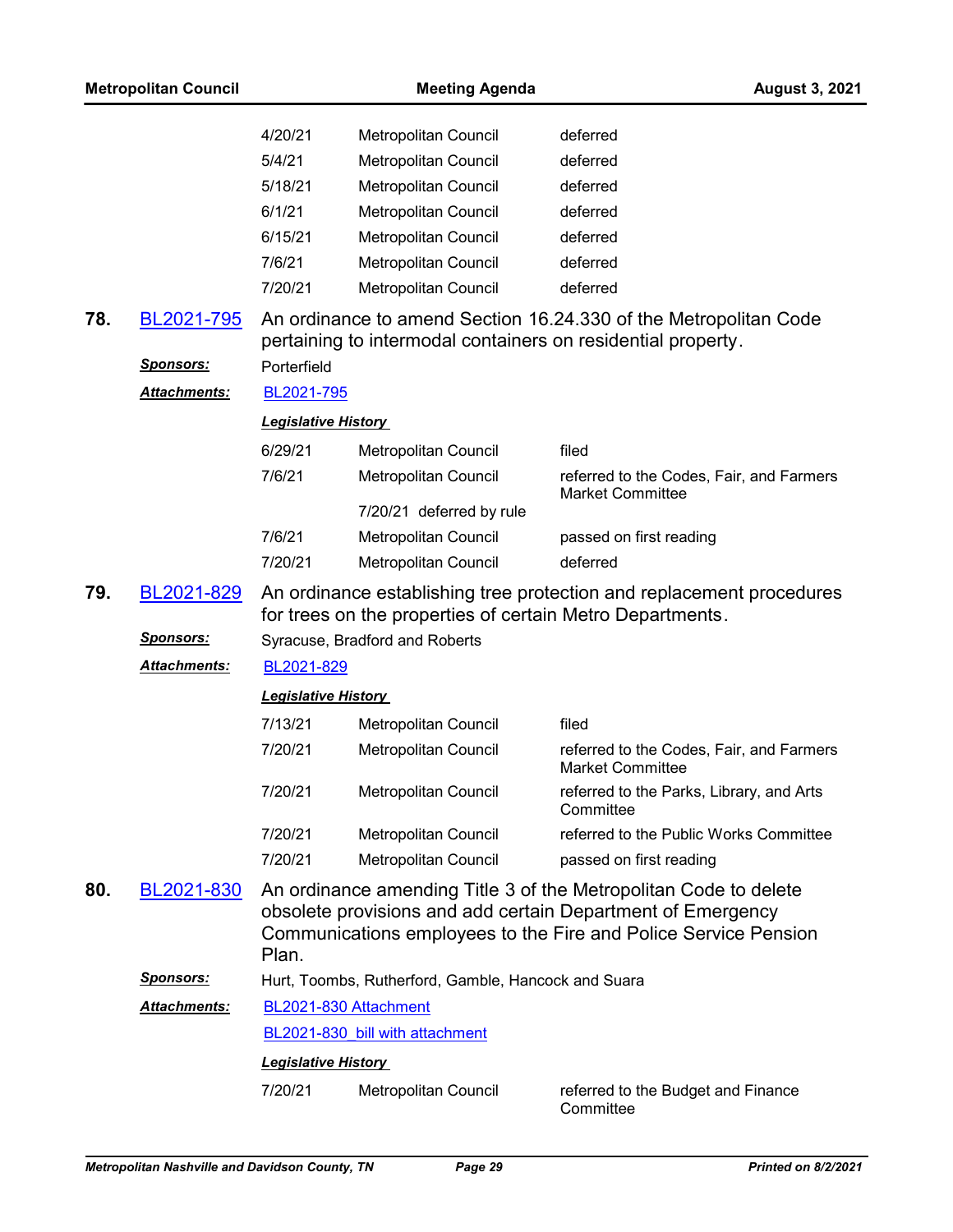|     | <b>Metropolitan Council</b> |                            | <b>Meeting Agenda</b>                             | <b>August 3, 2021</b>                                                                                                                                                                                                                                                                       |
|-----|-----------------------------|----------------------------|---------------------------------------------------|---------------------------------------------------------------------------------------------------------------------------------------------------------------------------------------------------------------------------------------------------------------------------------------------|
|     |                             | 7/20/21                    | Metropolitan Council                              | referred to the Personnel, Public<br>Information, Human Relations, and<br><b>Veterans Committee</b>                                                                                                                                                                                         |
|     |                             | 7/20/21                    | Metropolitan Council                              | referred to the Public Safety, Beer, and<br><b>Regulated Beverages Committee</b>                                                                                                                                                                                                            |
|     |                             | 7/20/21                    | Metropolitan Council                              | passed on first reading                                                                                                                                                                                                                                                                     |
| 81. | BL2021-833                  |                            | County and Adkisson & Associates Architects, Inc. | An ordinance approving the Fourth Amendment to an agreement<br>between The Metropolitan Government of Nashville and Davidson                                                                                                                                                                |
|     | <u>Sponsors:</u>            |                            | Sledge, Toombs and Cash                           |                                                                                                                                                                                                                                                                                             |
|     | Attachments:                |                            | BL2021-833 Attachments                            |                                                                                                                                                                                                                                                                                             |
|     |                             | <b>Legislative History</b> |                                                   |                                                                                                                                                                                                                                                                                             |
|     |                             | 7/20/21                    | Metropolitan Council                              | referred to the Budget and Finance<br>Committee                                                                                                                                                                                                                                             |
|     |                             | 7/20/21                    | Metropolitan Council                              | referred to the Codes, Fair, and Farmers<br><b>Market Committee</b>                                                                                                                                                                                                                         |
|     |                             | 7/20/21                    | Metropolitan Council                              | passed on first reading                                                                                                                                                                                                                                                                     |
|     |                             |                            | who are mutually served by both organizations.    | Cooperative ("MHC"), and the Metropolitan Government of Nashville<br>and Davidson County, by and through the Metropolitan Nashville Police<br>Department ("MNPD"), for the purpose of ensuring the provision,<br>integration and coordination of behavioral health services for individuals |
|     | <b>Sponsors:</b>            |                            | Taylor, Gamble, Suara, Hurt and Welsch            |                                                                                                                                                                                                                                                                                             |
|     | Attachments:                |                            | BL2021-834 Agreement                              |                                                                                                                                                                                                                                                                                             |
|     |                             | <b>Legislative History</b> |                                                   |                                                                                                                                                                                                                                                                                             |
|     |                             | 7/20/21                    | Metropolitan Council                              | referred to the Health, Hospitals, and Social<br>Services Committee                                                                                                                                                                                                                         |
|     |                             | 7/20/21                    | Metropolitan Council                              | referred to the Public Safety, Beer, and<br><b>Regulated Beverages Committee</b>                                                                                                                                                                                                            |
|     |                             | 7/20/21                    | Metropolitan Council                              | passed on first reading                                                                                                                                                                                                                                                                     |
| 83. | BL2021-835                  | July 1, 2023.              |                                                   | An ordinance requiring the Metropolitan Department of Water and<br>Sewerage Services to study sewer infrastructure in Nashville and<br>Davidson County and to provide a report to the Metropolitan Council by                                                                               |
|     | <u>Sponsors:</u>            | <b>Legislative History</b> |                                                   | Hall, Evans, Hagar, Hausser, Swope, Toombs, Hurt, Taylor and Suara                                                                                                                                                                                                                          |
|     |                             | 7/13/21                    | Metropolitan Council                              | filed                                                                                                                                                                                                                                                                                       |
|     |                             | 7/20/21                    | Metropolitan Council                              | referred to the Public Works Committee                                                                                                                                                                                                                                                      |
|     |                             | 7/20/21                    | Metropolitan Council                              | passed on first reading                                                                                                                                                                                                                                                                     |
|     |                             |                            |                                                   |                                                                                                                                                                                                                                                                                             |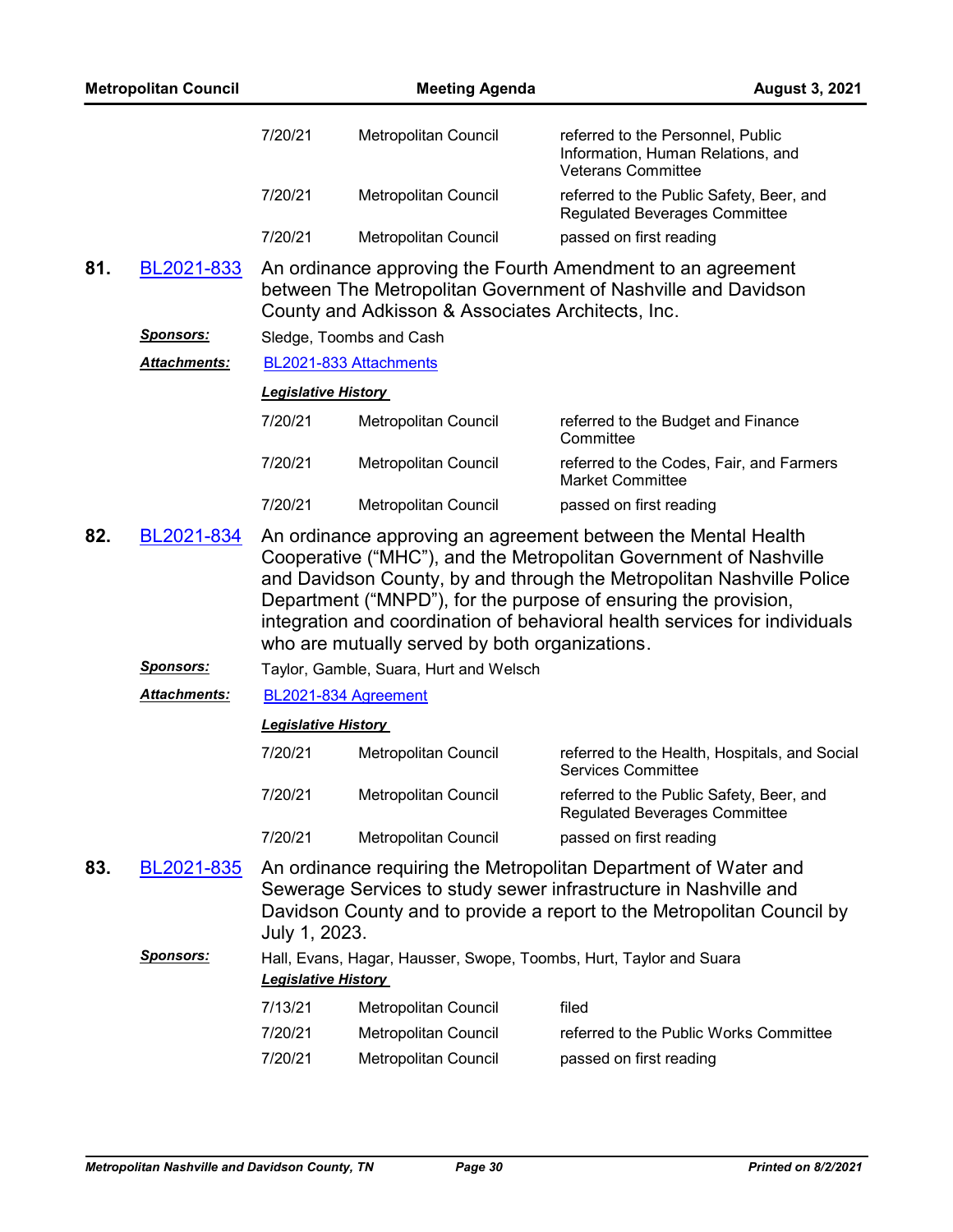| 84. | BL2021-836       | An ordinance authorizing The Metropolitan Government of Nashville and<br>Davidson County to accept new sanitary sewer and water main, sanitary<br>sewer manholes, fire hydrant assemblies and easements, for three<br>properties located on Brick Church Pike and Dickerson Pike, also known<br>as Mulberry Downs Phase 3 (MWS Project Nos. 20-SL-215 and<br>20-WL-109 and Proposal No. 2021M-057ES-001). |                                             |                                                                                                                                                                                                                                                                                                                                                             |  |
|-----|------------------|-----------------------------------------------------------------------------------------------------------------------------------------------------------------------------------------------------------------------------------------------------------------------------------------------------------------------------------------------------------------------------------------------------------|---------------------------------------------|-------------------------------------------------------------------------------------------------------------------------------------------------------------------------------------------------------------------------------------------------------------------------------------------------------------------------------------------------------------|--|
|     | <u>Sponsors:</u> |                                                                                                                                                                                                                                                                                                                                                                                                           | Gamble, Murphy and Nash                     |                                                                                                                                                                                                                                                                                                                                                             |  |
|     | Attachments:     | BL2021-836 Attachments                                                                                                                                                                                                                                                                                                                                                                                    |                                             |                                                                                                                                                                                                                                                                                                                                                             |  |
|     |                  | <b>Legislative History</b>                                                                                                                                                                                                                                                                                                                                                                                |                                             |                                                                                                                                                                                                                                                                                                                                                             |  |
|     |                  | 6/28/21                                                                                                                                                                                                                                                                                                                                                                                                   | <b>Planning Commission</b>                  | approved                                                                                                                                                                                                                                                                                                                                                    |  |
|     |                  | 7/20/21                                                                                                                                                                                                                                                                                                                                                                                                   | Metropolitan Council                        | referred to the Planning, Zoning, and<br><b>Historical Committee</b>                                                                                                                                                                                                                                                                                        |  |
|     |                  | 7/20/21                                                                                                                                                                                                                                                                                                                                                                                                   | Metropolitan Council                        | referred to the Public Works Committee                                                                                                                                                                                                                                                                                                                      |  |
|     |                  | 7/20/21                                                                                                                                                                                                                                                                                                                                                                                                   | <b>Metropolitan Council</b>                 | passed on first reading                                                                                                                                                                                                                                                                                                                                     |  |
| 85. | BL2021-837       | An ordinance authorizing The Metropolitan Government of Nashville and<br>Davidson County to accept a new public water main and a fire hydrant<br>assembly, for property located at 3634 Central Pike (MWS Project No.<br>21-WL-58 and Proposal No. 2021M-054ES-001).                                                                                                                                      |                                             |                                                                                                                                                                                                                                                                                                                                                             |  |
|     | <u>Sponsors:</u> | Rhoten, Murphy and Nash                                                                                                                                                                                                                                                                                                                                                                                   |                                             |                                                                                                                                                                                                                                                                                                                                                             |  |
|     | Attachments:     | BL2021-837 Attachments                                                                                                                                                                                                                                                                                                                                                                                    |                                             |                                                                                                                                                                                                                                                                                                                                                             |  |
|     |                  | <b>Legislative History</b>                                                                                                                                                                                                                                                                                                                                                                                |                                             |                                                                                                                                                                                                                                                                                                                                                             |  |
|     |                  |                                                                                                                                                                                                                                                                                                                                                                                                           |                                             |                                                                                                                                                                                                                                                                                                                                                             |  |
|     |                  | 6/28/21                                                                                                                                                                                                                                                                                                                                                                                                   | <b>Planning Commission</b>                  | approved                                                                                                                                                                                                                                                                                                                                                    |  |
|     |                  | 7/20/21                                                                                                                                                                                                                                                                                                                                                                                                   | Metropolitan Council                        | referred to the Planning, Zoning, and<br><b>Historical Committee</b>                                                                                                                                                                                                                                                                                        |  |
|     |                  | 7/20/21                                                                                                                                                                                                                                                                                                                                                                                                   | Metropolitan Council                        | referred to the Public Works Committee                                                                                                                                                                                                                                                                                                                      |  |
|     |                  | 7/20/21                                                                                                                                                                                                                                                                                                                                                                                                   | <b>Metropolitan Council</b>                 | passed on first reading                                                                                                                                                                                                                                                                                                                                     |  |
| 86. | BL2021-838       |                                                                                                                                                                                                                                                                                                                                                                                                           | 20-WL-03 and Proposal No. 2021M-055ES-001). | An ordinance authorizing The Metropolitan Government of Nashville and<br>Davidson County to abandon existing public sanitary sewer main and<br>easements, and to accept new sanitary sewer and water main, sanitary<br>sewer manholes, fire hydrant assemblies and easements, for property<br>located at 218 Maplewood Trace (MWS Project Nos. 21-SL-07 and |  |
|     | <u>Sponsors:</u> |                                                                                                                                                                                                                                                                                                                                                                                                           | VanReece, Murphy and Nash                   |                                                                                                                                                                                                                                                                                                                                                             |  |
|     | Attachments:     | BL2021-838 Attachments                                                                                                                                                                                                                                                                                                                                                                                    |                                             |                                                                                                                                                                                                                                                                                                                                                             |  |
|     |                  | <b>Legislative History</b>                                                                                                                                                                                                                                                                                                                                                                                |                                             |                                                                                                                                                                                                                                                                                                                                                             |  |
|     |                  | 6/28/21                                                                                                                                                                                                                                                                                                                                                                                                   | <b>Planning Commission</b>                  | approved                                                                                                                                                                                                                                                                                                                                                    |  |
|     |                  | 7/20/21                                                                                                                                                                                                                                                                                                                                                                                                   | <b>Metropolitan Council</b>                 | referred to the Planning, Zoning, and<br><b>Historical Committee</b>                                                                                                                                                                                                                                                                                        |  |
|     |                  | 7/20/21                                                                                                                                                                                                                                                                                                                                                                                                   | Metropolitan Council                        | referred to the Public Works Committee                                                                                                                                                                                                                                                                                                                      |  |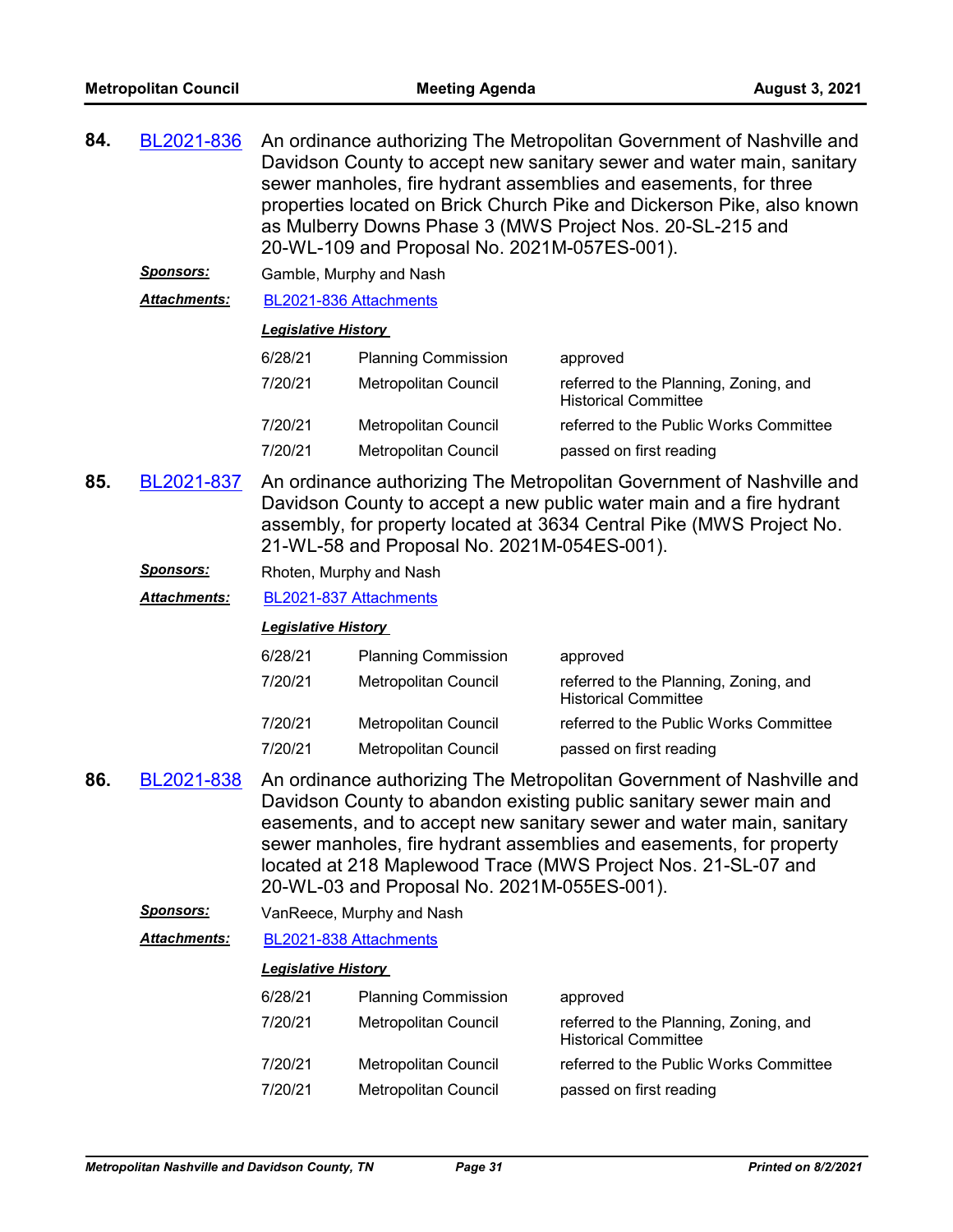| 87. | BL2021-839 | An ordinance authorizing The Metropolitan Government of Nashville and |
|-----|------------|-----------------------------------------------------------------------|
|     |            | Davidson County to negotiate and accept permanent and temporary       |
|     |            | easements for the Rayon Drive Stormwater Improvement Project for      |
|     |            | eight properties located on Rayon Drive, Scenic View Road, and        |
|     |            | Bridgeway Avenue, (Project No. 21-SWC-177 and Proposal No.            |
|     |            | 2021M-053ES-001).                                                     |

*Sponsors:* Hagar, Murphy and Nash

*Attachments:* [BL2021-839 Attachments](http://nashville.legistar.com/gateway.aspx?M=F&ID=16ad1ae5-89f2-4bf2-9659-509d6b622017.pdf)

#### *Legislative History*

| 6/28/21 | <b>Planning Commission</b> | approved                                                             |
|---------|----------------------------|----------------------------------------------------------------------|
| 7/20/21 | Metropolitan Council       | referred to the Planning, Zoning, and<br><b>Historical Committee</b> |
| 7/20/21 | Metropolitan Council       | referred to the Public Works Committee                               |
| 7/20/21 | Metropolitan Council       | passed on first reading                                              |

## **K. Bills on Third Reading**

- An ordinance amending Metropolitan Code Chapters 5.20 and 17.40 authorizing the Metropolitan Government of Nashville and Davidson County to come under the provisions of Tennessee Code Annotated Section 67-5-218 and establishing a Historic Property Review Board empowered to abate property taxes relating to certain improvements or restorations made to historic properties (Proposal No. 2019Z-018TX-001). **88.** [BL2019-3](http://nashville.legistar.com/gateway.aspx?m=l&id=/matter.aspx?key=1476)
	- Sponsors: Syracuse, Murphy, VanReece, Hancock, OConnell, Allen, Suara, Bradford and Vercher

#### [BL2019-3](http://nashville.legistar.com/gateway.aspx?M=F&ID=5a3de9be-e4dd-4fd2-a927-a6e565f9d33e.docx) *Attachments:*

[Proposed Amendment 1 BL2019-3](http://nashville.legistar.com/gateway.aspx?M=F&ID=2aaf932a-7d34-4b6c-a193-89d26c2517c1.docx)

[Proposed Amendment 2 BL2019-3](http://nashville.legistar.com/gateway.aspx?M=F&ID=837d1455-7d01-443a-b077-689b034c31df.docx)

[Proposed Amendment BL2019-3 Exhibit](http://nashville.legistar.com/gateway.aspx?M=F&ID=e3581fc3-792b-4b20-8b24-5436a7e0bafc.pdf)

| 10/1/19  | <b>Metropolitan Council</b>                       | passed on first reading                                   |  |  |
|----------|---------------------------------------------------|-----------------------------------------------------------|--|--|
| 10/24/19 | <b>Planning Commission</b><br>(8-0) on 10/24/2019 | approved                                                  |  |  |
| 11/5/19  | Metropolitan Council<br>public hearing held       | passed on second reading                                  |  |  |
| 11/5/19  | Metropolitan Council                              | referred to the Budget and Finance<br>Committee           |  |  |
|          | 11/18/19 recommended for deferral                 |                                                           |  |  |
|          | 12/16/19 recommended for deferral                 |                                                           |  |  |
|          | 2/3/20                                            | recommended for indefinite deferral at the request of the |  |  |
|          | sponsor                                           |                                                           |  |  |
|          | 7/19/21<br>recommended for deferral               |                                                           |  |  |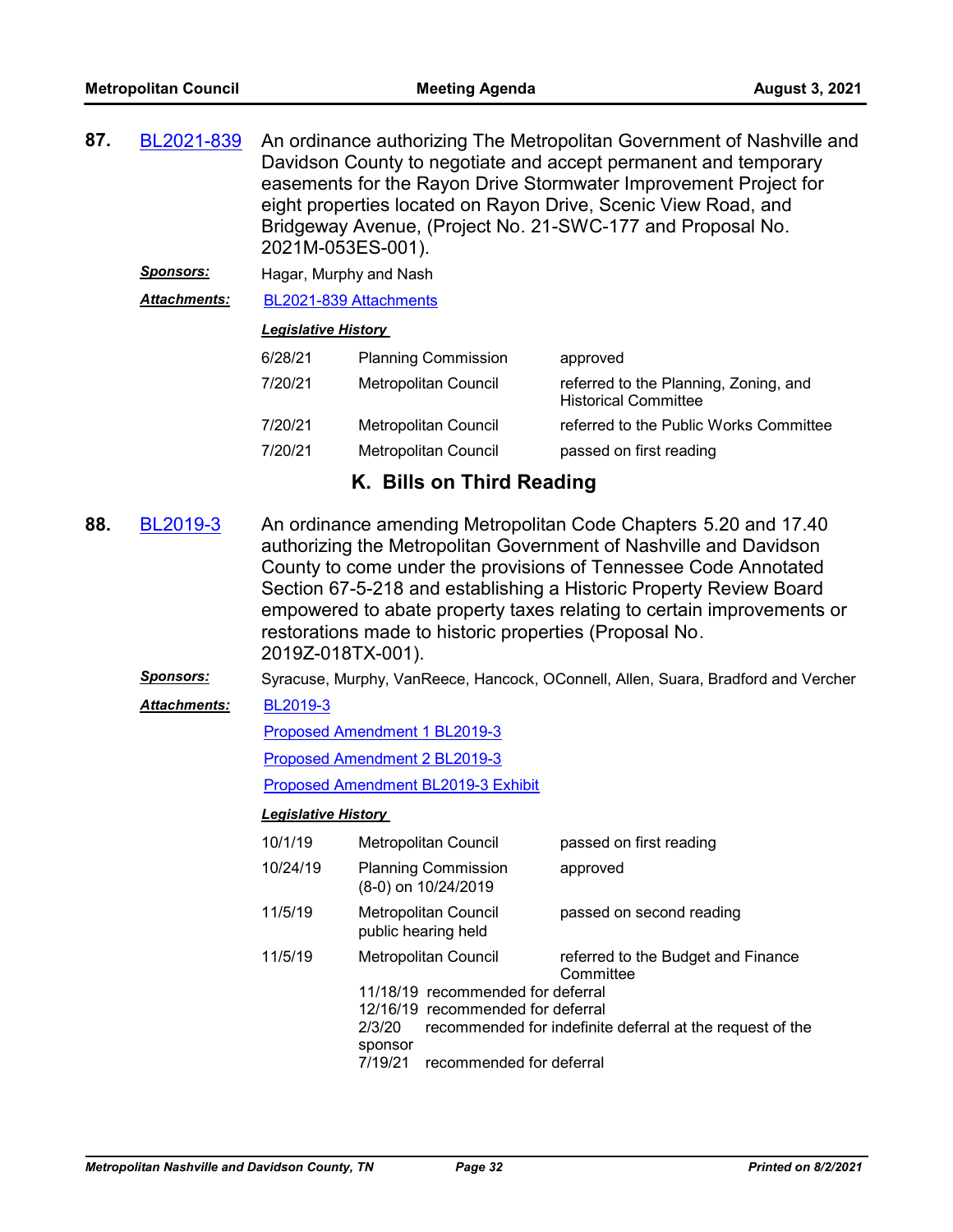| <b>Metropolitan Council</b> |                                         | <b>Meeting Agenda</b>                                                                                                                                      |                                                                                                                                   | <b>August 3, 2021</b>                                                                                                                           |
|-----------------------------|-----------------------------------------|------------------------------------------------------------------------------------------------------------------------------------------------------------|-----------------------------------------------------------------------------------------------------------------------------------|-------------------------------------------------------------------------------------------------------------------------------------------------|
|                             | 11/5/19                                 | Metropolitan Council<br>11/19/19 recommended for deferral<br>12/17/19 recommended for deferral<br>2/3/20<br>sponsor<br>7/19/21<br>recommended for deferral | referred to the Planning, Zoning, and<br><b>Historical Committee</b><br>recommended for indefinite deferral at the request of the |                                                                                                                                                 |
|                             |                                         | 11/19/19                                                                                                                                                   | Metropolitan Council<br>Third reading deferred to 12/17/19                                                                        | deferred                                                                                                                                        |
|                             |                                         | 12/17/19                                                                                                                                                   | Metropolitan Council<br>Third reading deferred to 2/4/20                                                                          | deferred                                                                                                                                        |
|                             |                                         | 2/4/20                                                                                                                                                     | Metropolitan Council                                                                                                              | deferred indefinitely                                                                                                                           |
|                             |                                         | 7/13/21                                                                                                                                                    | Metropolitan Council<br>calendared for 7/20/21 agenda                                                                             | reinstated                                                                                                                                      |
|                             |                                         | 7/20/21                                                                                                                                                    | <b>Metropolitan Council</b>                                                                                                       | deferred                                                                                                                                        |
|                             | <b>Sponsors:</b><br><u>Attachments:</u> | BL2019-49                                                                                                                                                  | Annotated § 67-5-222.                                                                                                             | owned by charitable institutions in accordance with Tennessee Code<br>Syracuse, OConnell, Allen, Suara, Bradford, Vercher, Hancock and VanReece |
|                             |                                         | <b>Legislative History</b>                                                                                                                                 |                                                                                                                                   |                                                                                                                                                 |
|                             |                                         | 11/5/19                                                                                                                                                    | Metropolitan Council                                                                                                              | passed on first reading                                                                                                                         |
|                             |                                         | 11/5/19                                                                                                                                                    | Metropolitan Council<br>11/19/19 recommended for deferral<br>12/17/19 approved and recommended for re-referral<br>2/3/20          | referred to the Budget and Finance<br>Committee<br>recommended for indefinite deferral at the request of the                                    |
|                             |                                         |                                                                                                                                                            | sponsor<br>7/19/21<br>recommended for deferral                                                                                    |                                                                                                                                                 |
|                             |                                         | 11/19/19                                                                                                                                                   | Metropolitan Council<br>deferred to 12/17/19                                                                                      | deferred                                                                                                                                        |
|                             |                                         | 12/17/19                                                                                                                                                   | <b>Metropolitan Council</b><br>Third reading deferred to 2/4/20                                                                   | passed on second reading                                                                                                                        |
|                             |                                         | 2/4/20                                                                                                                                                     | Metropolitan Council                                                                                                              | deferred indefinitely                                                                                                                           |
|                             |                                         | 7/13/21                                                                                                                                                    | Metropolitan Council<br>calendared for 7/20/21 agenda                                                                             | reinstated                                                                                                                                      |
|                             |                                         | 7/20/21                                                                                                                                                    | Metropolitan Council                                                                                                              | deferred                                                                                                                                        |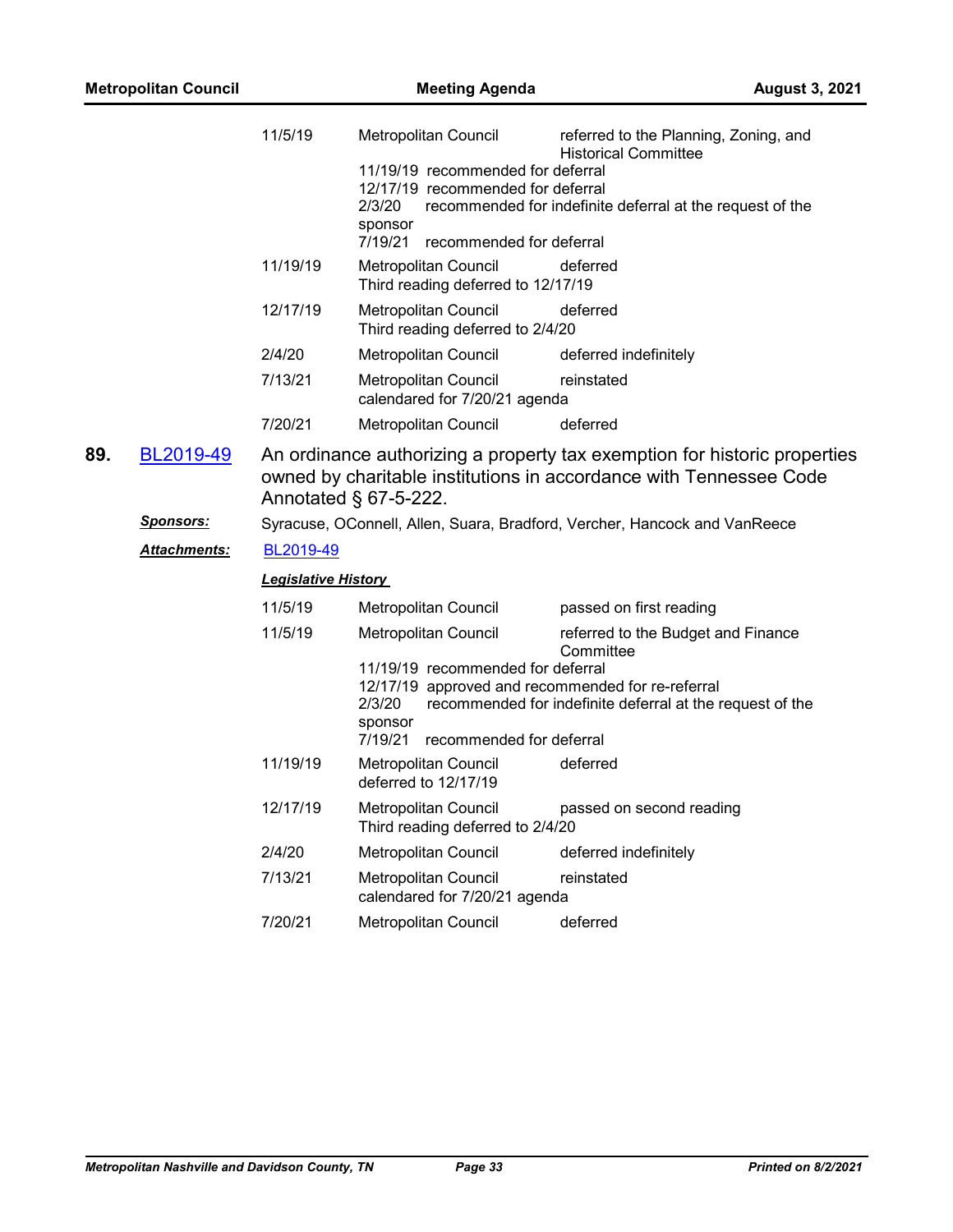| 90. | BL2021-716          | An ordinance to amend Title 17 of the Metropolitan Code of Laws, the<br>Zoning Ordinance of The Metropolitan Government of Nashville and<br>Davidson County, by changing a Specific Plan on property located at<br>401 Clay Street, approximately 310 feet southwest of 3rd Ave N, (0.87<br>acres), to add a 0.87 acre parcel to the existing SP to allow for a parking<br>lot, all of which is described herein (Proposal No. 2006SP-108-003). |                                                                               |                                                                      |  |  |
|-----|---------------------|-------------------------------------------------------------------------------------------------------------------------------------------------------------------------------------------------------------------------------------------------------------------------------------------------------------------------------------------------------------------------------------------------------------------------------------------------|-------------------------------------------------------------------------------|----------------------------------------------------------------------|--|--|
|     | <u>Sponsors:</u>    | Taylor                                                                                                                                                                                                                                                                                                                                                                                                                                          |                                                                               |                                                                      |  |  |
|     | <b>Attachments:</b> | <b>BL2021-716 Plans</b>                                                                                                                                                                                                                                                                                                                                                                                                                         |                                                                               |                                                                      |  |  |
|     |                     | <b>BL2021-716 Sketch</b>                                                                                                                                                                                                                                                                                                                                                                                                                        |                                                                               |                                                                      |  |  |
|     |                     | <b>Legislative History</b>                                                                                                                                                                                                                                                                                                                                                                                                                      |                                                                               |                                                                      |  |  |
|     |                     | 1/22/21                                                                                                                                                                                                                                                                                                                                                                                                                                         | <b>Planning Commission</b>                                                    | approved with conditions, disapproved<br>without                     |  |  |
|     |                     |                                                                                                                                                                                                                                                                                                                                                                                                                                                 | $(8-0)$                                                                       |                                                                      |  |  |
|     |                     | 3/30/21                                                                                                                                                                                                                                                                                                                                                                                                                                         | Metropolitan Council                                                          | filed                                                                |  |  |
|     |                     | 4/6/21                                                                                                                                                                                                                                                                                                                                                                                                                                          | Metropolitan Council                                                          | passed on first reading                                              |  |  |
|     |                     | 4/9/21                                                                                                                                                                                                                                                                                                                                                                                                                                          | <b>Metropolitan Council</b><br>6/4/21 advertised                              | advertised                                                           |  |  |
|     |                     | 5/4/21                                                                                                                                                                                                                                                                                                                                                                                                                                          | <b>Metropolitan Council</b><br>5/4/21 public hearing deferred to July 6, 2021 | public hearing                                                       |  |  |
|     |                     | 5/4/21                                                                                                                                                                                                                                                                                                                                                                                                                                          | <b>Metropolitan Council</b><br>deferred to July 6, 2021 public hearing        | deferred                                                             |  |  |
|     |                     | 7/6/21                                                                                                                                                                                                                                                                                                                                                                                                                                          | <b>Metropolitan Council</b>                                                   | referred to the Planning, Zoning, and<br><b>Historical Committee</b> |  |  |
|     |                     |                                                                                                                                                                                                                                                                                                                                                                                                                                                 | 7/19/21 deferred by rule                                                      |                                                                      |  |  |
|     |                     | 7/6/21                                                                                                                                                                                                                                                                                                                                                                                                                                          | <b>Metropolitan Council</b>                                                   | passed on second reading                                             |  |  |
|     |                     | 7/20/21                                                                                                                                                                                                                                                                                                                                                                                                                                         | <b>Metropolitan Council</b>                                                   | deferred                                                             |  |  |
|     |                     |                                                                                                                                                                                                                                                                                                                                                                                                                                                 |                                                                               |                                                                      |  |  |

An ordinance to amend Title 17 of the Metropolitan Code of Laws, the Zoning Ordinance of The Metropolitan Government of Nashville and Davidson County, by changing from SP to R8 zoning for properties located at 6015 and 6017 Obrien Avenue, approximately 170 feet east of Eastboro Drive (0.78 acres), all of which is described herein (Proposal No. 2021Z-030PR-001). **91.** [BL2021-777](http://nashville.legistar.com/gateway.aspx?m=l&id=/matter.aspx?key=2298)

*Sponsors:* Roberts

*Attachments:* [BL2021-777 Sketch](http://nashville.legistar.com/gateway.aspx?M=F&ID=5b4291d4-a353-4f97-a3c1-8a7501ca367d.docx)

| 4/22/21 | <b>Planning Commission</b><br>(8-0) | approved                |
|---------|-------------------------------------|-------------------------|
| 5/25/21 | Metropolitan Council                | filed                   |
| 6/1/21  | <b>Metropolitan Council</b>         | passed on first reading |
| 6/4/21  | Metropolitan Council                | advertised              |
| 7/6/21  | Metropolitan Council                | public hearing          |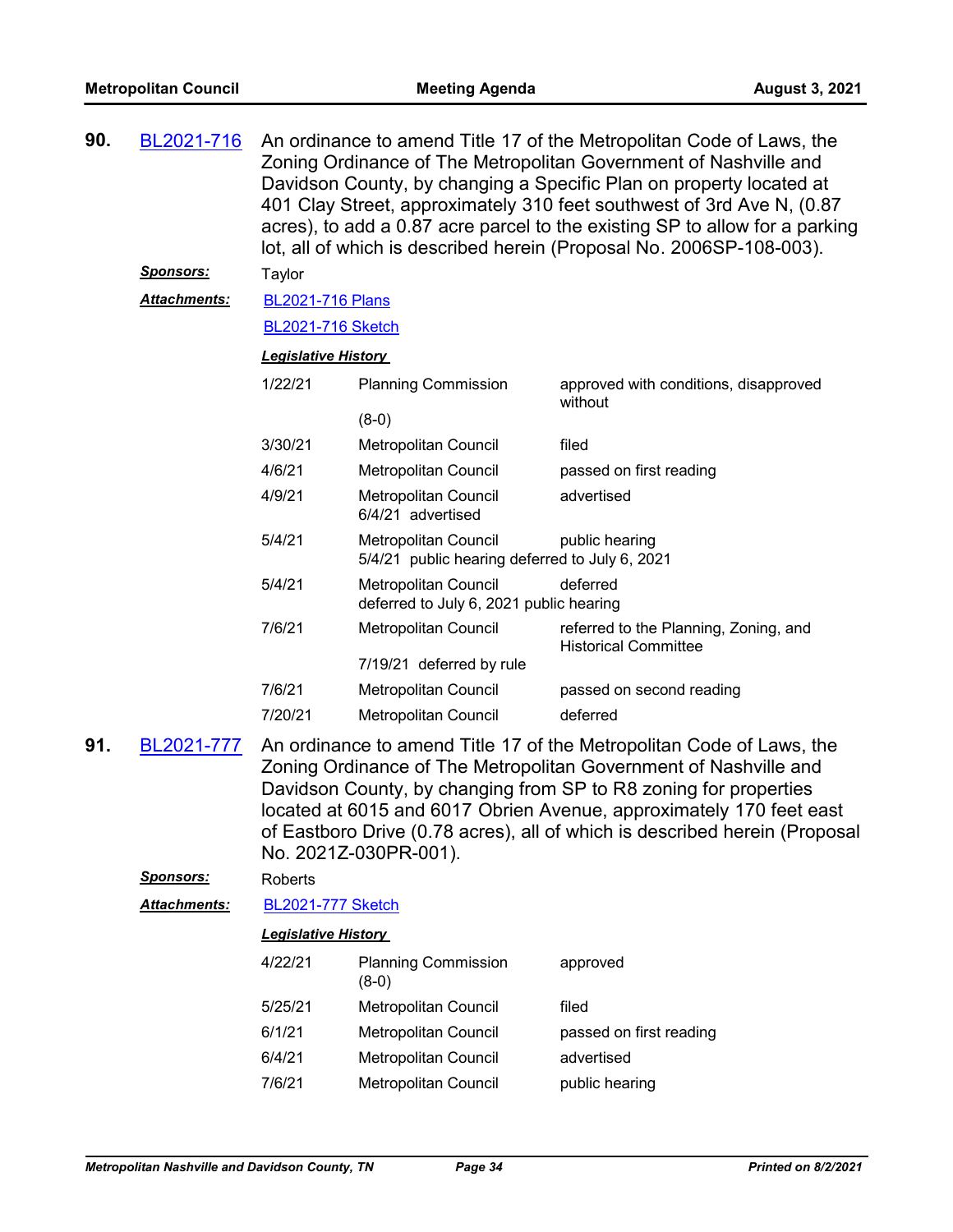|     | <b>Metropolitan Council</b> |                            | <b>Meeting Agenda</b>                                    | <b>August 3, 2021</b>                                                                                                                                                                                                                                                                                                                                     |  |
|-----|-----------------------------|----------------------------|----------------------------------------------------------|-----------------------------------------------------------------------------------------------------------------------------------------------------------------------------------------------------------------------------------------------------------------------------------------------------------------------------------------------------------|--|
|     |                             | 7/6/21                     | Metropolitan Council<br>7/19/21 recommended for deferral | referred to the Planning, Zoning, and<br><b>Historical Committee</b>                                                                                                                                                                                                                                                                                      |  |
|     |                             | 7/6/21                     | Metropolitan Council                                     | passed on second reading                                                                                                                                                                                                                                                                                                                                  |  |
|     |                             | 7/20/21                    | Metropolitan Council                                     | deferred                                                                                                                                                                                                                                                                                                                                                  |  |
| 92. | BL2021-780                  | 2020SP-050-001).           |                                                          | An ordinance to amend Title 17 of the Metropolitan Code of Laws, the<br>Zoning Ordinance of The Metropolitan Government of Nashville and<br>Davidson County, by changing from RS10 to SP zoning for property<br>located at 2512 Rascoe Street, approximately 260 feet south of Jay<br>Street (0.28 acres), all of which is described herein (Proposal No. |  |
|     | <u>Sponsors:</u>            | Welsch                     |                                                          |                                                                                                                                                                                                                                                                                                                                                           |  |
|     | <b>Attachments:</b>         | <b>BL2021-780 Plans</b>    |                                                          |                                                                                                                                                                                                                                                                                                                                                           |  |
|     |                             | <b>BL2021-780 Sketch</b>   |                                                          |                                                                                                                                                                                                                                                                                                                                                           |  |
|     |                             |                            | BL2021-780 Amendment                                     |                                                                                                                                                                                                                                                                                                                                                           |  |
|     |                             | <b>Legislative History</b> |                                                          |                                                                                                                                                                                                                                                                                                                                                           |  |
|     |                             | 2/25/21                    | <b>Planning Commission</b><br>$(6-1-1)$                  | disapproved                                                                                                                                                                                                                                                                                                                                               |  |
|     |                             | 6/1/21                     | Metropolitan Council                                     | passed on first reading                                                                                                                                                                                                                                                                                                                                   |  |
|     |                             | 6/4/21                     | Metropolitan Council                                     | advertised                                                                                                                                                                                                                                                                                                                                                |  |
|     |                             | 7/6/21                     | Metropolitan Council                                     | public hearing                                                                                                                                                                                                                                                                                                                                            |  |
|     |                             | 7/6/21                     | Metropolitan Council                                     | passed on second reading                                                                                                                                                                                                                                                                                                                                  |  |
|     |                             | 7/19/21                    | Planning, Zoning, and<br><b>Historical Committee</b>     | approved with an amendment                                                                                                                                                                                                                                                                                                                                |  |
|     |                             | 7/20/21                    | Metropolitan Council                                     | amended                                                                                                                                                                                                                                                                                                                                                   |  |
|     |                             | 7/20/21                    | Metropolitan Council                                     | deferred                                                                                                                                                                                                                                                                                                                                                  |  |
| 93. | BL2021-792                  |                            | affordability in Nashville and Davidson County.          | An ordinance amending Chapter 2.136 of the Metropolitan Code to<br>require the Planning Department to provide periodic reports regarding<br>the Metropolitan Government's efforts to address the issue of housing                                                                                                                                         |  |
|     | <b>Sponsors:</b>            |                            | Allen, Bradford, Porterfield, Welsch, Hausser and Suara  |                                                                                                                                                                                                                                                                                                                                                           |  |
|     | Attachments:                | BL2021-792                 |                                                          |                                                                                                                                                                                                                                                                                                                                                           |  |
|     |                             |                            | BL2021-792 Amendment                                     |                                                                                                                                                                                                                                                                                                                                                           |  |
|     |                             | <b>Legislative History</b> |                                                          |                                                                                                                                                                                                                                                                                                                                                           |  |
|     |                             | 6/29/21                    | Metropolitan Council                                     | filed                                                                                                                                                                                                                                                                                                                                                     |  |
|     |                             | 7/6/21                     | Metropolitan Council                                     | passed on first reading                                                                                                                                                                                                                                                                                                                                   |  |
|     |                             | 7/19/21                    | Planning, Zoning, and<br><b>Historical Committee</b>     | approved with an amendment                                                                                                                                                                                                                                                                                                                                |  |
|     |                             | 7/19/21                    | Affordable Housing<br>Committee                          | approved with an amendment                                                                                                                                                                                                                                                                                                                                |  |
|     |                             | 7/20/21                    | Metropolitan Council                                     | amended                                                                                                                                                                                                                                                                                                                                                   |  |
|     |                             | 7/20/21                    | Metropolitan Council                                     | passed on second reading as amended                                                                                                                                                                                                                                                                                                                       |  |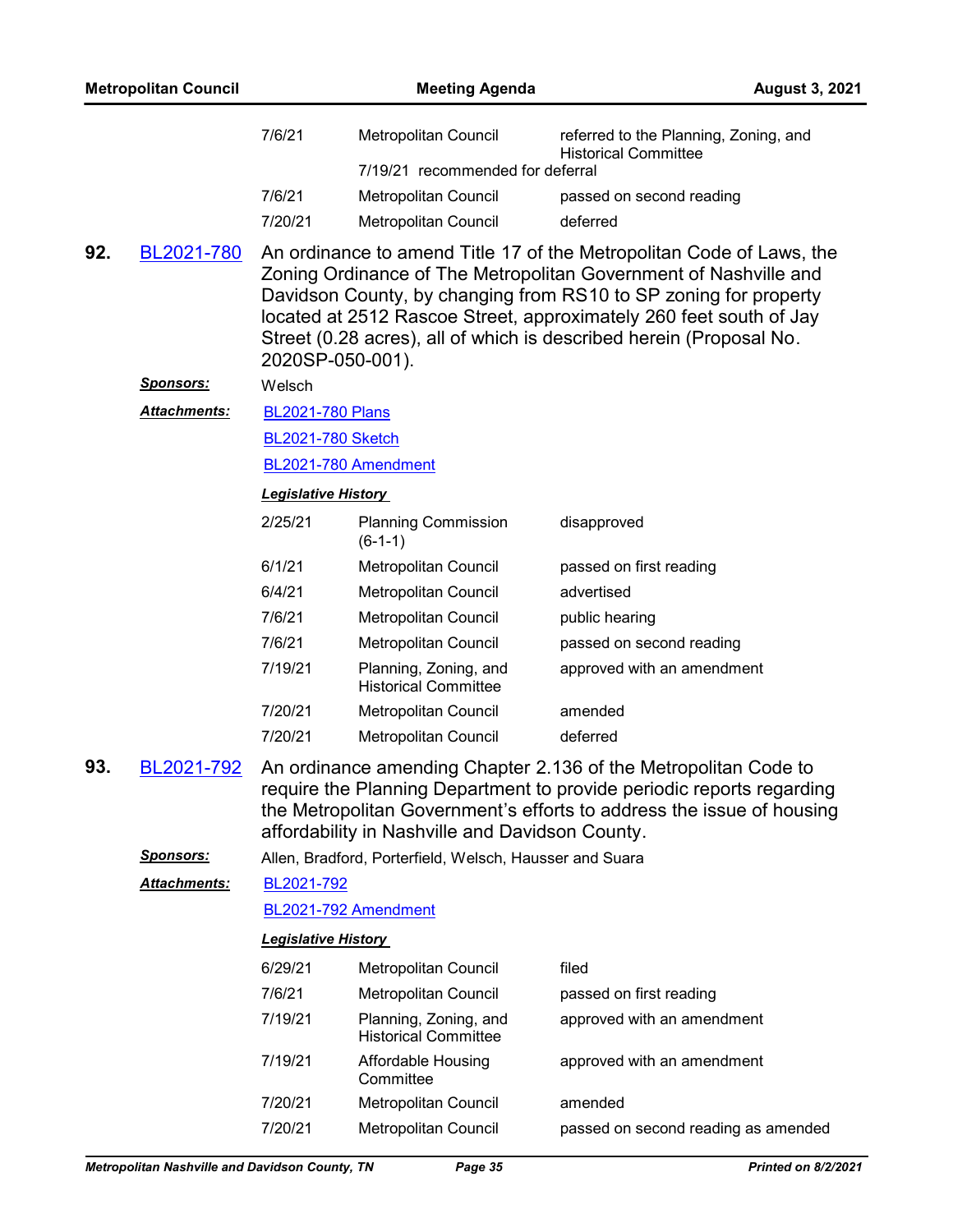| 94. | BL2021-794<br><b>Sponsors:</b> | An ordinance amending Metropolitan Code of Laws Section 15.44.050,<br>Waters Diverted from Public Sewerage, by deleting subsection E. Green<br>Roofs.<br>Nash |                                                                |                                                                                                                                                                                                                                                                             |
|-----|--------------------------------|---------------------------------------------------------------------------------------------------------------------------------------------------------------|----------------------------------------------------------------|-----------------------------------------------------------------------------------------------------------------------------------------------------------------------------------------------------------------------------------------------------------------------------|
|     |                                | <b>Legislative History</b>                                                                                                                                    |                                                                |                                                                                                                                                                                                                                                                             |
|     |                                | 7/6/21                                                                                                                                                        | Metropolitan Council                                           | passed on first reading                                                                                                                                                                                                                                                     |
|     |                                | 7/20/21                                                                                                                                                       | <b>Public Works Committee</b>                                  | approved                                                                                                                                                                                                                                                                    |
|     |                                | 7/20/21                                                                                                                                                       | Metropolitan Council                                           | passed on second reading                                                                                                                                                                                                                                                    |
| 95. | BL2021-799                     | 2021M-013ES-001).                                                                                                                                             |                                                                | An ordinance authorizing the granting of temporary construction<br>easements to Piedmont Natural Gas Company, INC. ("Piedmont") on a<br>parcel or property owned by the Metropolitan Government (Proposal No.                                                               |
|     | <u>Sponsors:</u>               |                                                                                                                                                               | Henderson, Porterfield, Murphy and Nash                        |                                                                                                                                                                                                                                                                             |
|     | Attachments:                   | <b>BL2021-799 Exhibit</b>                                                                                                                                     |                                                                |                                                                                                                                                                                                                                                                             |
|     |                                |                                                                                                                                                               | BL2021-799 Amendment 1                                         |                                                                                                                                                                                                                                                                             |
|     |                                |                                                                                                                                                               | <b>BL2021-799 Amendment 2</b>                                  |                                                                                                                                                                                                                                                                             |
|     |                                | <b>Legislative History</b>                                                                                                                                    |                                                                |                                                                                                                                                                                                                                                                             |
|     |                                | 2/19/21                                                                                                                                                       | <b>Planning Commission</b>                                     | approved                                                                                                                                                                                                                                                                    |
|     |                                | 7/6/21                                                                                                                                                        | Metropolitan Council                                           | passed on first reading                                                                                                                                                                                                                                                     |
|     |                                | 7/19/21                                                                                                                                                       | <b>Budget and Finance</b><br>Committee                         | approved with amendments                                                                                                                                                                                                                                                    |
|     |                                | 7/19/21                                                                                                                                                       | Planning, Zoning, and                                          | approved with amendments                                                                                                                                                                                                                                                    |
|     |                                |                                                                                                                                                               | <b>Historical Committee</b>                                    |                                                                                                                                                                                                                                                                             |
|     |                                | 7/20/21                                                                                                                                                       | <b>Public Works Committee</b>                                  | approved with amendments                                                                                                                                                                                                                                                    |
|     |                                | 7/20/21                                                                                                                                                       | Metropolitan Council                                           | passed on second reading as amended                                                                                                                                                                                                                                         |
| 96. | BL2021-800                     |                                                                                                                                                               | nature enacted on or before March 22, 2021.                    | An ordinance readopting the Code of The Metropolitan Government of<br>Nashville and Davidson County, Tennessee, prepared by Municipal<br>Code Corporation including supplemental and replacement pages<br>thereof, containing certain ordinances of a general and permanent |
|     | <b>Sponsors:</b>               | Johnston                                                                                                                                                      |                                                                |                                                                                                                                                                                                                                                                             |
|     |                                | <b>Legislative History</b>                                                                                                                                    |                                                                |                                                                                                                                                                                                                                                                             |
|     |                                | 7/6/21                                                                                                                                                        | <b>Metropolitan Council</b>                                    | passed on first reading                                                                                                                                                                                                                                                     |
|     |                                | 7/20/21                                                                                                                                                       | Rules, Confirmations, and<br><b>Public Elections Committee</b> | approved                                                                                                                                                                                                                                                                    |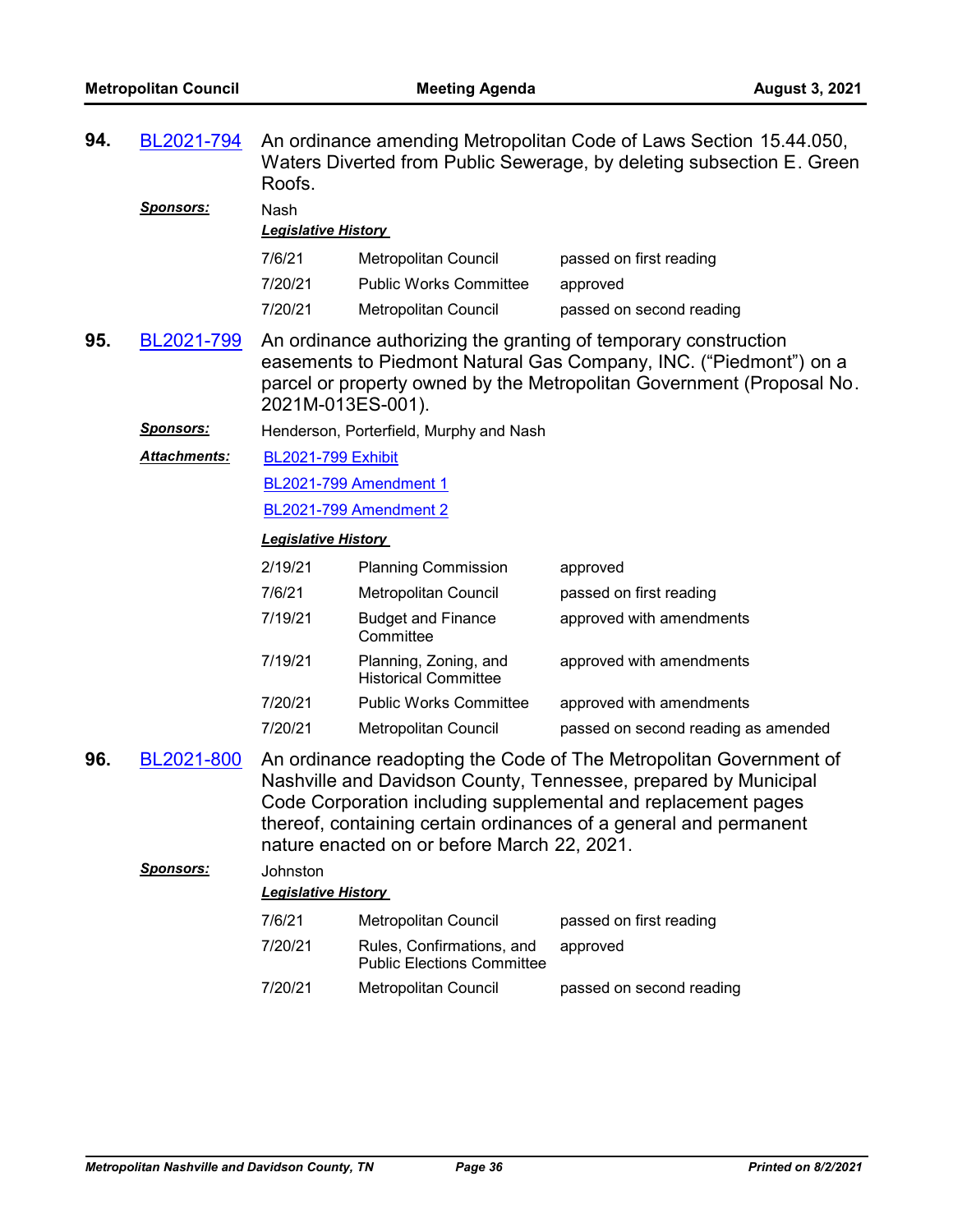| 97. | BL2021-801          | An ordinance to amend the Geographic Information Systems Street and<br>Alley Centerline Layer for the Metropolitan Government of Nashville and<br>Davidson County by abandoning a portion of Hamilton Avenue<br>right-of-way adjacent to Map 10506026400. (Proposal Number<br>2021M-007AB-001). |                                                          |                          |  |  |
|-----|---------------------|-------------------------------------------------------------------------------------------------------------------------------------------------------------------------------------------------------------------------------------------------------------------------------------------------|----------------------------------------------------------|--------------------------|--|--|
|     | Sponsors:           |                                                                                                                                                                                                                                                                                                 | Sledge, Murphy, Nash and OConnell                        |                          |  |  |
|     | <b>Attachments:</b> | BL2021-801 Attachments                                                                                                                                                                                                                                                                          |                                                          |                          |  |  |
|     |                     | <b>Legislative History</b>                                                                                                                                                                                                                                                                      |                                                          |                          |  |  |
|     |                     | 5/24/21                                                                                                                                                                                                                                                                                         | <b>Planning Commission</b>                               | approved                 |  |  |
|     |                     | 6/14/21                                                                                                                                                                                                                                                                                         | <b>Traffic and Parking</b><br>Commission                 | approved                 |  |  |
|     |                     | 7/6/21                                                                                                                                                                                                                                                                                          | Metropolitan Council                                     | passed on first reading  |  |  |
|     |                     | 7/19/21                                                                                                                                                                                                                                                                                         | Planning, Zoning, and<br><b>Historical Committee</b>     | approved                 |  |  |
|     |                     | 7/20/21                                                                                                                                                                                                                                                                                         | <b>Public Works Committee</b>                            | approved                 |  |  |
|     |                     | 7/20/21                                                                                                                                                                                                                                                                                         | Traffic, Parking, and<br><b>Transportation Committee</b> | approved                 |  |  |
|     |                     | 7/20/21                                                                                                                                                                                                                                                                                         | Metropolitan Council                                     | passed on second reading |  |  |
|     |                     |                                                                                                                                                                                                                                                                                                 |                                                          |                          |  |  |

- An ordinance authorizing The Metropolitan Government of Nashville and Davidson County to abandon existing public sanitary sewer main, sanitary sewer manhole and easements, and to accept new sanitary sewer main, sanitary sewer manholes and easements, for two properties located at 6001 and 6003 B Obrien Avenue, (MWS Project No. 20-SL-302 and Proposal No. 2021M-047ES-001). **98.** [BL2021-802](http://nashville.legistar.com/gateway.aspx?m=l&id=/matter.aspx?key=2406)
	- **Sponsors:** Roberts, Murphy and Nash

#### *Attachments:* [BL2021-802 Attachments](http://nashville.legistar.com/gateway.aspx?M=F&ID=2dde0f0f-f768-464c-a669-dbb9a88b102f.pdf)

| 6/2/21  | <b>Planning Commission</b>                           | approved                 |
|---------|------------------------------------------------------|--------------------------|
| 7/6/21  | <b>Metropolitan Council</b>                          | passed on first reading  |
| 7/19/21 | Planning, Zoning, and<br><b>Historical Committee</b> | approved                 |
| 7/20/21 | <b>Public Works Committee</b>                        | approved                 |
| 7/20/21 | Metropolitan Council                                 | passed on second reading |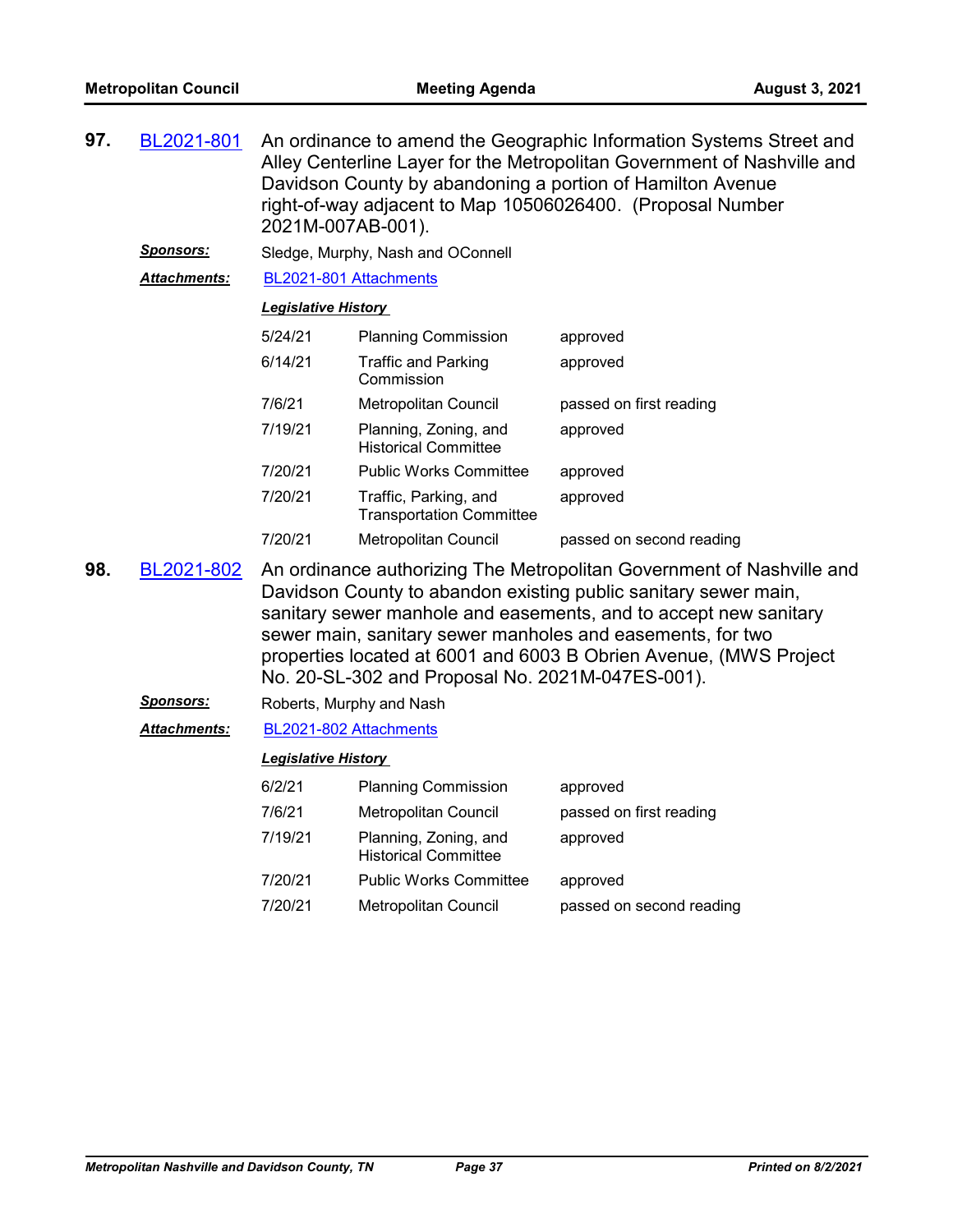| 99. | BL2021-803 | An ordinance authorizing The Metropolitan Government of Nashville and |
|-----|------------|-----------------------------------------------------------------------|
|     |            | Davidson County to abandon existing combination sewer and water       |
|     |            | mains, combination sewer manholes, fire hydrant assemblies and        |
|     |            | easements, and to accept new combination sewer, sanitary sewer and    |
|     |            | water mains, combination sewer manholes/inlets, sanitary sewer        |
|     |            | manholes, fire hydrant assemblies and easements, for five properties  |
|     |            | located on Church Street and 12th Avenue North, also known as the     |
|     |            | 1111 Church Street Development (MWS Project Nos. 20-SL-221 and        |
|     |            | 20-WL-113 and Proposal No. 2021M-048ES-001).                          |
|     |            |                                                                       |

**Sponsors: OConnell, Murphy and Nash** 

#### *Attachments:* [BL2021-803 Attachments](http://nashville.legistar.com/gateway.aspx?M=F&ID=a29df99e-f65f-4cf2-a755-39f3431e66a0.pdf)

#### *Legislative History*

| 6/2/21  | <b>Planning Commission</b>                           | approved                 |
|---------|------------------------------------------------------|--------------------------|
| 7/6/21  | Metropolitan Council                                 | passed on first reading  |
| 7/19/21 | Planning, Zoning, and<br><b>Historical Committee</b> | approved                 |
| 7/20/21 | <b>Public Works Committee</b>                        | approved                 |
| 7/20/21 | Metropolitan Council                                 | passed on second reading |

- An ordinance authorizing The Metropolitan Government of Nashville and Davidson County to abandon existing water and sanitary sewer, fire hydrant assemblies, sanitary sewer manholes and easements and to accept new water and sanitary sewer mains, fire hydrant assemblies, sanitary sewer manholes and easements for property located at 300 Rains Avenue, also known as the MLS Fairgrounds development (MWS Project Nos. 21-WL-15 and 21-SL-21 and Proposal No. 2021M-050ES-001). **100.** [BL2021-804](http://nashville.legistar.com/gateway.aspx?m=l&id=/matter.aspx?key=2412)
	- *Sponsors:* Sledge, Murphy and Nash

#### *Attachments:* [BL2021-804 Attachments](http://nashville.legistar.com/gateway.aspx?M=F&ID=314d2089-a2a1-4b70-85f6-99e48d9805a6.pdf)

| 6/10/21 | <b>Planning Commission</b>                           | approved                 |
|---------|------------------------------------------------------|--------------------------|
| 7/6/21  | Metropolitan Council                                 | passed on first reading  |
| 7/19/21 | Planning, Zoning, and<br><b>Historical Committee</b> | approved                 |
| 7/20/21 | <b>Public Works Committee</b>                        | approved                 |
| 7/20/21 | Metropolitan Council                                 | passed on second reading |
|         |                                                      |                          |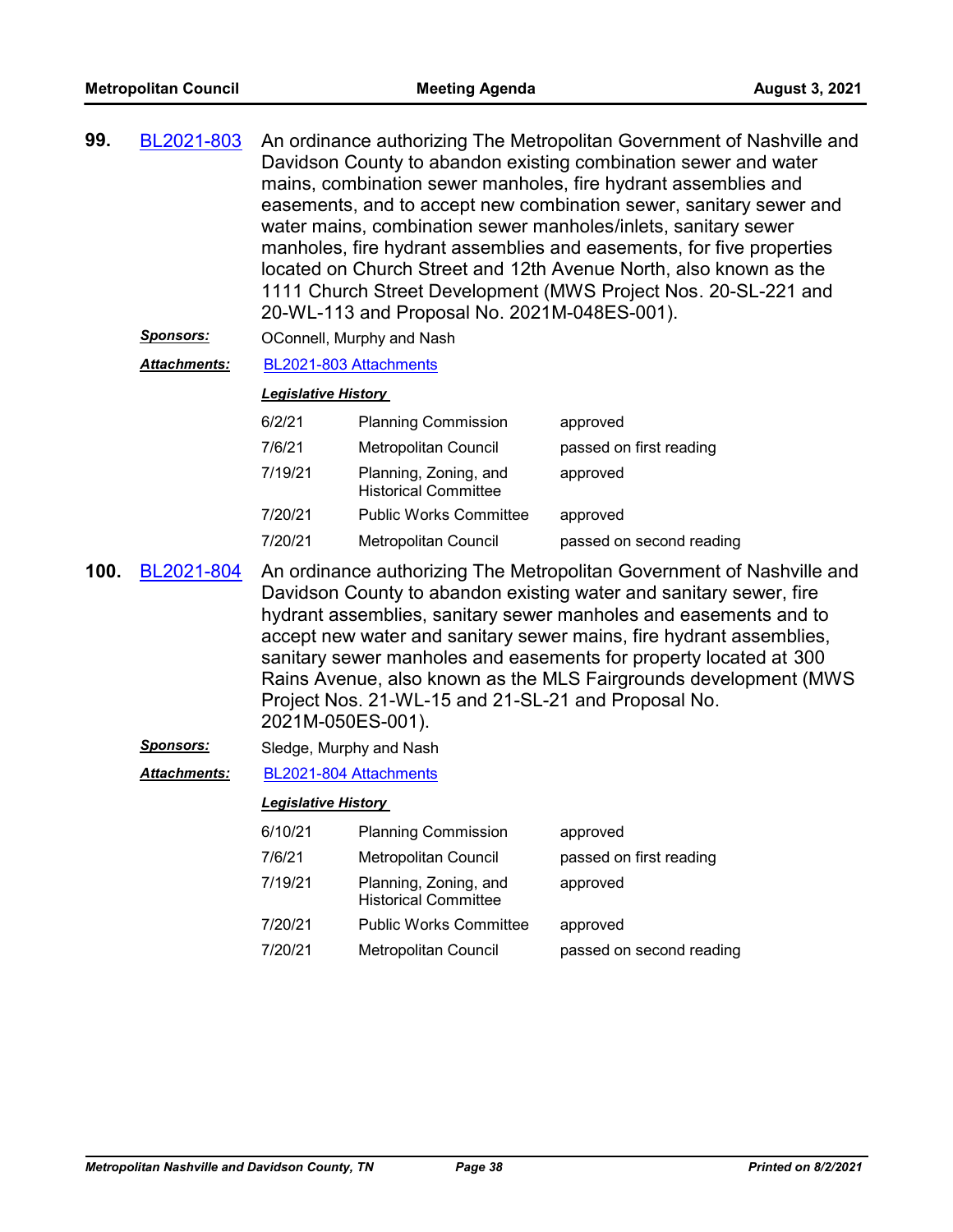| 101. | BL2021-805                                                                                                                                                                                                                                                                  | An ordinance authorizing The Metropolitan Government of Nashville and<br>Davidson County to accept a new sanitary sewer manhole, for property<br>located at 251 Venture Circle, also known as the 261 French Landing<br>development, (MWS Project Nos. 21-SL-33 and Proposal No.<br>2021M-049ES-001). |                                                      |                                                                                                                                                                                                                                                                                        |  |
|------|-----------------------------------------------------------------------------------------------------------------------------------------------------------------------------------------------------------------------------------------------------------------------------|-------------------------------------------------------------------------------------------------------------------------------------------------------------------------------------------------------------------------------------------------------------------------------------------------------|------------------------------------------------------|----------------------------------------------------------------------------------------------------------------------------------------------------------------------------------------------------------------------------------------------------------------------------------------|--|
|      | <u>Sponsors:</u>                                                                                                                                                                                                                                                            | Toombs, Murphy and Nash<br>BL2021-805 Attachments                                                                                                                                                                                                                                                     |                                                      |                                                                                                                                                                                                                                                                                        |  |
|      | Attachments:                                                                                                                                                                                                                                                                |                                                                                                                                                                                                                                                                                                       |                                                      |                                                                                                                                                                                                                                                                                        |  |
|      |                                                                                                                                                                                                                                                                             | <b>Legislative History</b>                                                                                                                                                                                                                                                                            |                                                      |                                                                                                                                                                                                                                                                                        |  |
|      |                                                                                                                                                                                                                                                                             | 6/10/21                                                                                                                                                                                                                                                                                               | <b>Planning Commission</b>                           | approved                                                                                                                                                                                                                                                                               |  |
|      |                                                                                                                                                                                                                                                                             | 7/6/21                                                                                                                                                                                                                                                                                                | <b>Metropolitan Council</b>                          | passed on first reading                                                                                                                                                                                                                                                                |  |
|      |                                                                                                                                                                                                                                                                             | 7/19/21                                                                                                                                                                                                                                                                                               | Planning, Zoning, and<br><b>Historical Committee</b> | approved                                                                                                                                                                                                                                                                               |  |
|      |                                                                                                                                                                                                                                                                             | 7/20/21                                                                                                                                                                                                                                                                                               | <b>Public Works Committee</b>                        | approved                                                                                                                                                                                                                                                                               |  |
|      |                                                                                                                                                                                                                                                                             | 7/20/21                                                                                                                                                                                                                                                                                               | Metropolitan Council                                 | passed on second reading                                                                                                                                                                                                                                                               |  |
| 102. | An ordinance authorizing The Metropolitan Government of Nashville and<br>BL2021-806<br>Davidson County to relocate a public fire hydrant assembly, for<br>properties located at 750 and 754 Douglas Avenue (MWS Project Nos.<br>21-WL-47 and Proposal No. 2021M-051ES-001). |                                                                                                                                                                                                                                                                                                       |                                                      |                                                                                                                                                                                                                                                                                        |  |
|      | <u>Sponsors:</u>                                                                                                                                                                                                                                                            | Parker, Murphy and Nash                                                                                                                                                                                                                                                                               |                                                      |                                                                                                                                                                                                                                                                                        |  |
|      | Attachments:                                                                                                                                                                                                                                                                | BL2021-806 Attachments                                                                                                                                                                                                                                                                                |                                                      |                                                                                                                                                                                                                                                                                        |  |
|      |                                                                                                                                                                                                                                                                             | <b>Legislative History</b>                                                                                                                                                                                                                                                                            |                                                      |                                                                                                                                                                                                                                                                                        |  |
|      |                                                                                                                                                                                                                                                                             | 6/10/21                                                                                                                                                                                                                                                                                               | <b>Planning Commission</b>                           | approved                                                                                                                                                                                                                                                                               |  |
|      |                                                                                                                                                                                                                                                                             | 7/6/21                                                                                                                                                                                                                                                                                                | Metropolitan Council                                 | passed on first reading                                                                                                                                                                                                                                                                |  |
|      |                                                                                                                                                                                                                                                                             | 7/19/21                                                                                                                                                                                                                                                                                               | Planning, Zoning, and<br><b>Historical Committee</b> | approved                                                                                                                                                                                                                                                                               |  |
|      |                                                                                                                                                                                                                                                                             | 7/20/21                                                                                                                                                                                                                                                                                               | <b>Public Works Committee</b>                        | approved                                                                                                                                                                                                                                                                               |  |
|      |                                                                                                                                                                                                                                                                             | 7/20/21                                                                                                                                                                                                                                                                                               | Metropolitan Council                                 | passed on second reading                                                                                                                                                                                                                                                               |  |
| 103. | BL2021-807                                                                                                                                                                                                                                                                  |                                                                                                                                                                                                                                                                                                       | Proposal No. 2021M-052ES-001).                       | An ordinance authorizing The Metropolitan Government of Nashville and<br>Davidson County to accept new water main, fire hydrant assemblies and<br>easements, for property located at 1320 Adams Street, also known as<br>the Neuhoff Development Phase 2 (MWS Project No. 21-WL-31 and |  |
|      | <u>Sponsors:</u>                                                                                                                                                                                                                                                            |                                                                                                                                                                                                                                                                                                       | OConnell, Murphy and Nash                            |                                                                                                                                                                                                                                                                                        |  |
|      | <u> Attachments:</u>                                                                                                                                                                                                                                                        | BL2021-807 Attachments                                                                                                                                                                                                                                                                                |                                                      |                                                                                                                                                                                                                                                                                        |  |
|      |                                                                                                                                                                                                                                                                             | <b>Legislative History</b>                                                                                                                                                                                                                                                                            |                                                      |                                                                                                                                                                                                                                                                                        |  |
|      |                                                                                                                                                                                                                                                                             | 6/18/21                                                                                                                                                                                                                                                                                               | <b>Planning Commission</b>                           | approved                                                                                                                                                                                                                                                                               |  |
|      |                                                                                                                                                                                                                                                                             | 7/6/21                                                                                                                                                                                                                                                                                                | Metropolitan Council                                 | passed on first reading                                                                                                                                                                                                                                                                |  |
|      |                                                                                                                                                                                                                                                                             | 7/19/21                                                                                                                                                                                                                                                                                               | Planning, Zoning, and<br><b>Historical Committee</b> | approved                                                                                                                                                                                                                                                                               |  |
|      |                                                                                                                                                                                                                                                                             | 7/20/21                                                                                                                                                                                                                                                                                               | <b>Public Works Committee</b>                        | approved                                                                                                                                                                                                                                                                               |  |
|      |                                                                                                                                                                                                                                                                             | 7/20/21                                                                                                                                                                                                                                                                                               | Metropolitan Council                                 | passed on second reading                                                                                                                                                                                                                                                               |  |